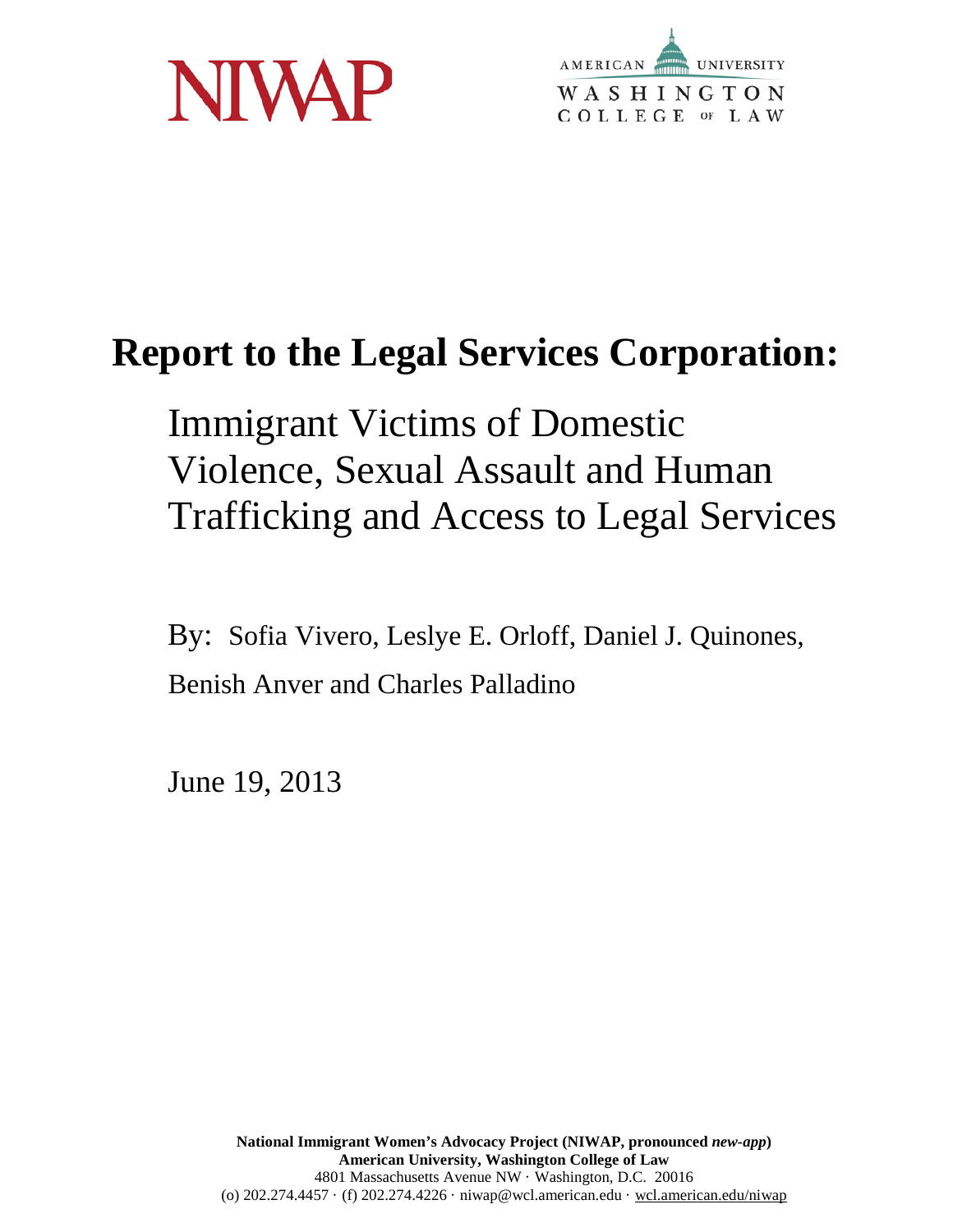## TABLE OF CONTENTS

| IV. NIWAP Survey Findings Regarding Lack of Access to LSC Services 11                                                         |
|-------------------------------------------------------------------------------------------------------------------------------|
|                                                                                                                               |
| A. Recommendation: Intake Procedures Should Focus on Victimization and Not Immigration                                        |
| B. The Amended Regulation Should Reflect the VAWA 2006 Amendments and LSC's                                                   |
|                                                                                                                               |
|                                                                                                                               |
|                                                                                                                               |
|                                                                                                                               |
|                                                                                                                               |
|                                                                                                                               |
|                                                                                                                               |
|                                                                                                                               |
|                                                                                                                               |
|                                                                                                                               |
| <b>APPENDIX C</b>                                                                                                             |
| Table of Documentation That Immigrant Victims Who Have Applied For Immigration Relief or Public<br><b>Benefits Could Have</b> |
|                                                                                                                               |
|                                                                                                                               |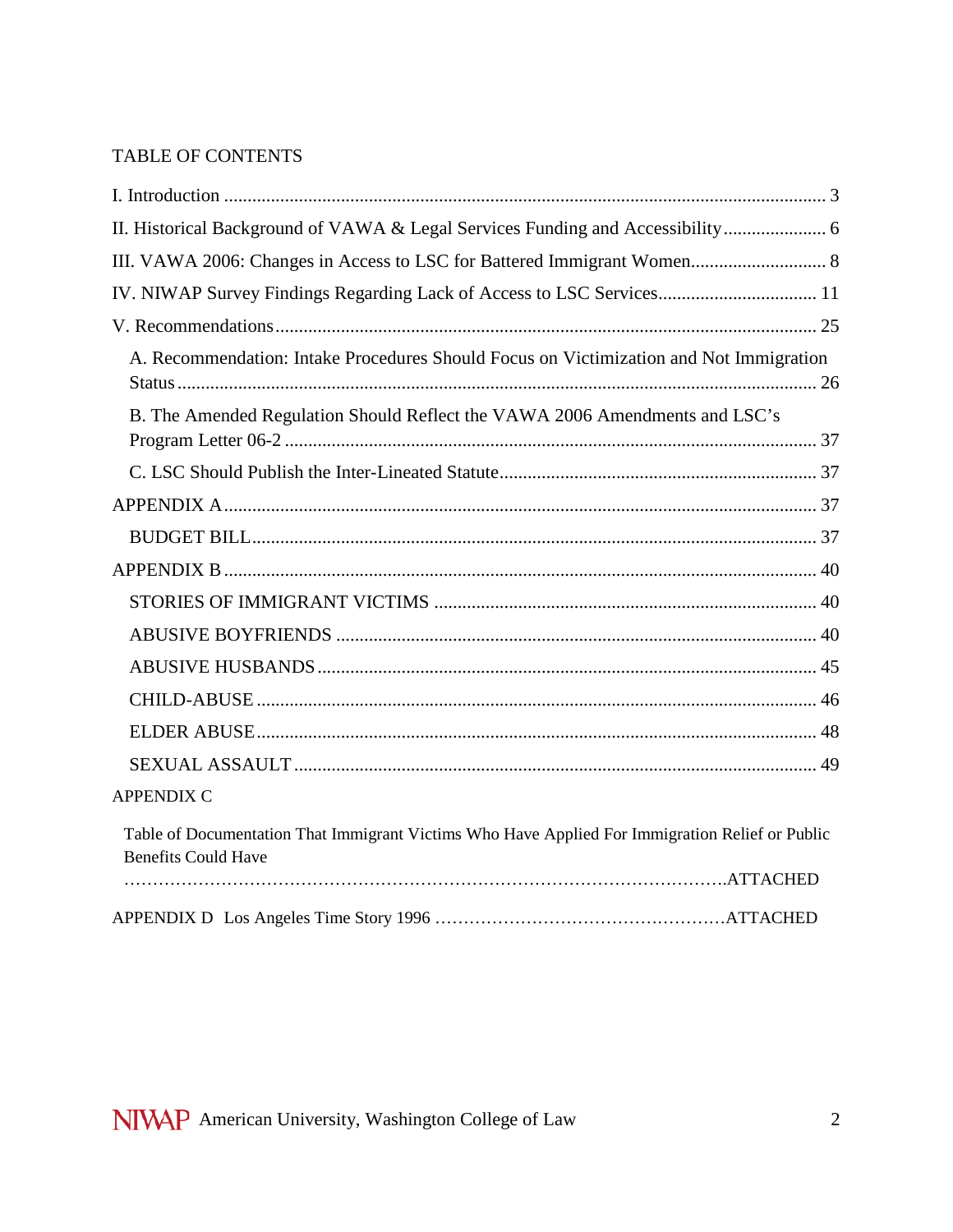#### **I. Introduction**

The National Immigrant Women's Advocacy Project conducted a national survey and produced this report to better understand how and to what extent the expansions of access to assistance from Legal Services Corporation ("LSC") funded programs that became law in the Violence Against Women Act of 2006 are being implemented by LSC funded programs across the country. Following the passage of the Violence Against Women Act of 2006 LSC issued Program Letter 06-2 that was distributed to all LSC Program Directors.. Program Letter 06-2 explained to LSC funded programs how the Violence Against Women Act of 2006 "expand[ed] the scope of services that LSC grantees can provide to victims of domestic violence, sexual assault, trafficking and certain other crimes, regardless of their immigration status."[1](#page-2-0)

Congress, in VAWA 2006, eliminated as a matter of law immigration restrictions on access to legal assistance and representation by LSC funded programs for a broad range of immigrant crime victims. These amendments responded to the growing awareness of the added danger immigrant women face when they are denied access to legal services. The Program Letter urged that LSC grantee programs change their intake procedures to ensure that the immigrant crime victims whom Congress sought to assist in the VAWA 2006 amendments would no longer be turned away, due to the victim's immigration status, from any legal service agencies receiving federal money (e.g. VAWA, VOCA, STOP, OVC and LSC).

Unfortunately, Program Letter 06-2 alone has not had the desired effect of spurring all LSC grantees to change their intake procedures to screen first for eligibility based on victimization and move on to immigration eligibility questions for applicants who are not crime

<span id="page-2-0"></span>NIVAP American University, Washington College of Law 3 <sup>1</sup> Memorandum from Helaine M. Barnett, President, Legal Services Corporation, to All LSC Program Directors, *Violence Against Women Act of 2006 Amendments* (Feb. 21, 2006)(on file with author).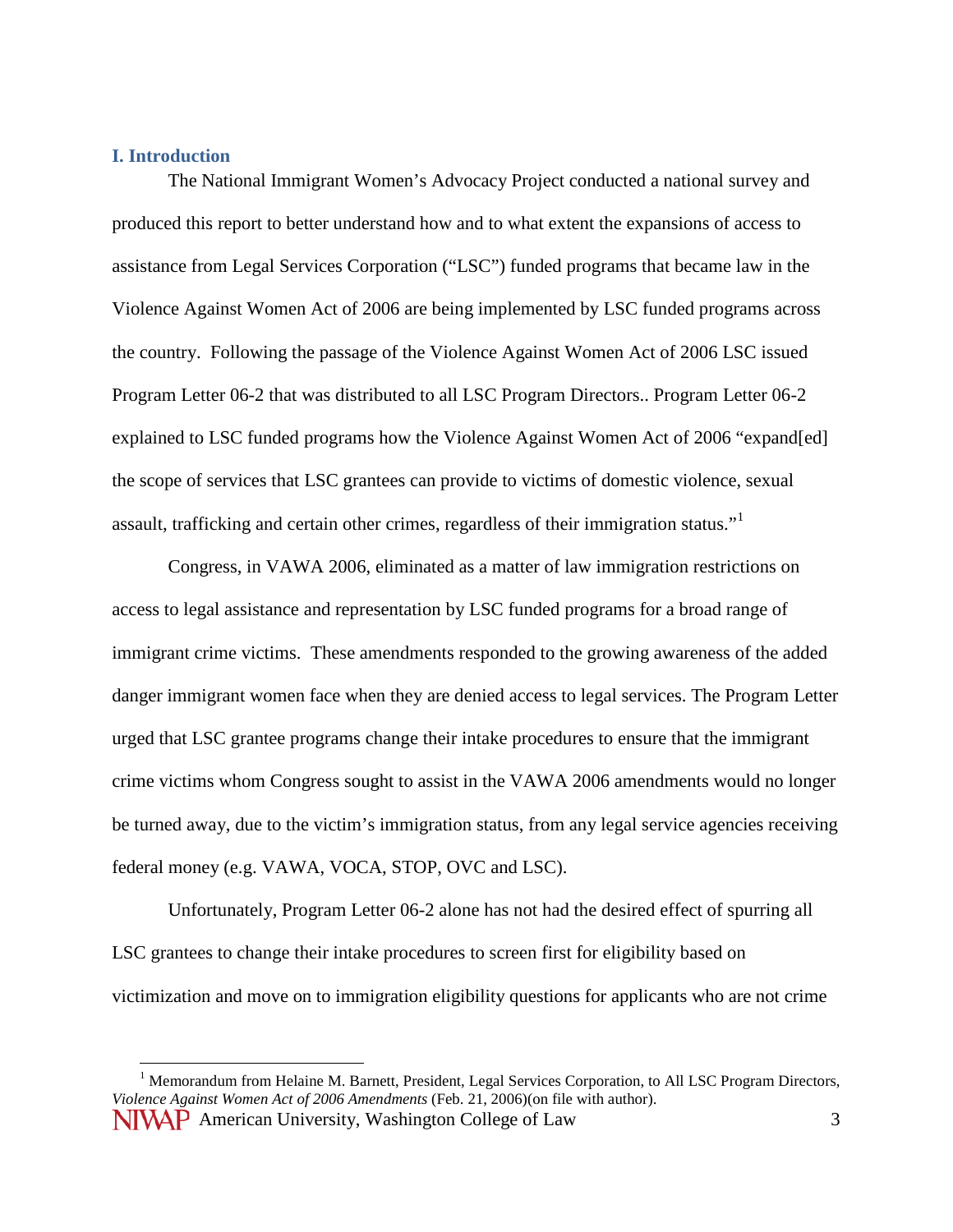victims or family members of crime victims. Many different LSC grantees across the United States continue to turn away immigrant victims because they lack qualifying immigration status.

NIWAP provides national technical assistance to advocates, attorneys, police, prosecutors, judges and other professionals to whom immigrant survivors turn for help. These professionals serve immigrant victims of the following crimes, their children, and non-abusive family members. Our work focuses on providing technical assistance, training, legal research, strategy consultations, and public policy advocacy assistance for immigrant women and children living in poverty and for immigrant victims of domestic violence, sexual assault, human trafficking, stalking, dating violence, elder abuse, child abuse and other criminal activities described in the U visa. Immigration and Nationality Act Section  $101(a)(15)(U)$ .

Through NIWAP's national technical assistance, training, and the research we conducted, we have confirmed that many immigrant crime victim survivors continue to be denied assistance from LSC funded programs due to their immigration status. Each year NIWAP staff conducts trainings on immigrant victims' legal rights at trainings held in jurisdictions across the country. Since March 2006, NIWAP's Director has conducted 163 trainings for 11,181 attendees. These trainings took place in 85 different cities in 26 states. These trainings very often include a discussion of the VAWA 2006 amendments allowing LSC funded programs to provide representation and assistance to immigrant victims of domestic violence, sexual assault, human trafficking, and other U visa criminal activities. Frequently at these trainings, NIWAP's Director, Leslye Orloff, has been approached by attorneys working at LSC funded agencies informing her that their agencies are not accepting cases of immigrant victims unless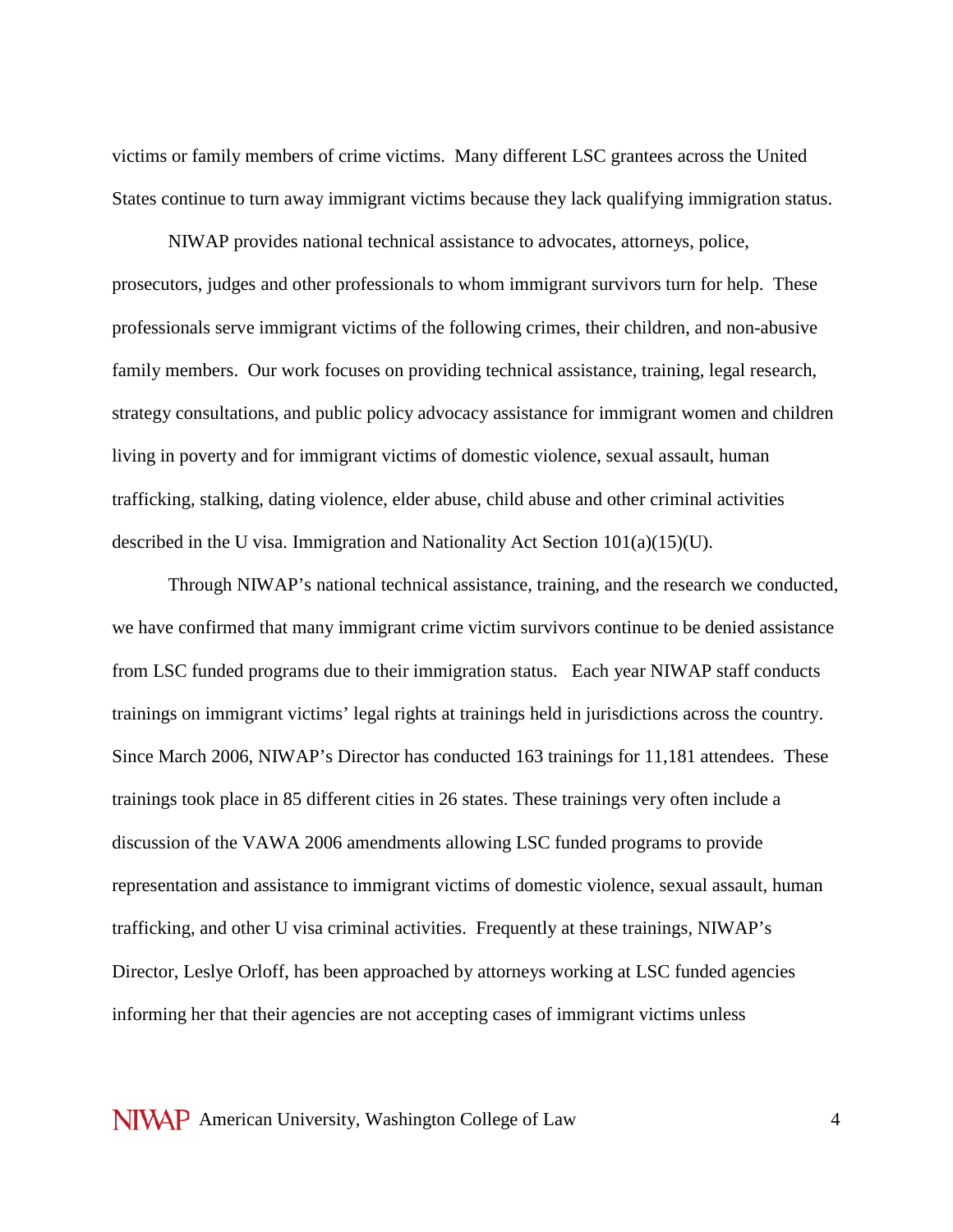- The victim qualifies for representation based on the victim's immigration status; or
- The applicant is a victim of domestic violence abused by their spouse.

The attorneys ask for documentation they can bring back to their programs to educate them about the VAWA 2006 changes and are provided with a copy of the 2006 Program Letter 06-2. NIWAP routinely distributes the program letter at all of the trainings we conduct for advocates and attorneys. We additionally distribute the LSC Program Letter 06-2 through NIWAP's web library at [http://niwaplibrary.wcl.american.edu/.](http://niwaplibrary.wcl.american.edu/) From 2010 through December 2012, 1,358 copies of this LSC program letter have been downloaded from NIWAP's web library.

NIWAP recommends that LSC regulations be amended to fully implement the access to legal services corporation funded representation for immigrant crime victims that became law in VAWA 2006. The language from the 1997 regulation should be adjusted to reflect the language from the VAWA 2006 statute and Program Letter 06-2. Amending the regulations will reduce confusion by LSC funded programs about which immigrants they can represent and confirm that immigrant victims of battering or extreme cruelty, domestic violence, sexual assault, child abuse, elder abuse, human trafficking, and other criminal activities listed in the U visa can access representation from attorneys working for LSC funded programs. The regulations should include language requiring programs to revise their screening and intake procedures to screen for crime victimization prior to seeking information about immigration status eligibility and should clearly direct programs that they can represent immigrant crime victims without regard to the victim's immigration status or intention to file for immigration relief.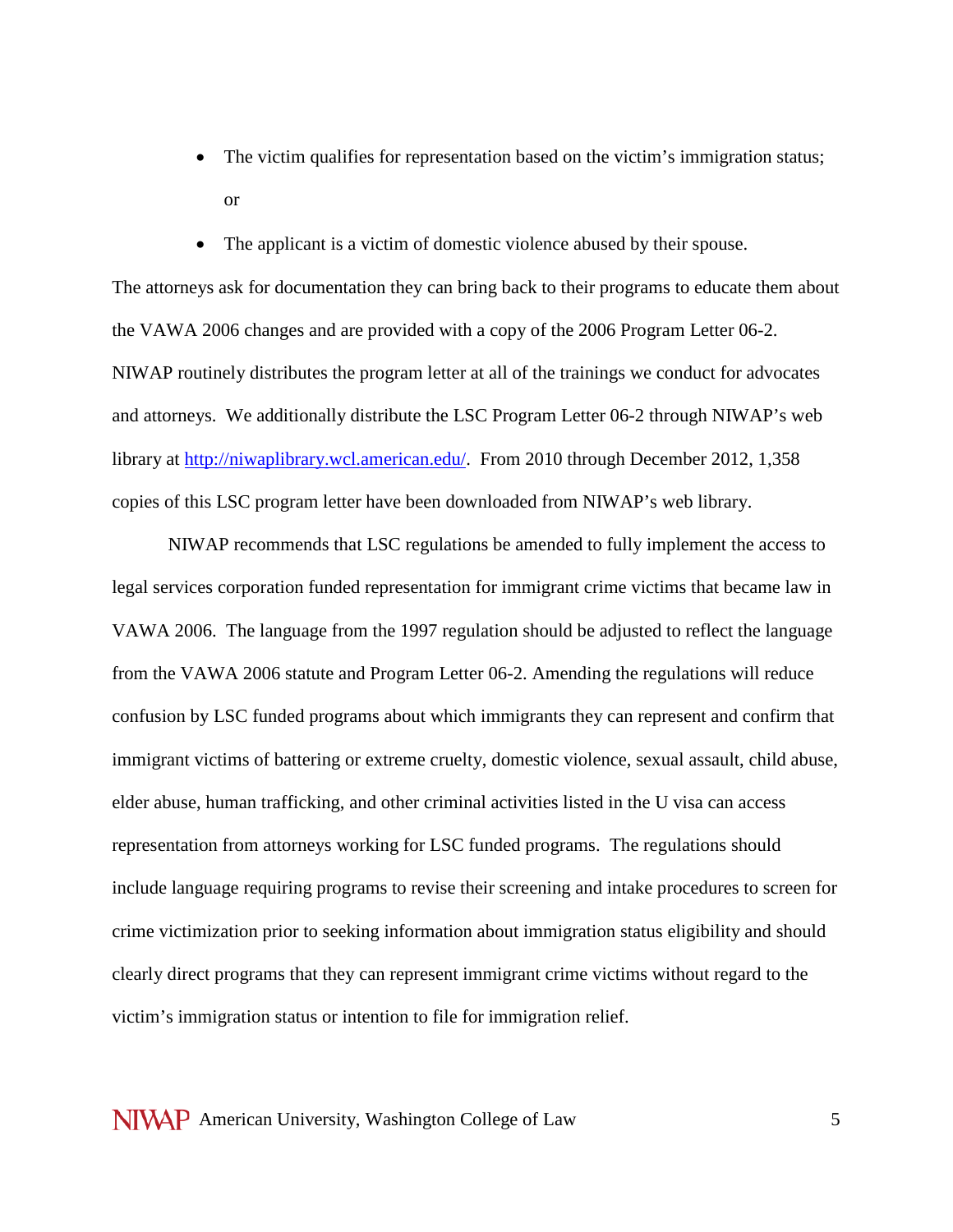This recommendation is supported by NIWAP's national training and technical assistance experience, findings from a national survey regarding access to representation from LSC funded programs conducted in November of 2012 (results reported below), and the legislative history of the Violence Against Women Act of 2006's Legal Services amendments.

Sections II and III of this report discuss legislative history of the VAWA 2006 amendments. Section IV reports NIWAP's findings from a national survey we conducted in November of 2012. Section V provides recommendations regarding regulations, reforms in intake procedures, and publication of an interlineated statue to assist LSC grantees (Appendix A). Finally, Appendix B contains illustrative stories from a compilation that was collected and submitted to Congress in 2005 that became part of the legislative history of VAWA 2006's Legal Services Corporation amendments.

#### **II. Historical Background of VAWA & Legal Services Funding and Accessibility**

The goal of VAWA was to provide access to safety and assistance to immigrant victims of abuse. In 1996, Congress severely restricted the ability of LSC funded programs to serve immigrants.<sup>[2](#page-5-0)</sup> The effect of the 1996 amendments was to not allow LSC funded programs to use any of their funds, regardless of their source, to serve certain categories of immigrants including immigrant victims of domestic violence, sexual assault, child abuse, trafficking, and other crimes. As a result of the 1996 LSC restrictions immigrant domestic violence victims began to be turned away for LSC funded programs across the country. The harm of domestic violence victims was incalculable and in at least one case directly resulted in the death of an immigrant victim. Mariella Bautista was shot on the courthouse steps in Los Angeles where she was sent

<span id="page-5-0"></span>**NIVAP** American University, Washington College of Law 6 <sup>2</sup> Omnibus appropriations bill for fiscal year (FY) 1996 (Pub. L. No. 104-134, I 10 Stat. 1321)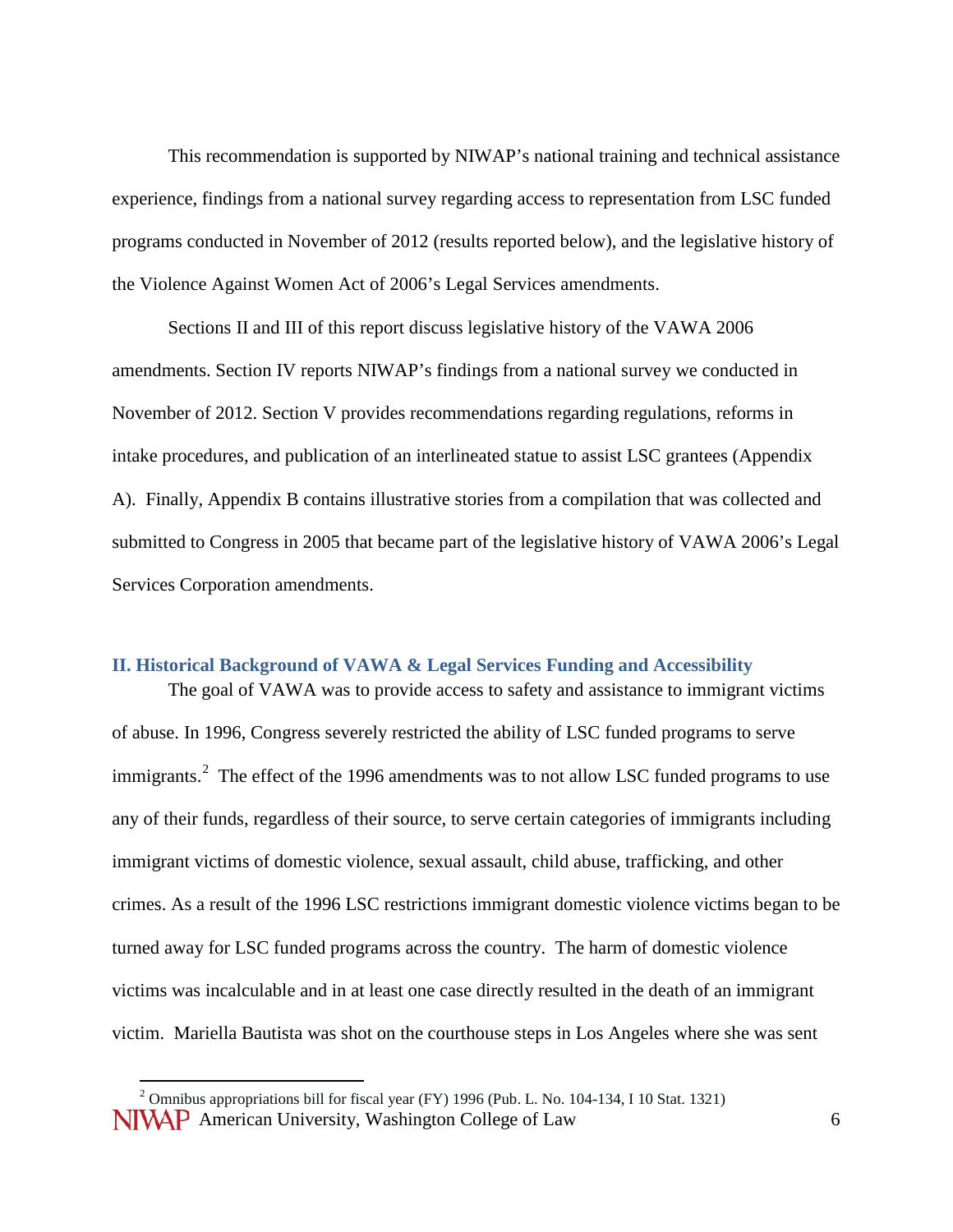by the lawyer she obtained who did not have expertise in safety planning and domestic violence to which she turned when she was denied representation at the local legal services agency.<sup>[3](#page-6-0)</sup> This case contributed to passage of the Kennedy Amendment in  $1996<sup>4</sup>$  $1996<sup>4</sup>$  $1996<sup>4</sup>$  which permitted LSC programs to use non-LSC funding to provide limited legal representation to immigrant victims of intimate partner violence perpetrated by a spouse. The Trafficking Victims Protection Act of 2000<sup>[5](#page-6-2)</sup> added trafficking victims to the list of immigrants who could be receive LSC funded representation. The Kennedy Amendment helped many battered immigrants but ironically would not have extended LSC representation to Bautista. It was not until the VAWA 2006 amendments<sup>[6](#page-6-3)</sup> that the full range of immigrant victims who had suffered domestic violence, sexual assault, and other mostly violent crimes listed in the U visa, were provided the ability to access legal representation from LSC funded programs. Beginning in 1996 significant numbers of immigrant crime victims were denied access to the most experienced LSC funded legal services providers and who were well versed in the issues abused immigrants faced were unable to provide crucial legal services.

The Kennedy Amendment in 1996 was the first step toward remedying this problem. The amendment specifically stated that LSC funded programs could only use non-LSC funds to allow the use of use non-LSC funds to provide legal services to immigrant victims of domestic violence that were not otherwise eligible for LSC funded services, provided that they were

<span id="page-6-0"></span> <sup>3</sup> William Claiborne, *Abused Immigrant Slain After Plea for Legal Services Help is Denied: New Law Limits Federal Program to Lawful Permanent Residents,* Los Angeles Times, June 5, 1996 A3 (Appendix D). Available at http://niwaplibrary.wcl.american.edu/reference/additional-materials/access-to-legal-services-for-immigrant-<br>victims/stories/Bautista%20LA%20times%201996.PDF/view

<span id="page-6-1"></span><sup>&</sup>lt;sup>4</sup> Section 502(a)(2)(C) of the FY1997 Omnibus Consolidated Appropriations Bill (the "Kennedy Amendment") and the Illegal Immigration Reform and Immigrant Responsibility Act of 1996; Pub. L. 104-208 (1996)

 $5$  Section 107 of the Trafficking Victims Protection Act of 2000 (division A of Public Law 106–386),<br><sup>6</sup> Section 104 of the "Violence Against Women and Department of Justice Reauthorization Act of 2005

<span id="page-6-3"></span><span id="page-6-2"></span><sup>(</sup>PUBLIC LAW 109–162—JAN. 5, 2006)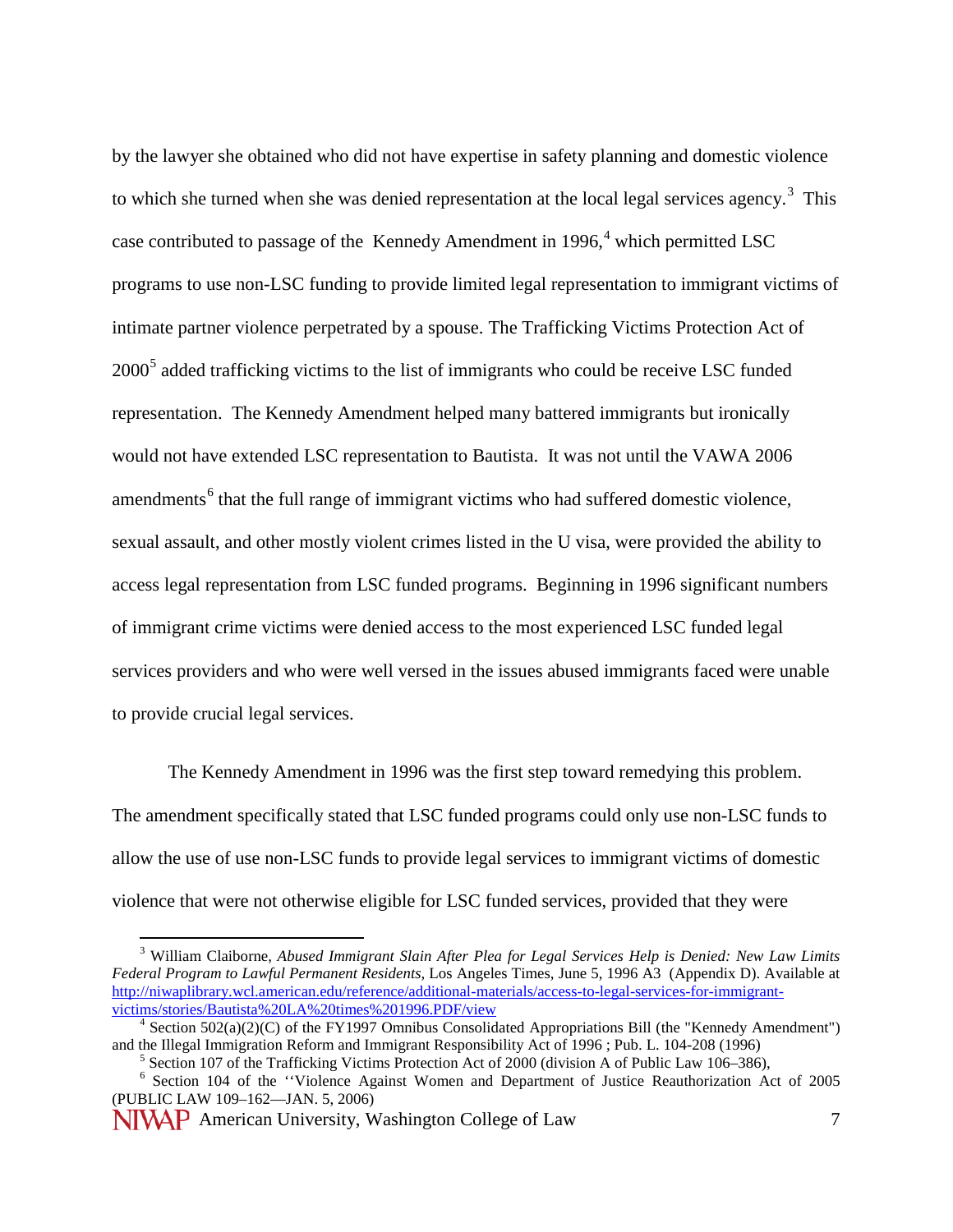battered by a spouse or parent; or a member of the spouse's family that resided in the same household as the battered immigrant. The Kennedy Amendment provided access to life saving legal assistance from LSC funded legal services programs for many immigrant victims of spousal and child abuse. However, this legal assistance could only be provided with non-LSC funding and was not available to the full range of family violence victims that were offered immigration protections and access to public benefits under VAWA  $1994<sup>7</sup>$  $1994<sup>7</sup>$  $1994<sup>7</sup>$  (VAWA selfpetitioners and VAWA suspension of deportation applicants) and the Illegal Immigration and Immigrant Responsibility Act of 1996 (VAWA cancellation of removal,<sup>[8](#page-7-1)</sup> benefits access for abused immigrant spouses, parents and family members as qualified aliens<sup>[9](#page-7-2)</sup>). Over time as Congress expanded protections for immigrant crime victims to include immigrant victims of sexual assault, human trafficking, and other crimes listed in the U visa<sup>[10](#page-7-3)</sup> and to cover immigrant victims of elder abuse<sup>[11](#page-7-4)</sup> these new groups of also needed access to LSC funded legal services. not meet the original goals of VAWA, which meant to provide access to remedies because many immigrant victims that did not fit into this narrow exception were unable to secure legal assistance in preparing their applications for VAWA relief.

## **III. VAWA 2006: Changes in Access to LSC for Battered Immigrant Women**

In light of the lack of services to immigrant women after VAWA 2000 and the limited

availability that the Kennedy Amendment provided, the reauthorization of VAWA in 2006

changed the laws governing access to legal services for LSC funded programs. It removed

<span id="page-7-0"></span><sup>&</sup>lt;sup>7</sup> Subtitle G—Protections for Battered Immigrant Women and Children of the Violence Against Women Act of 1994, Pub. L 103-322 (1994)

<span id="page-7-3"></span><span id="page-7-2"></span><span id="page-7-1"></span><sup>&</sup>lt;sup>8</sup> Section 304 of the Illegal Immigration and Immigrant Responsibility Act of 1996; Pub. L. 104-208 (1996).<br><sup>9</sup> Section 501 of the Illegal Immigration and Immigrant Responsibility Act of 1996; Pub. L. 104-208 (1996).<br><sup>10</sup> (PUBLIC LAW 109–162—JAN. 5, 2006)

<span id="page-7-4"></span>NIVAP American University, Washington College of Law 8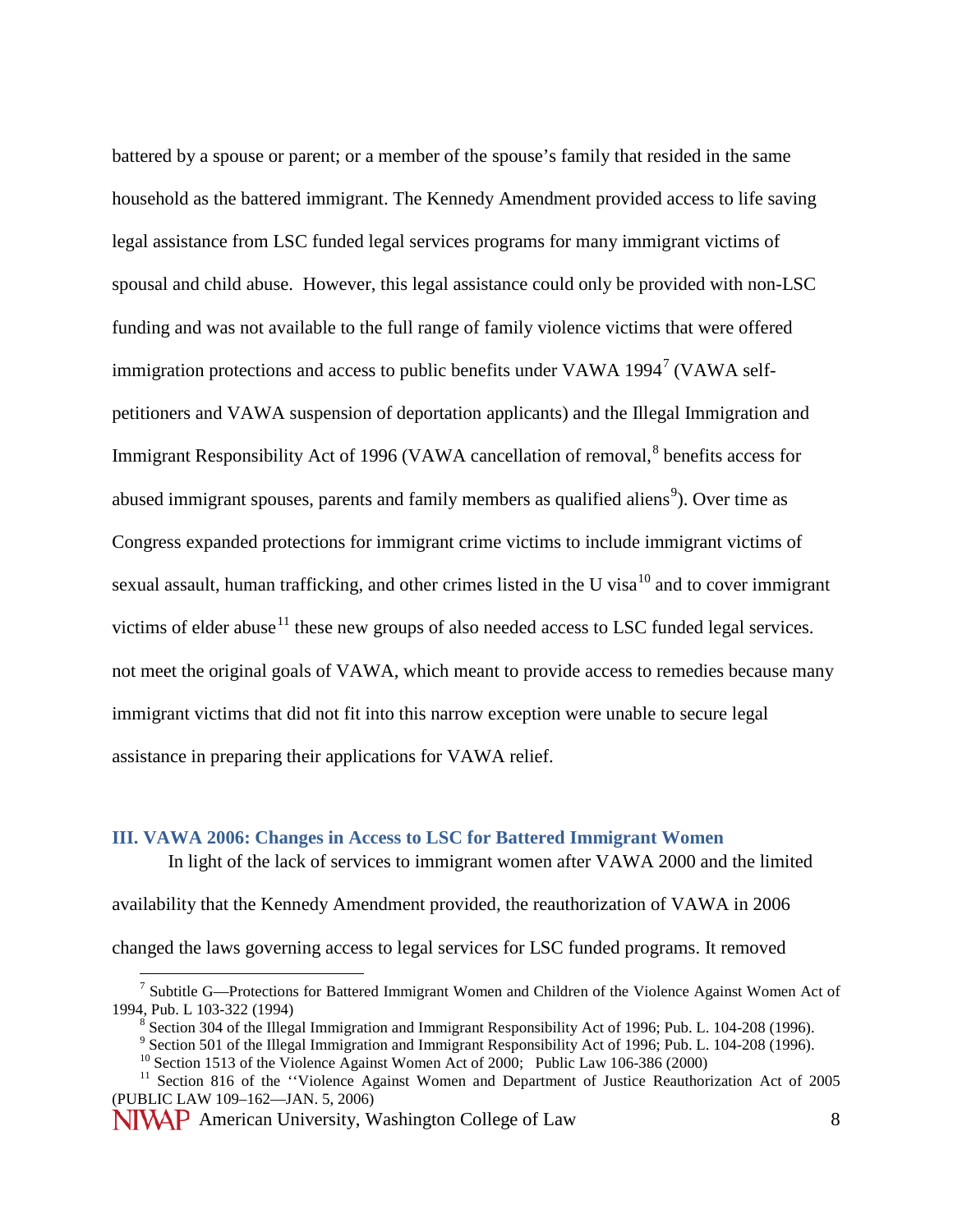restrictions to access to services for all immigrant victims of domestic violence, sexual assault, human trafficking and other U-visa crimes.<sup>[12](#page-8-0)</sup> Since January 2006, LSC funded programs have been allowed to use any source of funding, including LSC funding, to provide legal assistance to immigrant victims.<sup>[13](#page-8-1)</sup> Under the law, victims are able to receive services related to the abuse, meaning "legal assistance directly related to the prevention of, or obtaining of relief from, the battery or cruelty described […]." This definition includes representation in family, public benefits, immigration, housing and any other matters related to the abuse that are offered to other clients of the LSC agency. Although a policy memo informing programs about the change in the law was written and distributed by LSC President Helaine M. Barnett in February  $2006^{14}$ , there continue to be LSC funded programs that are not accepting cases brought by immigrant victims. Some of these programs turn away victims based on immigration status, while others turn away domestic violence victims if the victim is not married to the abuser. This contradicted the practice that was called for in LSC President Helaine M. Barnett's Program Letter 06-2, which stated "[t]he VAWA 2006 Amendments became effective upon enactment, thus, LSC grantees may provide services beginning January 5, 2006 to previously ineligible applicants for services notwithstanding LSC's alien eligibility regulations at 45 CFR Part 1626."<sup>[15](#page-8-3)</sup> The current regulation in place does not reflect the language of the VAWA 2006 Amendments, nor does it reflect the change in practices outlined in the LSC's Program Letter 06-2. As a result, immigrant victims have either been turned away from legal services that they have a legal right to access or

<sup>12</sup> Violence Against Women Act, Pub. L. 103-322 (2006). <sup>13</sup> *See* Barnett Memorandum, *supra* note 1, at 2. <sup>14</sup> *See generally* Barnett Memorandum, *supra* note 1. <sup>15</sup> *Id.* at 1.

<span id="page-8-3"></span><span id="page-8-2"></span><span id="page-8-1"></span><span id="page-8-0"></span>NIVAP American University, Washington College of Law 9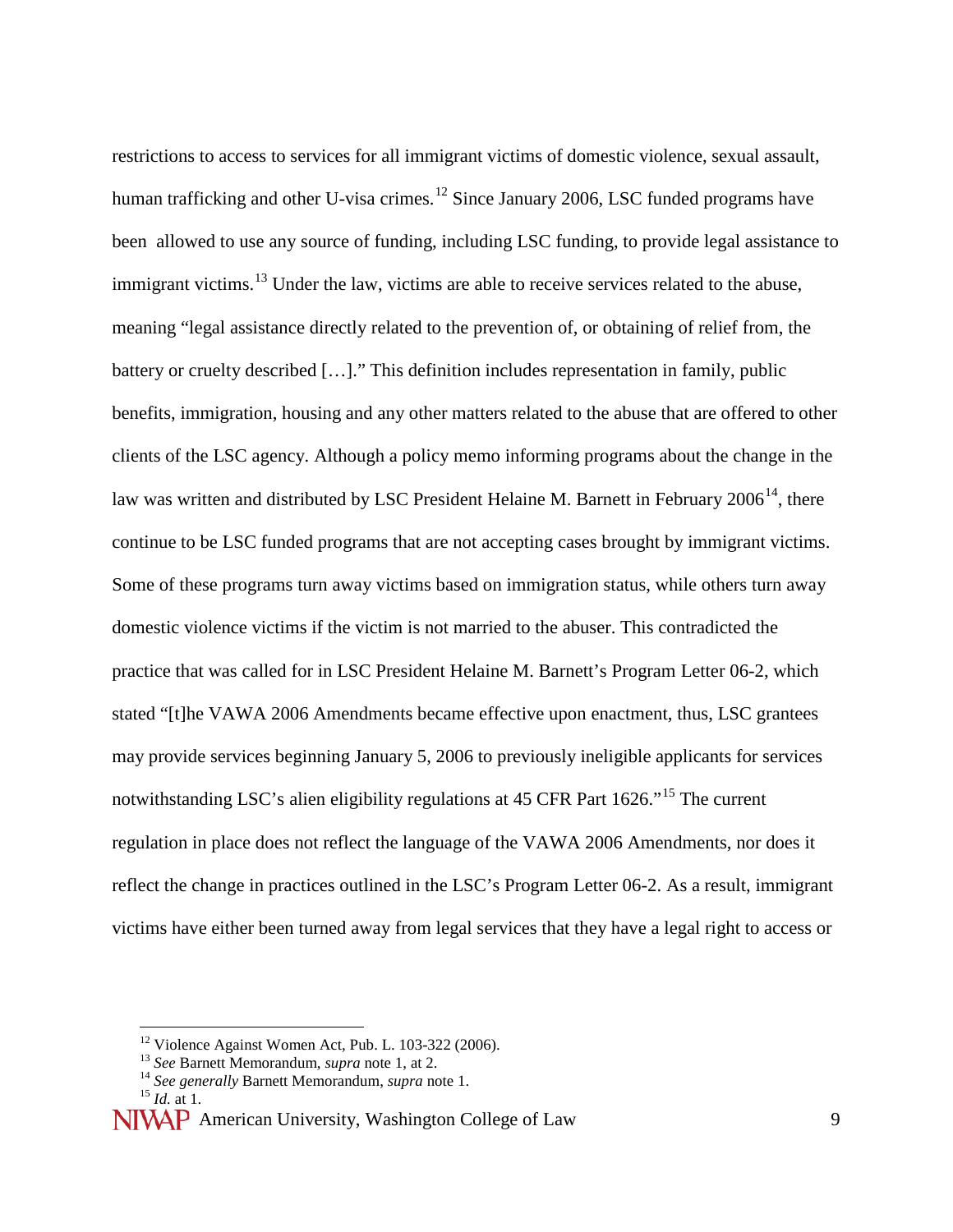are discouraged because they fear being asked about their immigration status, again contravening the very purpose of VAWA.

The VAWA 2006 Amendments expanded the class of immigrant victims that legal services were available to. It included those that were already eligible under the Kennedy Amendment, and expanded coverage to victims of sexual assault or trafficking or to those who qualified for a U-visa.<sup>[16](#page-9-0)</sup> VAWA 2006 amendments also covered an immigrant's child that was battered or subjected to extreme cruelty, sexual assault, or trafficking in the United States or a child that was otherwise eligible for a U-visa without regard to the immigration status of the parent.<sup>[17](#page-9-1)</sup> Since VAWA self-petitioners, U visa and T visa victims are allowed to include the following family members in their applications, these family members would also be eligible representations by LSC funded programs. Appendix C contains a complete list of the kinds of immigration or benefits applications under which an immigrant crime victim and/or the family members they include in their application may be eligible to receive. Family members that are eligible to be included in a victim's application are:

- VAWA self-petitioning adults (children who are under 21 at the time a victim files a self-petition;
- VAWA self-petitioning children (parents and children)
- U visa victim adult (spouse, children)
- U visa victim child (spouse, parent, children, certain siblings).
- T visa adult (spouse, children)
- T visa child (spouse, parent, children, certain siblings).

<sup>&</sup>lt;sup>16</sup> *Id.* at 3.

<span id="page-9-1"></span><span id="page-9-0"></span>NIVAP American University, Washington College of Law 10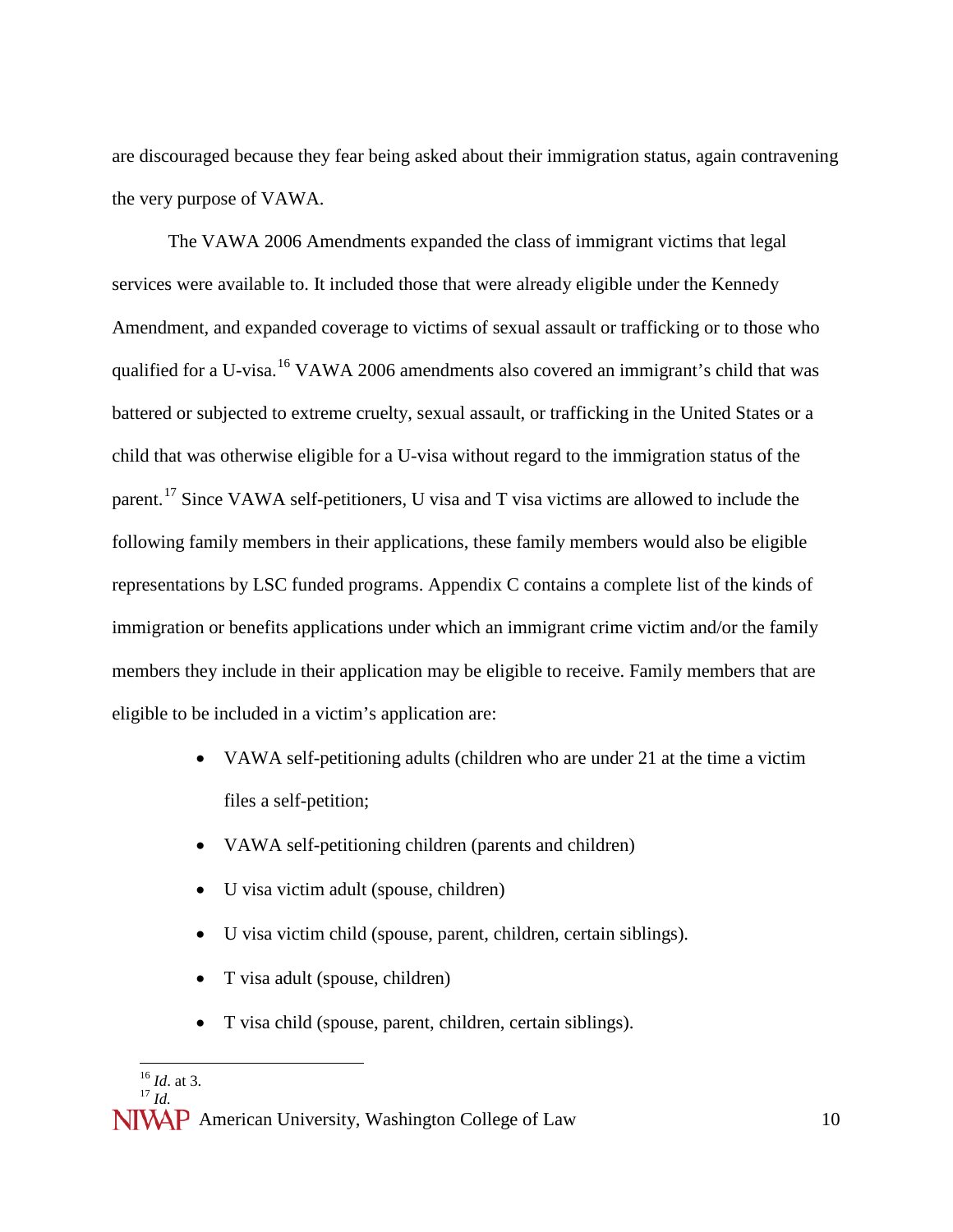The services available to this expanded class of immigrant victims must fall under the "related legal assistance," which is defined in the statute as "'legal assistance directly related to the prevention of, or obtaining relief from the cruelty, sexual assault or trafficking, or the crimes listed in' section  $101(a)(15)(U)$  of the INA."<sup>[18](#page-10-0)</sup> The LSC noted that its interpretation of "related" legal assistance" was that "grantees may provide legal assistance to help the affected alien or child to escape from the domestic violence, sexual assault, trafficking, or covered criminal activity, to ameliorate their effects or to protect against future domestic violence, sexual assault, trafficking, or criminal activity."<sup>[19](#page-10-1)</sup>

The current LSC regulations reflect the limited scope of services that was available under VAWA and the Kennedy Amendment in 1997. Amending the regulations to make them consistent with the broad scope of VAWA  $2006^{20}$  is greatly needed as reflected in the research findings reported in the following section. By making the statute, regulations and Program Letter consistent will alleviate confusion in the field regarding who has access to legal services and who does not, which again yields a reduced number of immigrants being served adequately and in accordance with the law.

#### **IV. NIWAP Survey Findings Regarding Lack of Access to LSC Services**

In November of 2012 the National Immigrant Women's Advocacy Project at American University, Washington College of Law conducted a national survey on access to legal services by immigrant crime victims and their children. A survey was designed by NIWAP staff in order to get a better sense of the types of cases advocates and attorneys who work with immigrant

<sup>20</sup> 45 C.F.R. § 1626.

 $\frac{18}{19}$  *Id.* at 4.

<span id="page-10-2"></span><span id="page-10-1"></span><span id="page-10-0"></span>NIVAP American University, Washington College of Law 11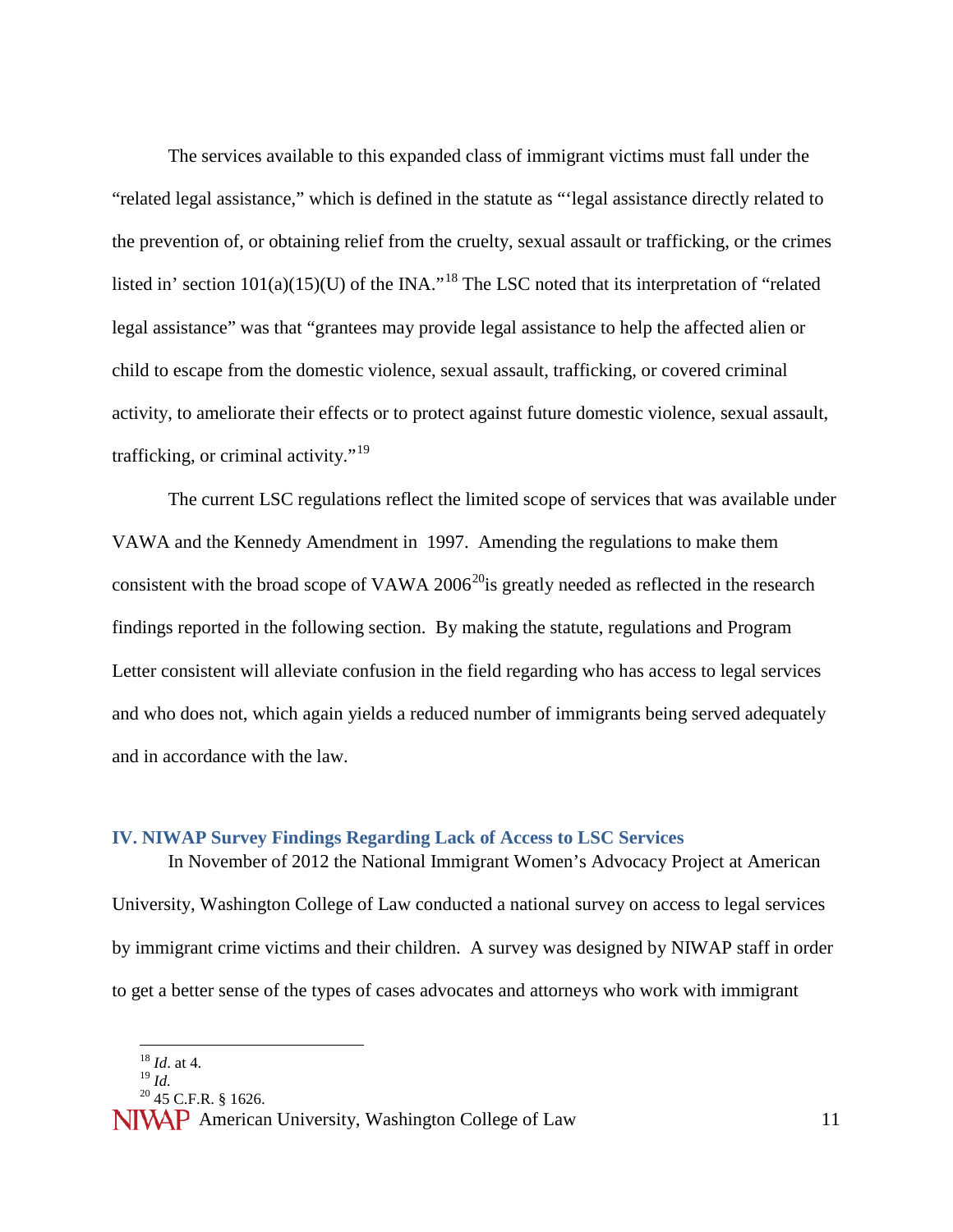victims have been trying to deal with in relation to getting assistance for victims from LSC funded organizations. There were 189 organizations from 43 different states who participated in the survey. The advocates, attorneys and government personnel who participated in this survey work with immigrant victims via a wide variety of organizations. Survey respondents were largely one of the following types of organizations serving immigrant victims:



The highest percentage of responses was received from the following regions:

- 21.7% Pacific region (California, Oregon, Washington, Alaska, Hawaii)
- 18% East North Central region (Wisconsin, Michigan, Illinois, Indiana, and Ohio)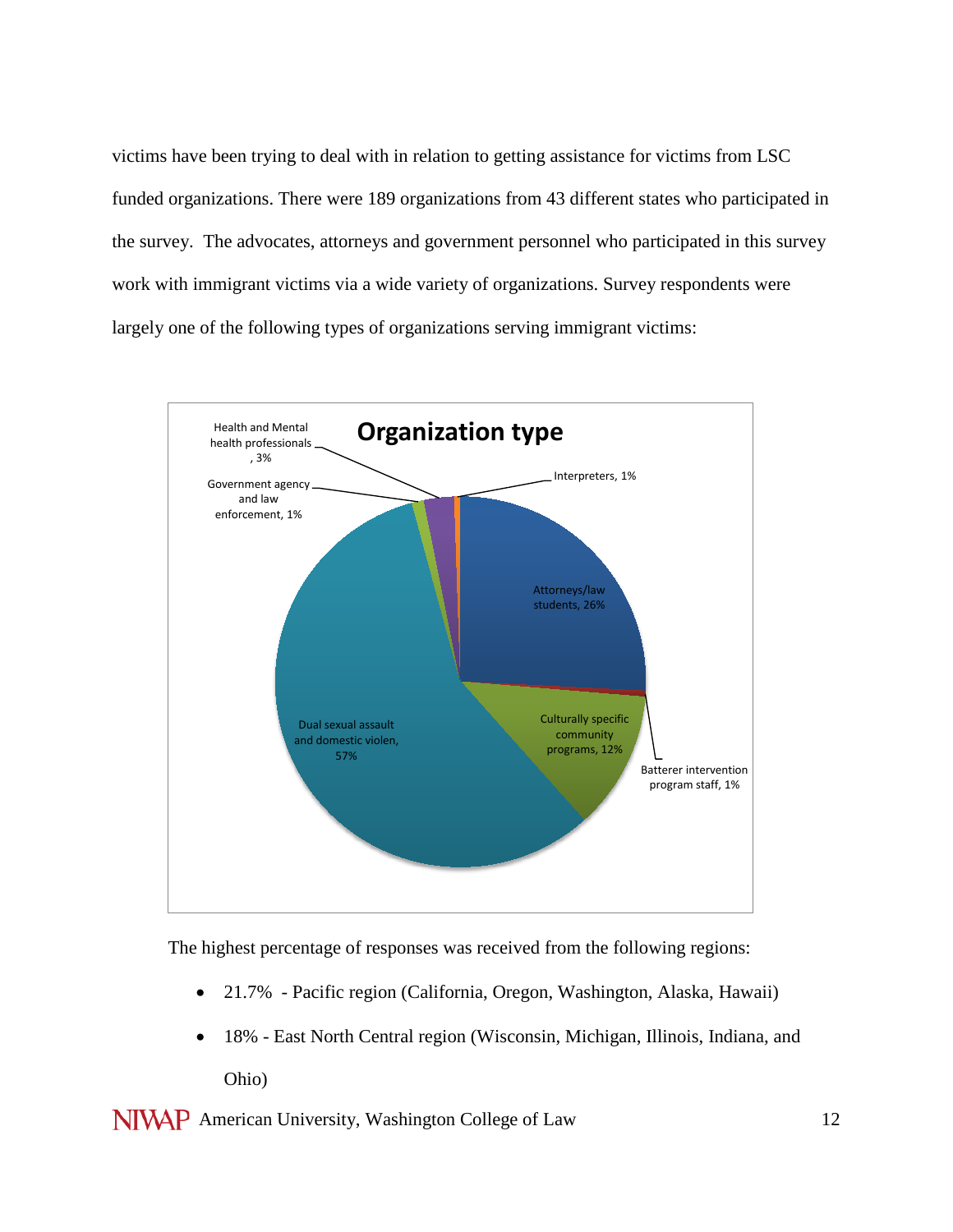- 15.3% Midwest region (North Dakota, Iowa, Kansas, Minnesota, Missouri, and Nebraska)
- 10.6% South Atlantic (Florida, Georgia, South Carolina, North Carolina, Virginia, and West Virginia)

The regions with the lowest amount of surveyors include:

- 9.5% West South Central (Texas, North Carolina, Louisiana, and Arkansas)
- 7.9% Mid Atlantic (DC, Maryland, New York, Pennsylvania, New Jersey)
- 6.9% West (New Mexico, Nevada, Colorado, Montana, Idaho, Arizona)
- 5.3% New England (Connecticut, Massachusetts, and New Hampshire)
- 4.8% East South Central (Kentucky, Tennessee, and Alabama)



## **Respondents by Region**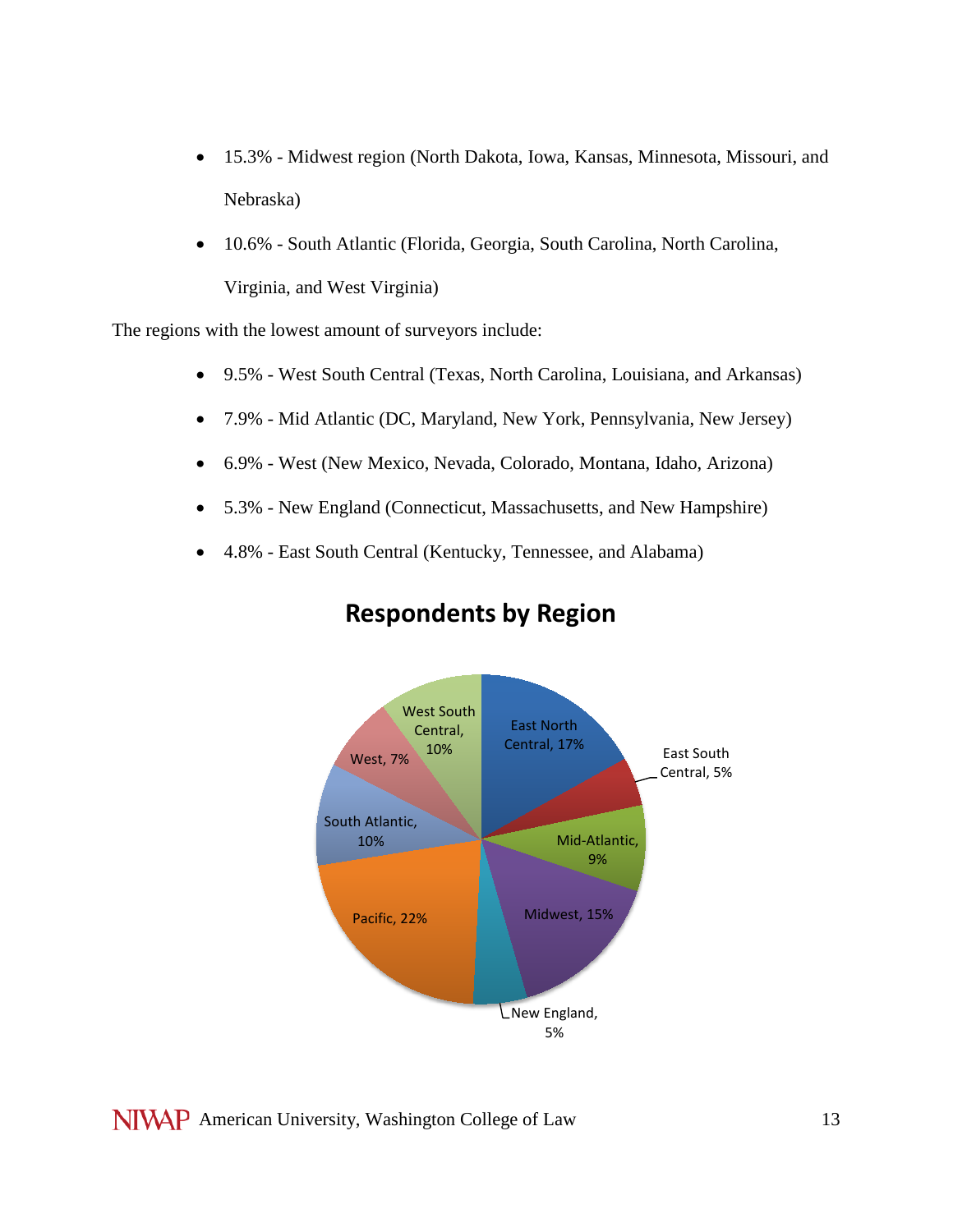Our questions focused on the victims these programs served during an almost four year period starting in January 2009 and ending in November 2012. Of the 192 participants, 46.1% of the organizations responding to the survey had worked with over 50 immigrant victims during the aforementioned timespan. Another 18% had worked with between 21-49 victims and the remaining 35.9% had worked with fewer than 20 immigrant victims during this time frame. These 192 agencies reported that they collectively had over 18,000 immigrant crime victim clients who were living 125% of the poverty level for their family size.

To understand the types of crime victimization suffered by immigrant crime victims that programs participating in the survey were reporting, the survey asked for the number of victims that experienced the following types of criminal activity: manslaughter, murder, peonage, slave trade, perjury, female genital mutilation, abduction, extortion, kidnapping, obstruction of justice, involuntary servitude, prostitution, witness tampering, blackmail torture, trafficking, false imprisonment, being held hostage, sexual exploitation, incest, unlawful criminal restraint, felonious assault, rape, abusive sexual contact, sexual assault, domestic violence, and attempt, conspiracy, or solicitation to commit any of the previously mentioned crimes. The total number of cases of each of the following categories of crime victims that participating organizations reported on were: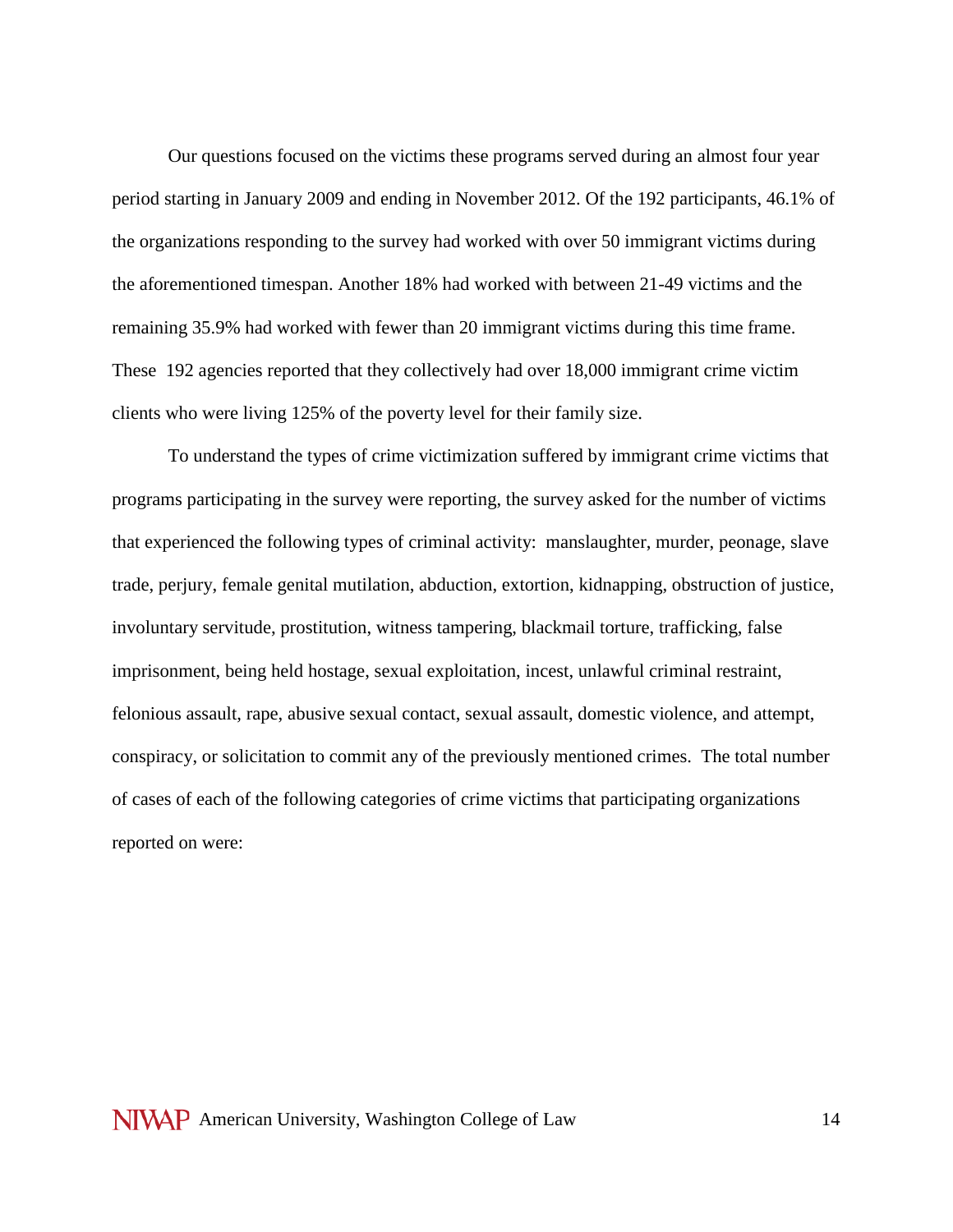

The survey attempts to pinpoint the types of legal issues immigrant victims need help with. Through the survey, we were able to discover that a significant amount of immigrant victims were seeking help with issues related to family law, public benefits, and immigration. The agencies participating in the survey reported that 10,465 of their immigrant crime victim clients had children. The numbers of children these clients had are reported in the chart below: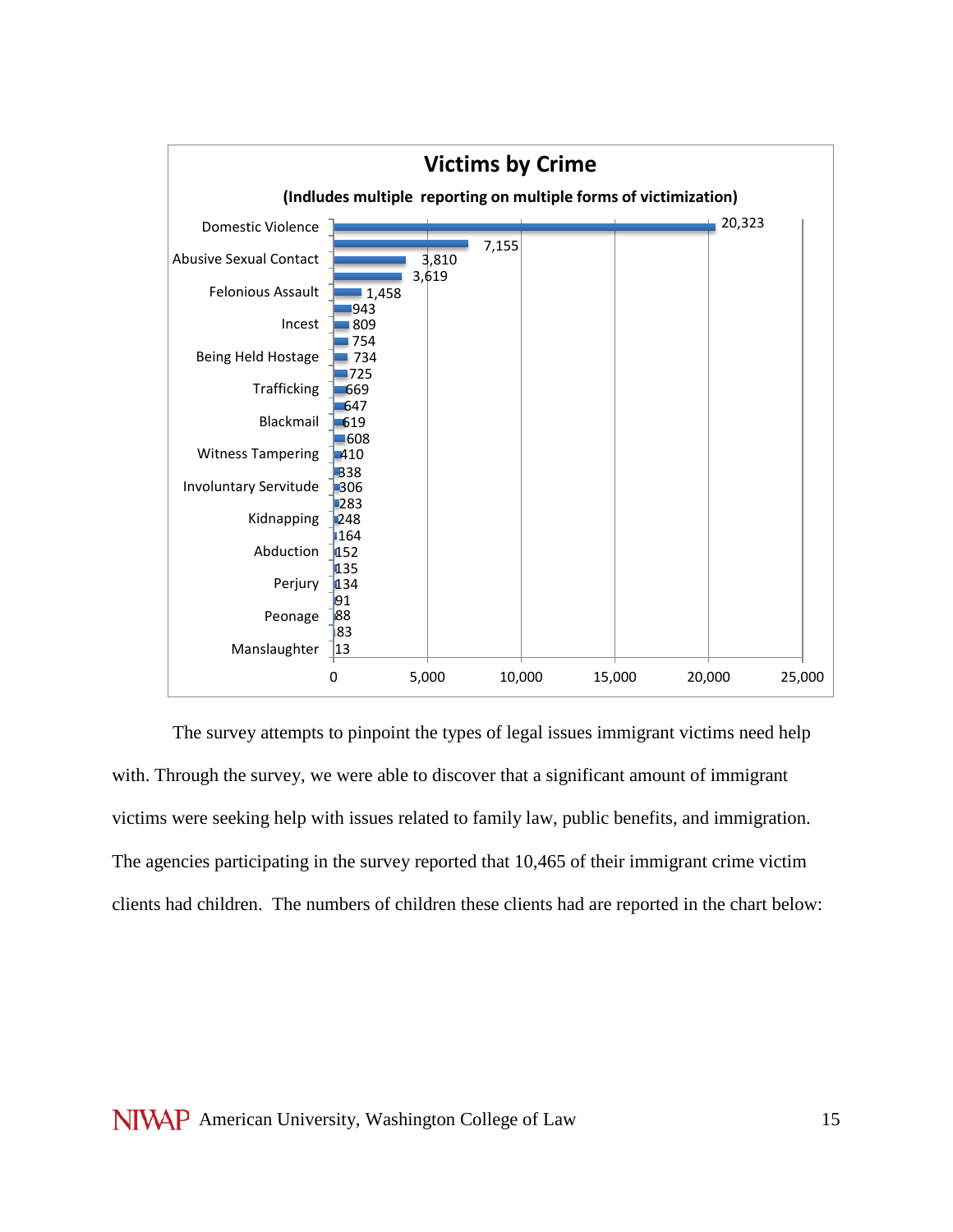

Survey participants were asked to report on the proportion of their immigrant victim clients over the past four years that needed help with family law issues including protection orders, custody and economic relief. The responses were as follows:

- 63.4% Responded that half or more than half of the immigrant victims they had served needed, received, or had been granted Emergency Protection Orders.
- 65.7% Responded that half or more than half of the immigrant victims they had served needed, received, or had been granted a Protection Order.
- 56.47% Responded that half or more than half of their immigrant victim clients needed or had received help with obtaining a custody order.
- 53.4% Responded that half or more than half of their immigrant victim clients needed or had received help in obtaining Child Support.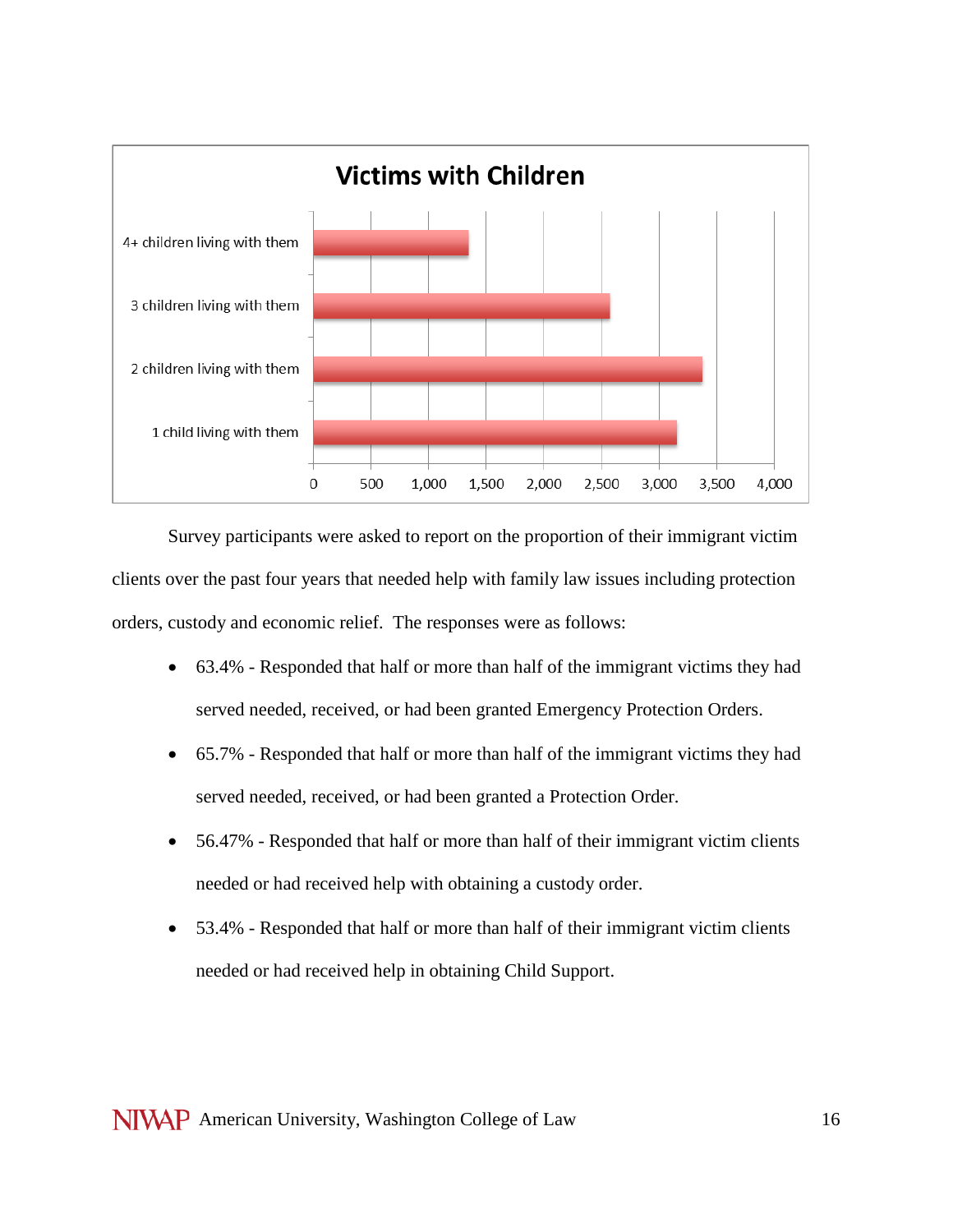- 30.5% Responded that half or more than half of their immigrant clients needed or had received help obtaining spousal support.
- 35.5%% Responded that half or more than half of their immigrant clients needed or had received help in obtaining fair property division.



## **Protection Order and Custody Assistance Needed**



**Economic Family Law Service Needed**

NIVAP American University, Washington College of Law 17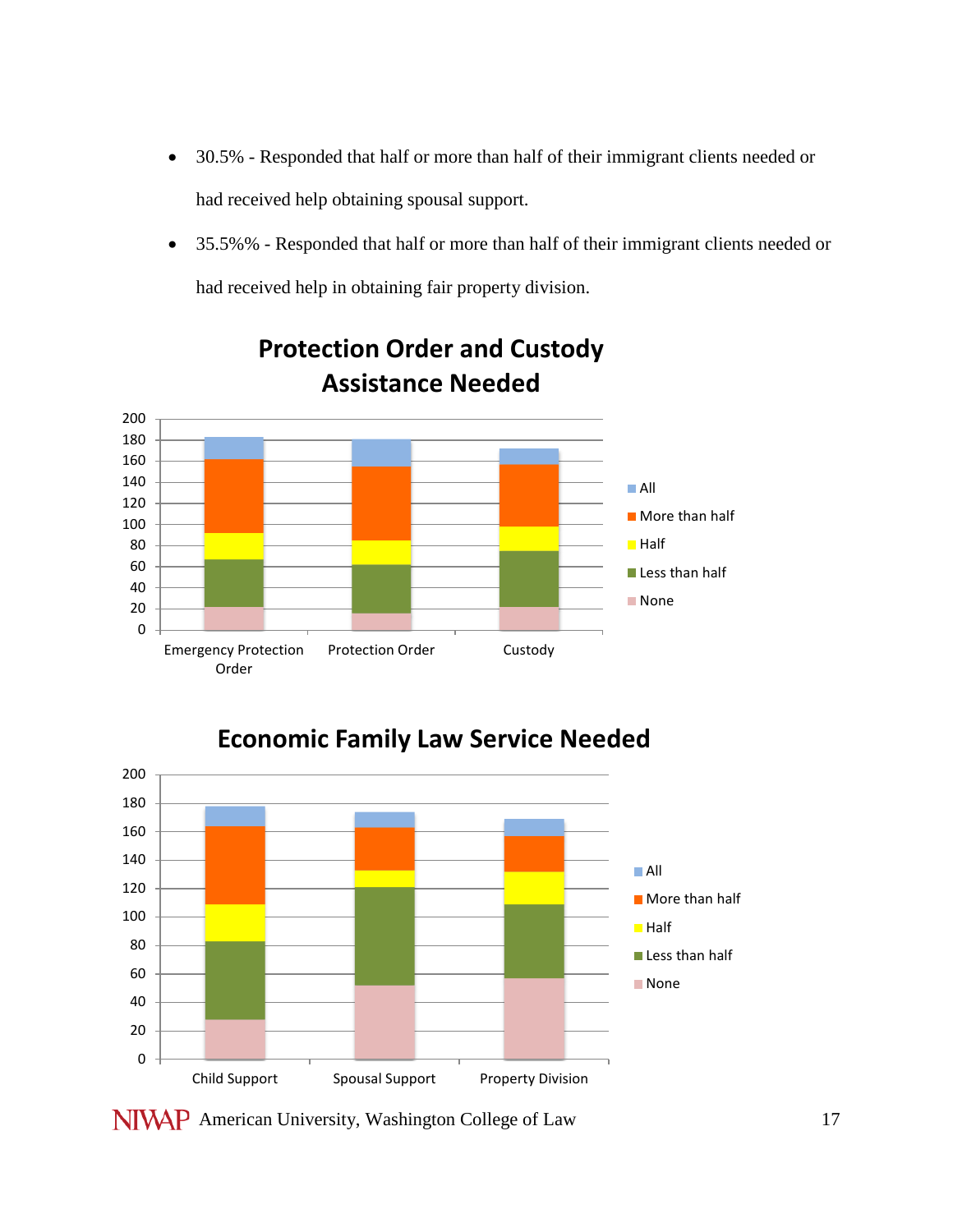This research found that 13.8% of programs participating in this survey stated that that **all** of their immigrant victim clients during the 4 year time period allotted needed help obtaining or had obtained a Temporary Protection Order. 11.1% of advocates stated that **all** of their immigrant victims needed or had received help in obtaining Emergency Protection Orders.

With regard to immigrant client's needs for public benefits, this research found that immigrant clients programs worked with needed help to obtain or had obtained public benefits assistance over the past four years. This included help accessing Housing, Cash Assistance, Health Care, Food, Child Care, Educational Grants and/or Loans, or SSI . The proportion of programs reporting that half or more than half of their immigrant clients reported needing assistance accessing public benefits for themselves or for their children were:

- Housing 55.7%
- Cash Assistance 53.3%
- Health Care 65.2%
- Nutrition Assistance 75.3%
- Child Care 53.6%
- Educational Grants/Loans 26.3%
- SSI  $16.3\%$

The details of immigrant victim needs with regard to public benefits can be fully summarized as follows: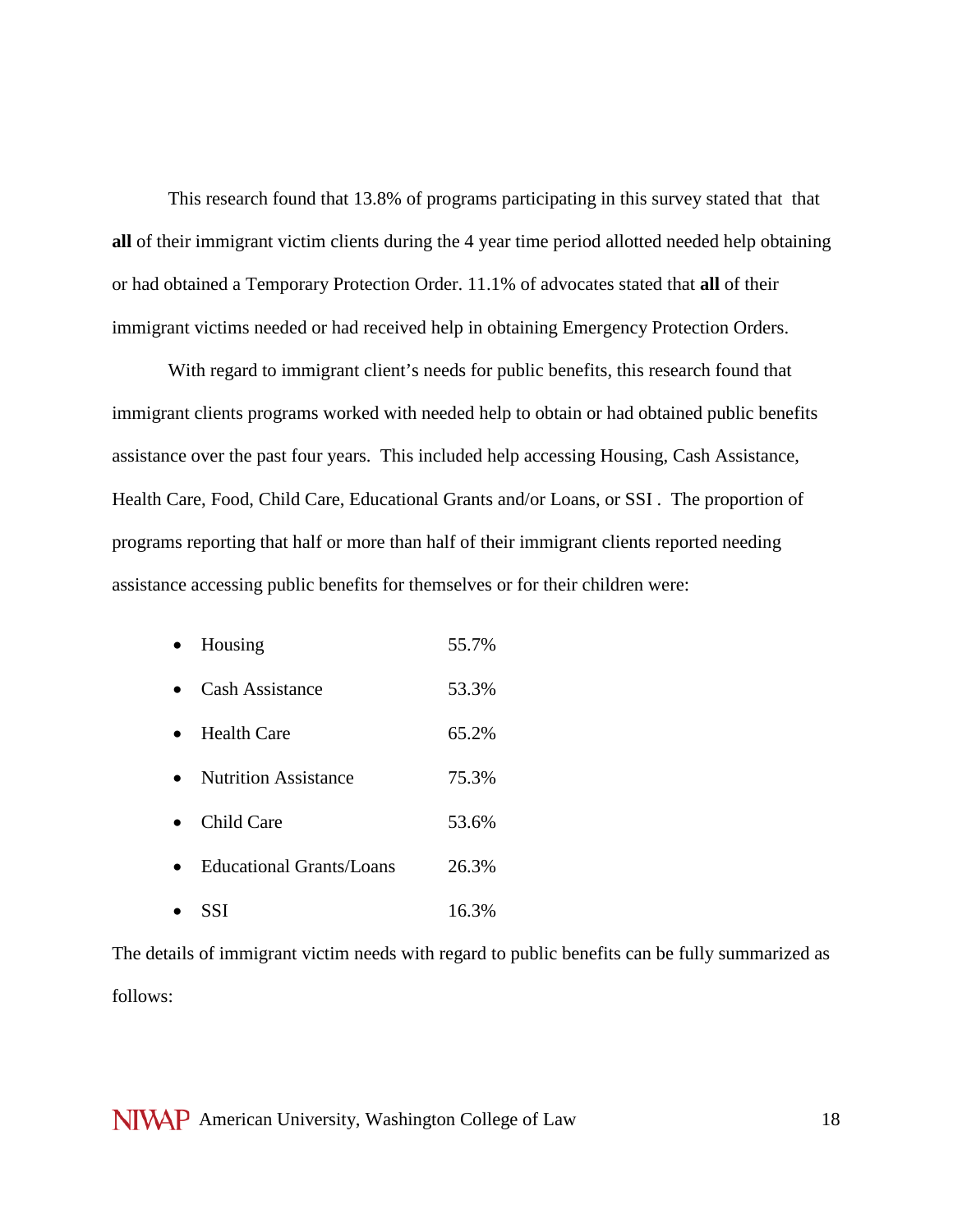

With regard to immigration related legal assistance, the survey asked programs a series of questions regarding the types of immigration related issues programs immigrant victim clients needed assistance with between January 2009 through November 2012. Programs reported that half or more than half of their immigrant clients and/or their client's children needed assistance accessing immigration relief under the following programs:

- VAWA self-petitions 46.1%
- $U$  visas  $55.5\%$
- T visas or continued presence 8.9%
- VAWA cancellation/suspension 12.0%
- NIVAP American University, Washington College of Law 19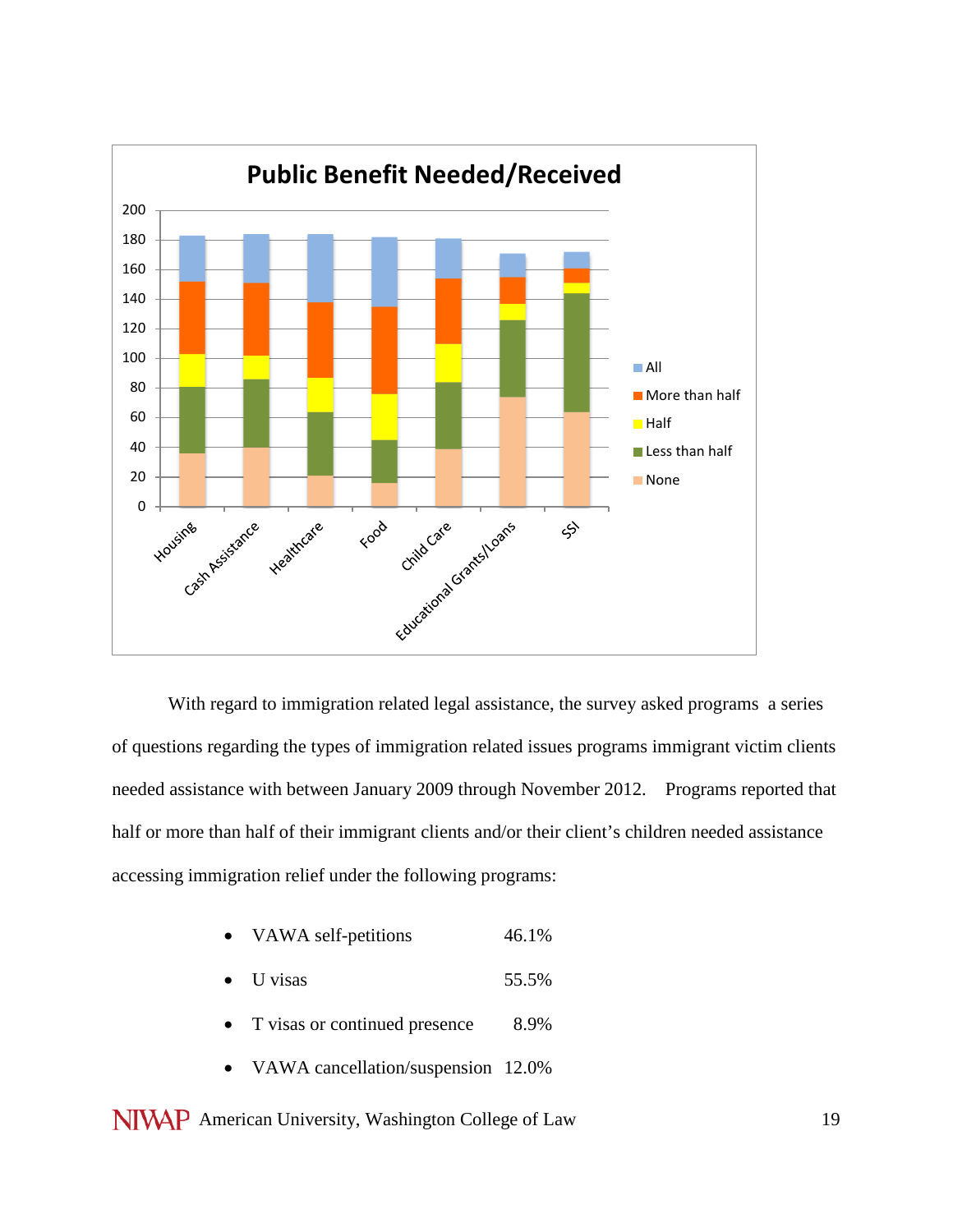## • Battered Spouse Waivers 32.1%

In addition to assistance in obtaining immigration relief programs reported that half or more than half of their abused immigrant clients and their children needed assistance in the following matters:

| • Language access to gov't and social services | 77.9% |
|------------------------------------------------|-------|
|                                                |       |

- Access to work authorization 65.7%
- Immigration Enforcement related help 9.0%



## **Immigration Legal Assistance Needed/Received**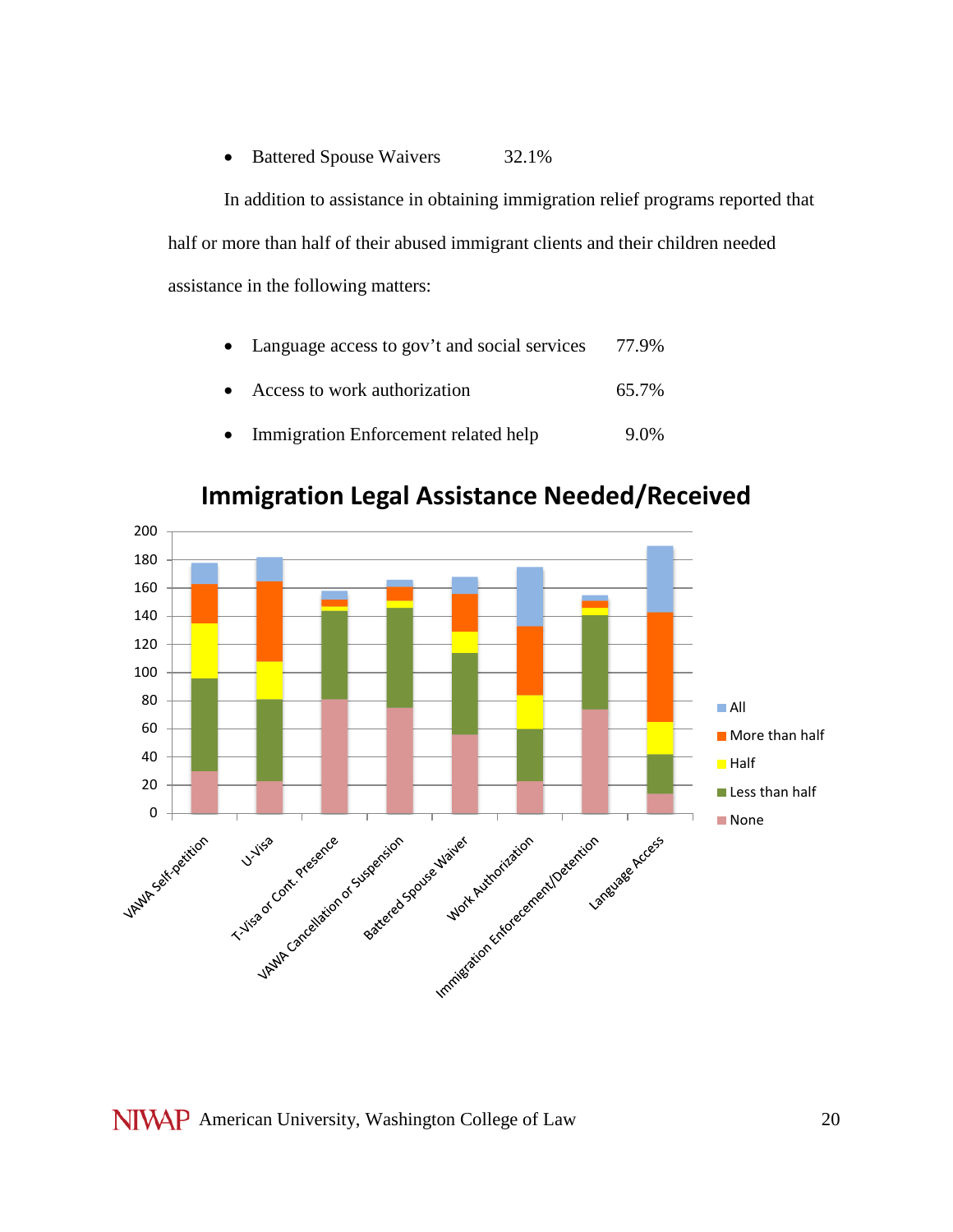In the next section of the survey we explored the extent to which LSC funded programs in the responding organizations state took cases of immigrant crime victims. Programs responded as follows:

- LSC programs accept cases of immigrant crime victims 53.3%
- Do not accept cases of immigrant crimes victims 20.6%
- Not sure if the LSC program accepts cases of immigrant victims 26.1%

These findings confirm that there are a significant number of programs turning away immigrant crime victims that qualify for representation as immigrant crime victims. These responses also raise concern about the extent to which LSC programs that may be accepting cases of immigrant crime victims are communicating with the victim advocacy organizations in their community about the availability of legal assistance provided by LSC funded programs for immigrant survivors. To address this issue LSC might consider including in the regulation or issuing guidance to ensure that programs do outreach to advertise the legal services they provide to victim services programs working with immigrant victims of domestic violence, sexual assault, and human trafficking. We also strongly recommend that LSC programs be required to include domestic violence programs, rape crisis centers and programs offering services to victims of sexual assault and human trafficking on the list of organizations with which the LSC program routinely consults to determine legal services needs and priorities for the community and the LSC funded program.

NIVAP American University, Washington College of Law 21 The survey also included questions pertaining which categories of immigrant crime victims the LSC funded program accepts. The following graph reveals the types of cases accepted. The red bars indicate types of cases, which were accepted under the old law and are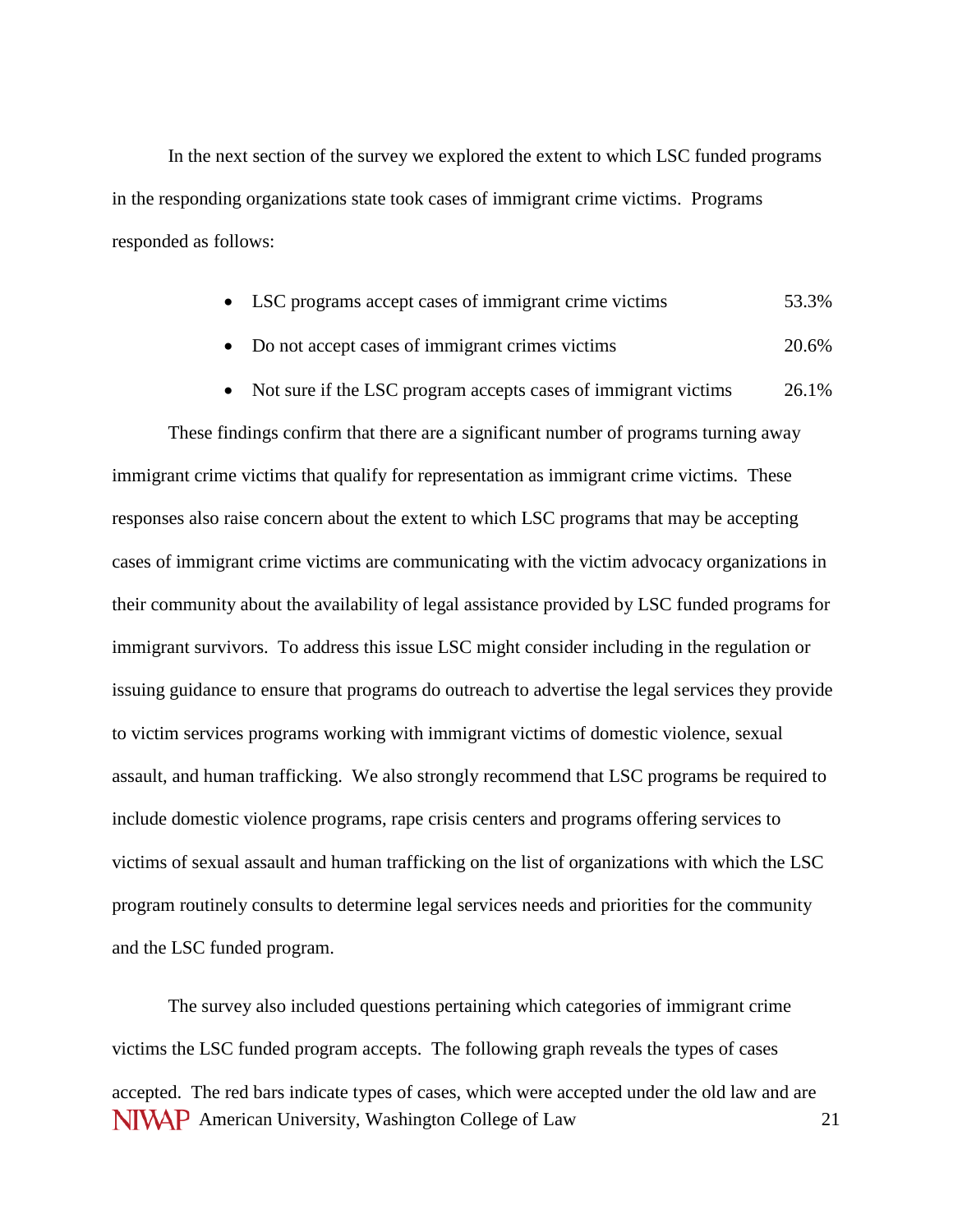still acceptable. The blue bars, on the other hand, indicate the types of cases acceptable under the new law. "None" means no restrictions imposed in cases of immigrant crime victims and the LSC funded programs accepts cases of immigrant crime victims consistent with VAWA 2006.



As the graph shows, three of the top five results were the types of cases accepted under the old rule, while five of the bottom six results are acceptable under VAWA 2006 and the Trafficking Victims Protection Act.

NIVAP American University, Washington College of Law 22 Finally to better understand how the LSC funded programs that were the subject of this research could meet the needs of immigrant survivor crime victims, explored the types of legal assistance the LSC funded programs offers to persons receiving services from that agency. .As described in detail above, over half of the immigrant crime victims that survey participants worked with needed assistance in the following types of family court cases: emergency/temporary and full protection orders, custody and child support. The following table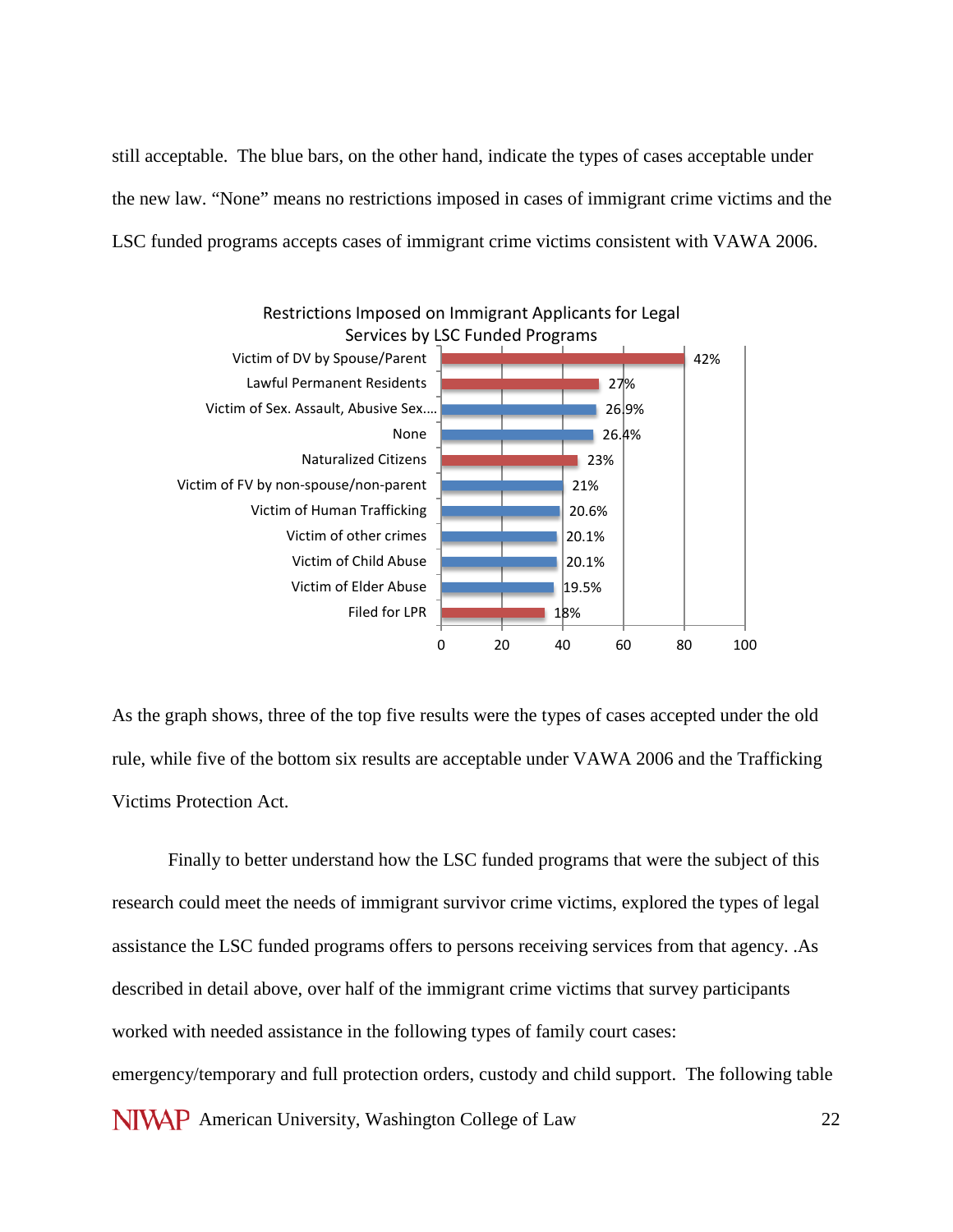reflects that LSC organizations have significant family law expertise that could meet the needs of immigrant crime victims.



Over 60% of immigrant crime victims need assistance with obtaining nutritional assistance (SNAP/Food Stamps) and health care and over 50% need legal assistance to help them obtain housing, cash assistance and child care. Access to public benefits for immigrant crime survivors is closely tied to a victims immigration relief options.<sup>[21](#page-22-0)</sup> The LSC funded programs reported on in the survey have significant public benefits expertise that would be very helpful to immigrant crime victims.

<span id="page-22-0"></span><sup>&</sup>lt;sup>21</sup> See, Jordan Tacher and Leslye E. Orloff, Trafficking Victim Benefits Eligibility Process, April 13, 2013 available at http://niwaplibrary.wcl.american.edu/public-benefits/memos-and-tools-for-advocates/Trafficking-Victims-Benefits-Eligibility-Process.pdf/view ; Jordan Tacher and Leslye Orloff, U visa Victim Benefits Eligibility Process, April 17, 2013 available at http://niwaplibrary.wcl.american.edu/public-benefits/memos-and-tools-foradvocates/U-Visa-Victim-Benefits-Eligibility-Process.pdf/view ; Jordan Tacher and Leslye E. Orloff, VAWA SelfPetitioner Benefits Eligibility Process, April 17, 2013 available at [http://niwaplibrary.wcl.american.edu/public](http://niwaplibrary.wcl.american.edu/public-benefits/memos-and-tools-for-advocates/VAWA-Benefits-Eligibility-Process.pdf/view)[benefits/memos-and-tools-for-advocates/VAWA-Benefits-Eligibility-Process.pdf/view](http://niwaplibrary.wcl.american.edu/public-benefits/memos-and-tools-for-advocates/VAWA-Benefits-Eligibility-Process.pdf/view)

NIVAP American University, Washington College of Law 23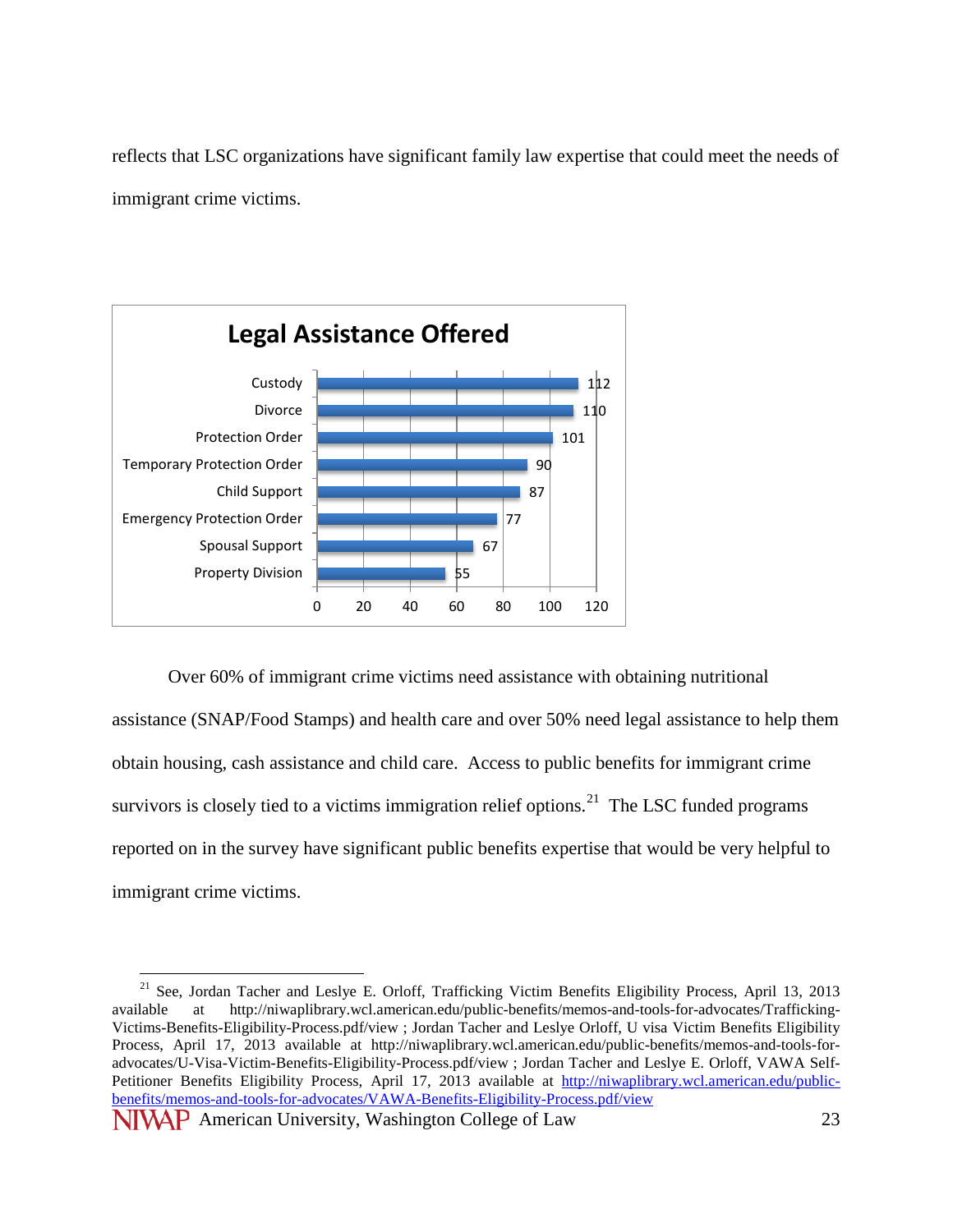

**Public Benefits Offered**

Under VAWA 2006 as well as prior law based on the Kennedy Amendment, LSC funded programs can offer a wide array of legal assistance related to crime victimization. This can include help with family law and public benefits matters in addition or separate from assistance in filing for immigration relief. The survey found that the over 50% of LSC programs that accept cases of immigrant crime victims provide legal representation to crime survivors in the following immigration and language access matters:



## **Immigration Services Offered**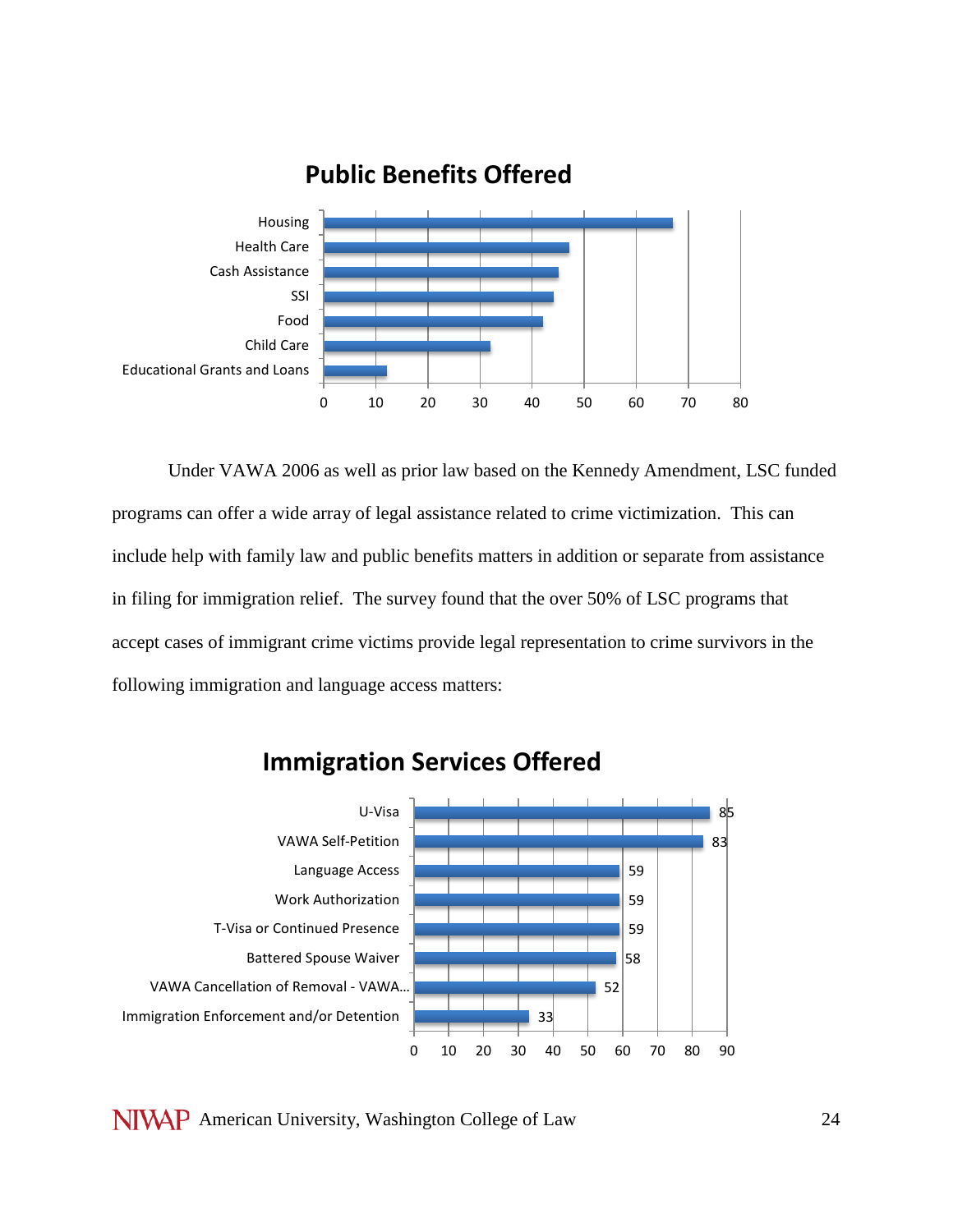#### **V. Recommendations**

LSC funded programs include some of the nation's leading providers of legal assistance to immigrant victims in VAWA, T and U visa immigration cases. Revising the current regulation to clarify crime victim eligibility could encourage many more LSC funded programs to undertake this important work. This is particularly important for immigrant crime victims because many LSC funded programs are the only legal services option for immigrant crime victims in many states.

The research reported here confirms reports that NIWAP and others have learned from national training and technical assistance efforts that many LSC funded programs 7 years after the issuance of Program Letter 06-2 and VAWA 2006 remain unsure about which, if any, immigrant crime victims they can represent. NIAWP recommends that LSC regulations be amended as swiftly as possible to confirm that following the passage of VAWA 2006, LSC grantees can use LSC funding or any other source of funding the program might have to offer legal representation on matters related to the abuse or crime victimization without regard to the immigrant crime victim's immigration status. We also recommend that LSC grantee organization's intake procedures be changed to screen for victimization first and only screen for immigration status in cases of applicants who are not crime victims. Other recommendations include requiring that LSC funded programs have outreach plans that include organizations offering assistance to victims of domestic violence, sexual assault, stalking, dating violence and human trafficking. Such organizations need to also be invited to participate in the priority setting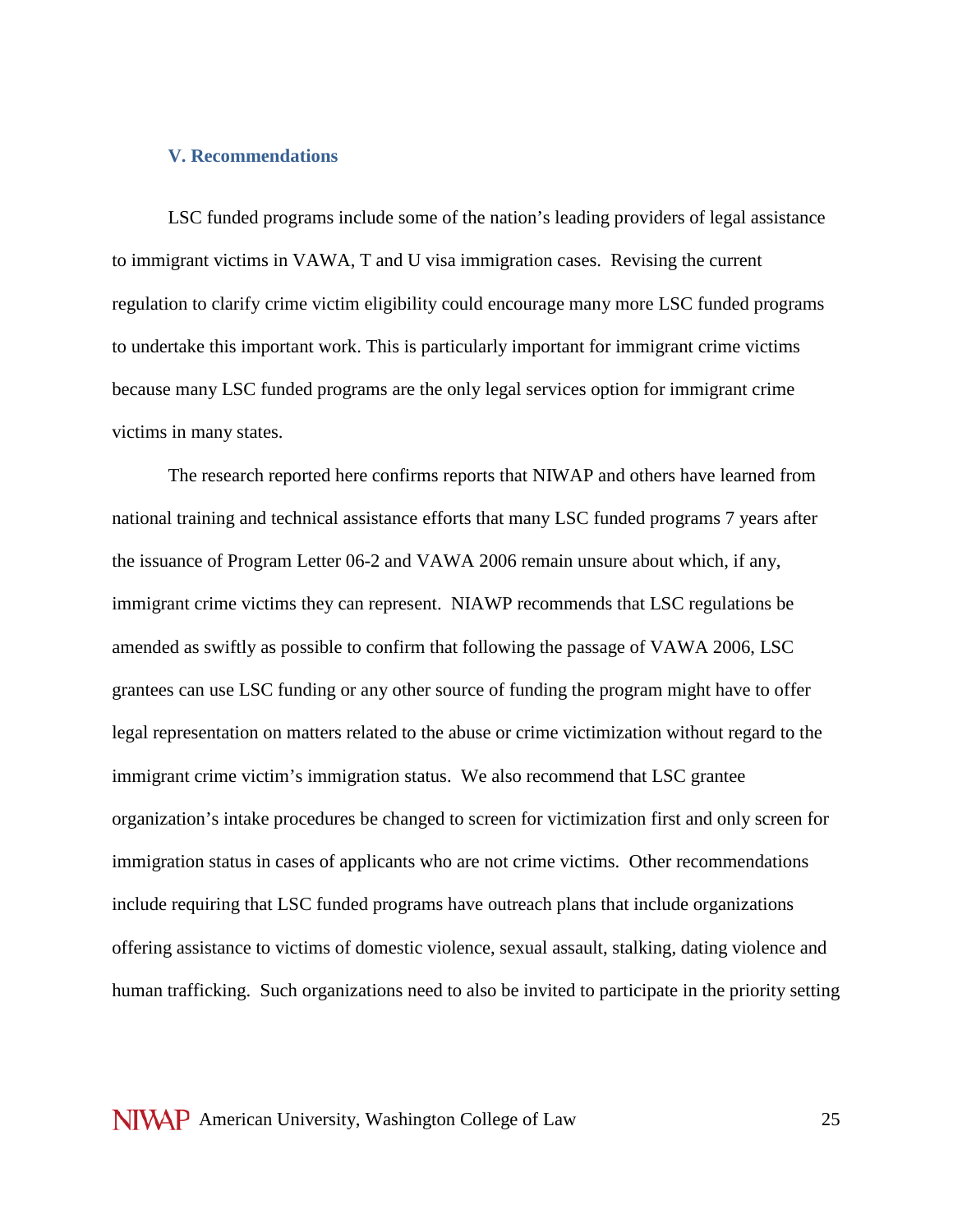community consultation process.[22](#page-25-0) Additionally, the LSC should publish the inter-lineated VAWA statute improve program's understanding of the current statue, its requirements and its legislative history. A draft of the interlineated statute is included in this report as Appendix A. .

## **A. Recommendation: Intake Procedures Should Focus on Victimization and Not Immigration Status**

Currently, LSC regulation requires service providers to verify the immigration status of the immigrant victim that is seeking assistance.<sup>[23](#page-25-1)</sup> The regulation also includes a list of documents that are acceptable to verify immigration status and ranges from a Memorandum of Creation of Record of Lawful Permanent Residence with an approval stamp (I-551 or I-151 or I-191), a passport bearing immigrant visa or stamp that indicates admission for lawful permanent residence, to a marriage certificate with proof of spouse's citizenship.<sup>[24](#page-25-2)</sup> Examples of acceptable documents are categorized based on eight different alien categories: Lawful Permanent Resident; Alien who is married to U.S. citizen, or parent of U.S. citizen or unmarried child under 21 of U.S. citizen, and has filed an application for adjustment of status to permanent residency; refugee; asylee; granted withholding or deferral of deportation or removal; conditional entrant; H-2A agricultural worker; and special agricultural worker temporary resident. This regulation forces the intake process to focus primarily on the immigration status of the immigrant victim that is seeking services that VAWA 2006 guarantee. Although the 2006 Program Letter 06-2 attempted to rectify this problem updating the regulations would be extremely helpful for immigrant crime victims..

<span id="page-25-0"></span> $22$  LSC programs seeking to identify programs with expertise serving immigrant crime victims in their state, county, and/or city find local organizations listed in the National Directory of Programs Serving Immigrant Victims which was developed and is sustained by NIWAP with funding from the Office on Violence Against Women. The Directory is available at http://niwaplibrary.wcl.american.edu/reference/service-providers-directory

<span id="page-25-2"></span><span id="page-25-1"></span>**NIVAP** American University, Washington College of Law 26 <sup>23</sup> 45 C.F.R. § 1626.6 (verification of citizenship) & § 1626.7 (verification of eligible alien status).<br><sup>24</sup> See Appendix to Part 1626- Alien Eligibility for Representation by LSC Programs 456, *available at*: http://www.gpo.gov/fdsys/pkg/CFR-2012-title45-vol4/pdf/CFR-2012-title45-vol4-part1626.pdf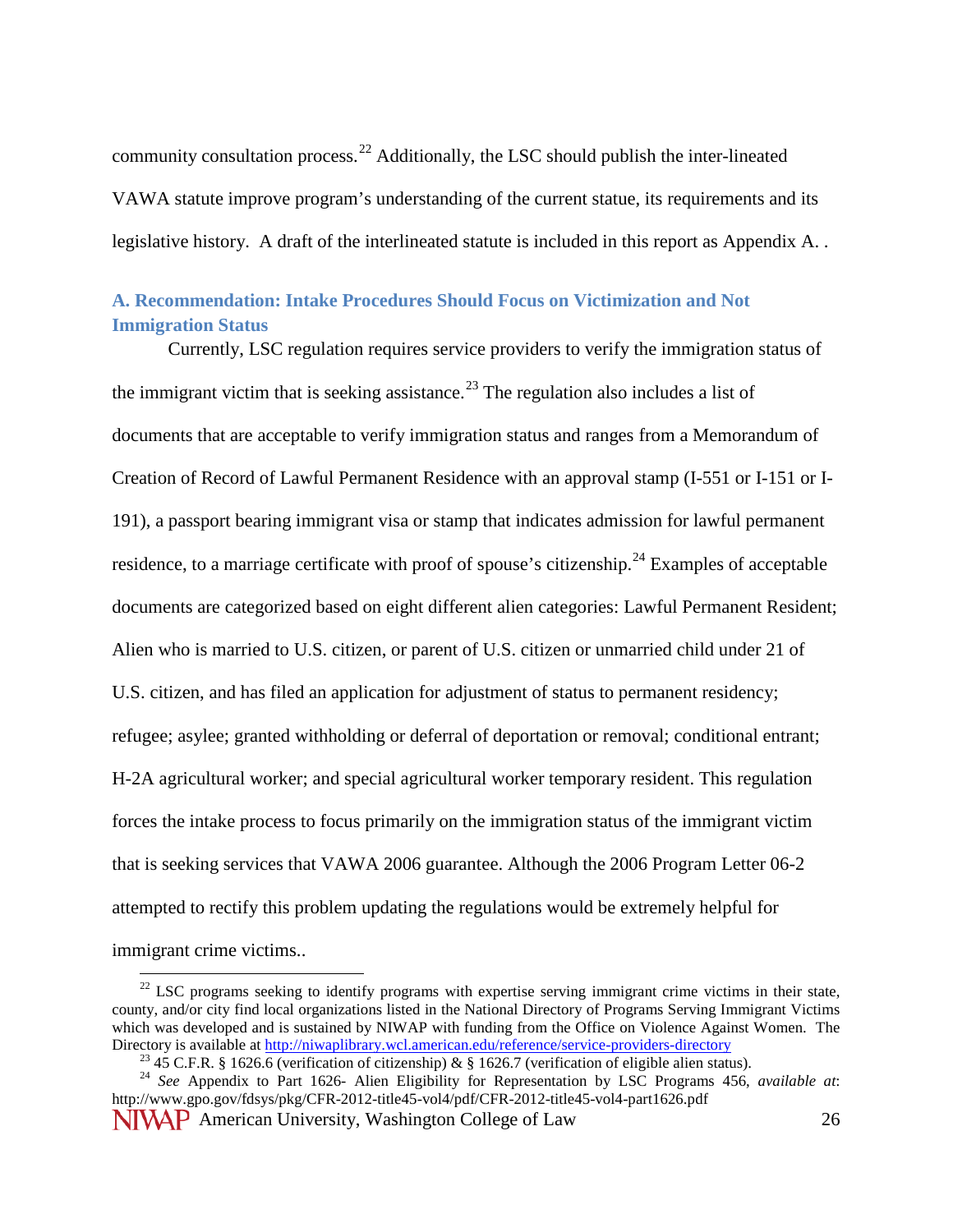The revised regulation should include language that shifts the focus of intake procedures to first focus on determining whether the applicant for legal services is a crime victim. In order to be effective and efficient, service providers should have a screening process that verifies victimization, i.e., battery and extreme cruelty, sexual assault, human trafficking or other criminal activities listed in the U visa. This intake process should adopt the "any credible evidence standard" that is used by DHS, DOJ and HHS in cases of immigrant crime victims protected by VAWA and the Trafficking Victims Protection Act.<sup>[25](#page-26-0)</sup> LSC programs should avoid requiring particular documents to prove abuse and for applicants who prove abuse or crime victimization the program should not require collection or review of the victim's immigration documentation, if any.

It is also important for programs to be able to identify the kinds of documentation that immigrant crime victims will most likely have if they have begun the process of applying for immigration relief. This will assist programs in identifying and providing legal services to immigrant crime victims who may have begun their immigration case pro se or with the assistance of pro bono for the victim's immigration case. A crime victim who has already begun the process of applying for immigration benefits is also eligible for legal representation by an LSC funded program in related matters can include family law and public benefits representation. Another reason it is important for LSC funded programs to be able to identify the types of immigration documentation an immigrant survivor may include helping immigrant survivors who:

<span id="page-26-0"></span><sup>&</sup>lt;sup>2525</sup> For a compete legislative history of the VAWA any credible evidence standards see, Leslye E. Orloff, Kathryn Isom and Edmundo Saballos, *Mandatory U-Visa Certification Unnecessarily Undermines The Purpose Of The Violence Against Women Act's Immigration Protections And Its "Any Credible Evidence" Rules—*

NIVAP American University, Washington College of Law 27 *A Call For Consistency*, Georgetown Journal of Gender and the Law, Vol. XI 619 (2010).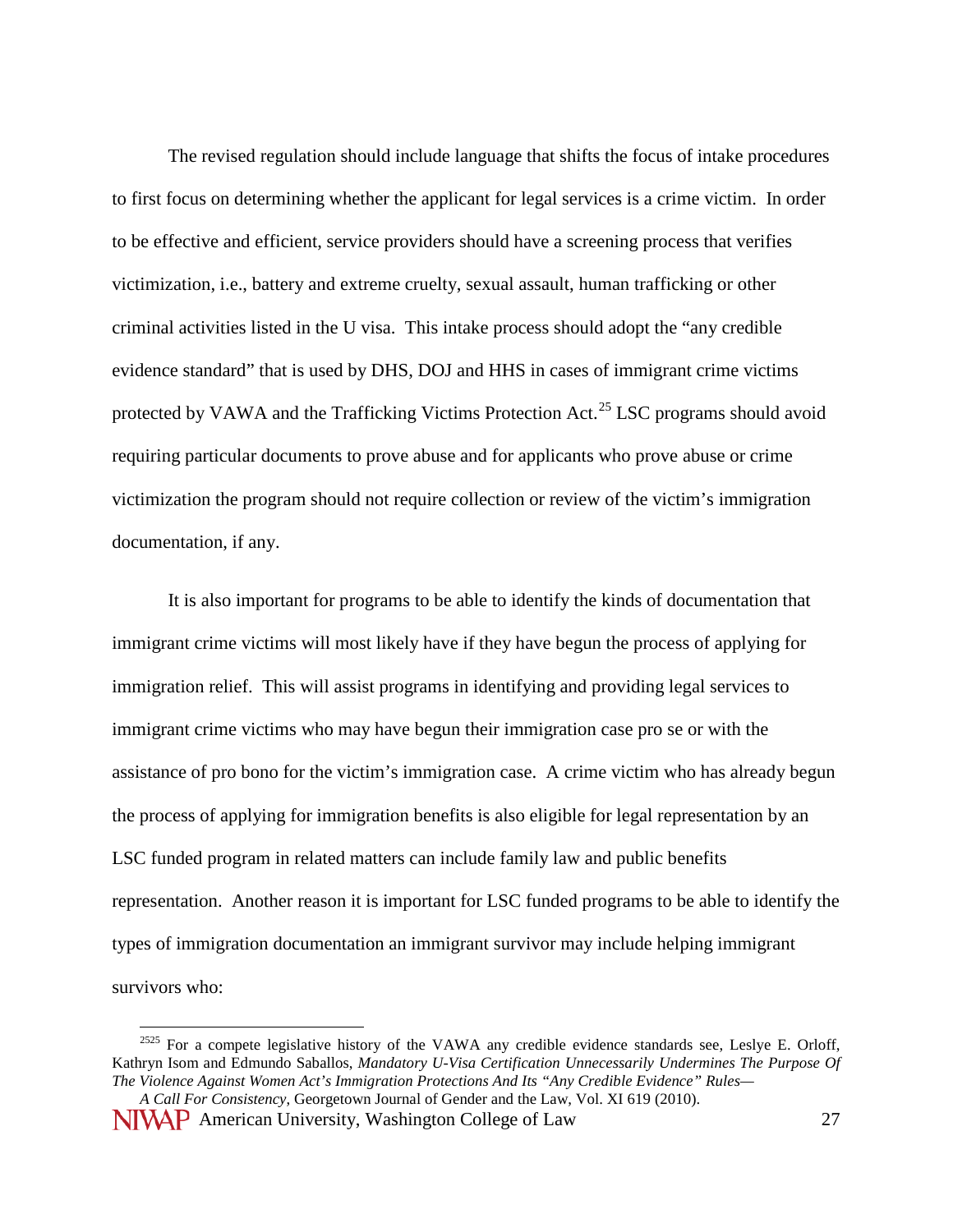- May have filed an immigration case with the assistance of an unqualified immigration lawyer without expertise on immigrant crime victims legal rights
- Who received "immigration assistance" from a Notario;
- Who can no longer sustain the costs of a private immigration attorney
- I victim whose perpetrator is a spouse, child or parent or another family member who has filed an immigration case on the victim's behalf that is pending or approved by DHS; or
- Is a qualified immigrant eligible to receive public benefits.

Attachment D provides a chart tracking the various immigration and benefits statuses a crime victim may have annotated to identify the types of DHS documents victims who have begun the immigration and benefits process may be able to submit. It is important to note that several of the listed statuses include points in time after filing of an immigration cases in which an immigrant would not be eligible for LSC funded legal assistance unless the applicant for legal assistance is an immigrant crime victim.

**Identifying Battery or Extreme Cruelty.** The federal definition of a victim of family violence is "battered or subject to extreme cruelty."<sup>[26](#page-27-0)</sup> Battery or extreme cruelty should be defined by

<span id="page-27-0"></span> <sup>26</sup> 8 C.F.R. § 204.2(c)(1)(vi)

For the purpose of this chapter, the phrase "was battered by or was the subject of extreme cruelty" includes, but is not limited to, being the victim of any act or threatened act of violence, including any forceful detention, which results or threatens to result in physical or mental injury. Psychological or sexual abuse or exploitation, including rape, molestation, incest (if the victim is a minor), or forced prostitution shall be considered acts of violence. Other abusive actions may also be acts of violence under certain circumstances, including acts that, in and of themselves, may not initially appear violent but that are a part of an overall pattern of violence. The qualifying abuse must have been committed by the citizen or lawful permanent resident spouse, must have been perpetrated against the self-petitioner or the self-petitioner's child, and must have taken place during the self-petitioner's marriage to the abuser.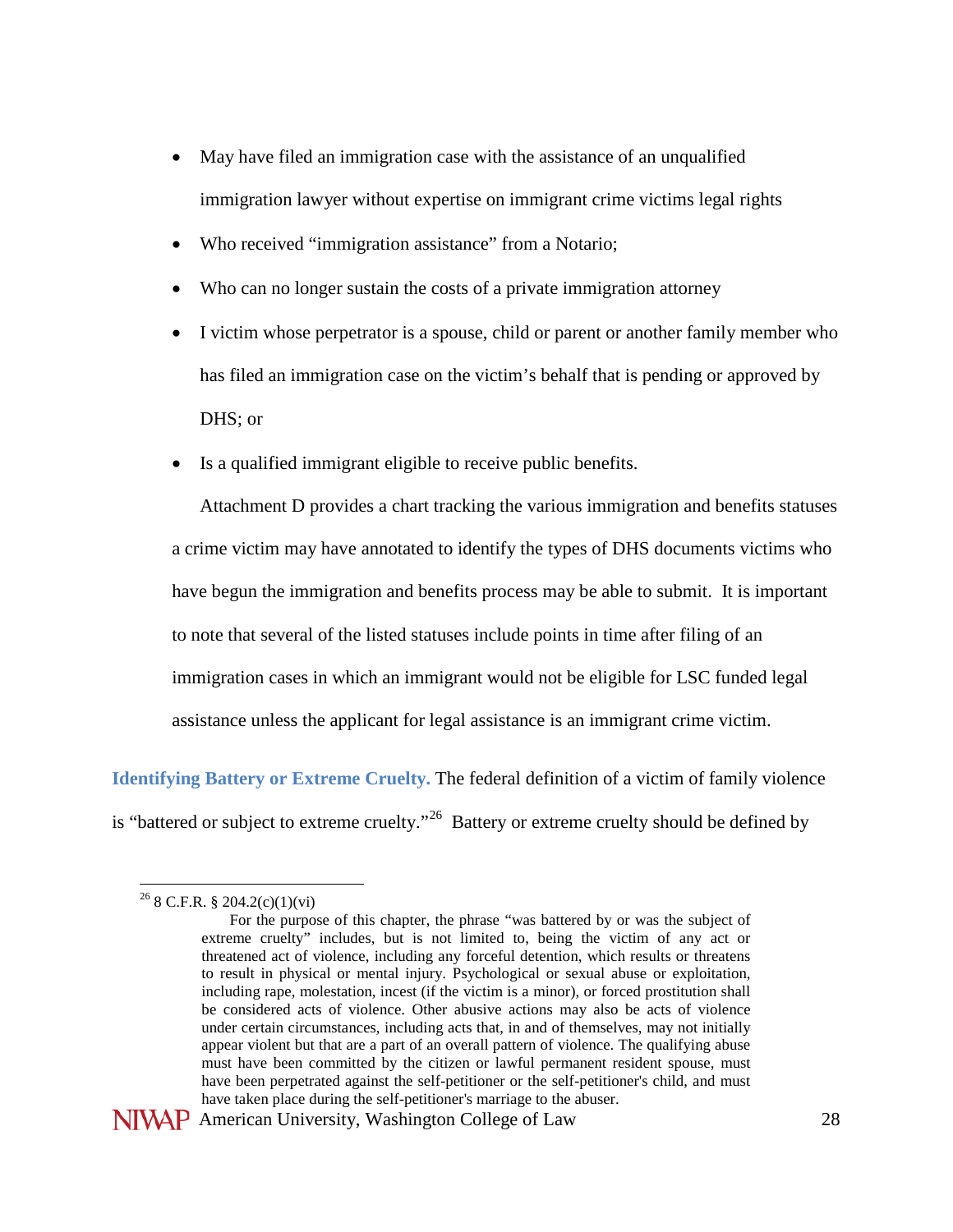LSC consistently with the manner in which this term has been defined by other federal agencies interpreting the Violence Against Women Act (e.g. DHS, HHS, Social Security Administration).

An individual has been subjected to "battery" or "extreme cruelty" if they are a victim of:

- physical acts that resulted in, or threatened to result in, physical injury to the individual<sup>[27](#page-28-0)</sup>;
- sexual abuse: $28$
- sexual activity involving a dependent child,
- being forced as the caretaker relative or a dependent child to engage in nonconsensual sexual acts or activities:
- threats of, or attempts at, physical or sexual abuse;
- mental abuse<sup>29</sup>; or

 $\overline{a}$ 

• neglect or deprivation of medical care.  $30$ 

<span id="page-28-1"></span><sup>28</sup> *See* 8 CFR 204.2 (c)(1)(vi). The qualifying abuse must rise to the level of "battery or extreme cruelty." The statutory definition of these terms includes sexual abuse, sexual exploitation, rape, molestation, forced prostitution, and incest (if the victim is a minor).

<span id="page-28-3"></span>See also Family Violence Option, State by State Summary, by Legal Momentum to see which states have adopted the Federal definition of extreme cruelty.

<span id="page-28-0"></span><sup>&</sup>lt;sup>27</sup> See VAWA self-petitioning regulations 8 CFR 204.2 (c)(2)(vi); 8 CFR 216.5 (e) (3) (i). See also U visa regulations 72 Fed. Reg. No. 179, 53014, 53016, 53017, 53018 (September 17, 2007). 22 CFR 41.12. Under U visa regulations DHS in evaluating battering or extreme cruelty considers both the harm to the victim and the abuse inflicted by the perpetrator. DHS also takes into consideration pre-existing physical injuries or conditions that may have been aggravated by the abuse. Under both the U visa and the self-petitioning regulations DHS considers a series of abusive acts taken together may constitute substantial physical or mental abuse although none of the acts

<span id="page-28-2"></span><sup>&</sup>lt;sup>29</sup> Extreme cruelty includes "being the victim of any act or a threatened act of violence, including any forceful detention, which results or threatens to result in physical or mental injury. Psychological or sexual abuse or exploitation, including rape, molestation incest (if the victim is a minor) or forced prostitution shall be considered acts of violence. See VAWA self-petitioning regulations: 8 CFR 204.2 (c)(2)(vi); 8 CFR 216.5 (e) (3) (i). See also U visa regulations 72 Fed. Reg. No. 179, 53014, 53015, 53016, 53018 (September 17, 2007). 22 CFR 214.14(a)(8) and (b)(1). (Under the U-visa regulations, DHS defines "mental abuse" as "injury or harm to or impairment of the emotional or psychological soundness of the victim." This encompasses a wide range of mental harm. USCIS considers both the severity of the injury suffered by the victim and the severity of the abuse inflicted by the perpetrator in its evaluation. Extreme cruelty can include the following conduct; intimidation and degradation, economic and employment-related abuse, social Isolation, sexual abuse, immigration-related abuse; possessiveness and harassment.

NIVAP American University, Washington College of Law 29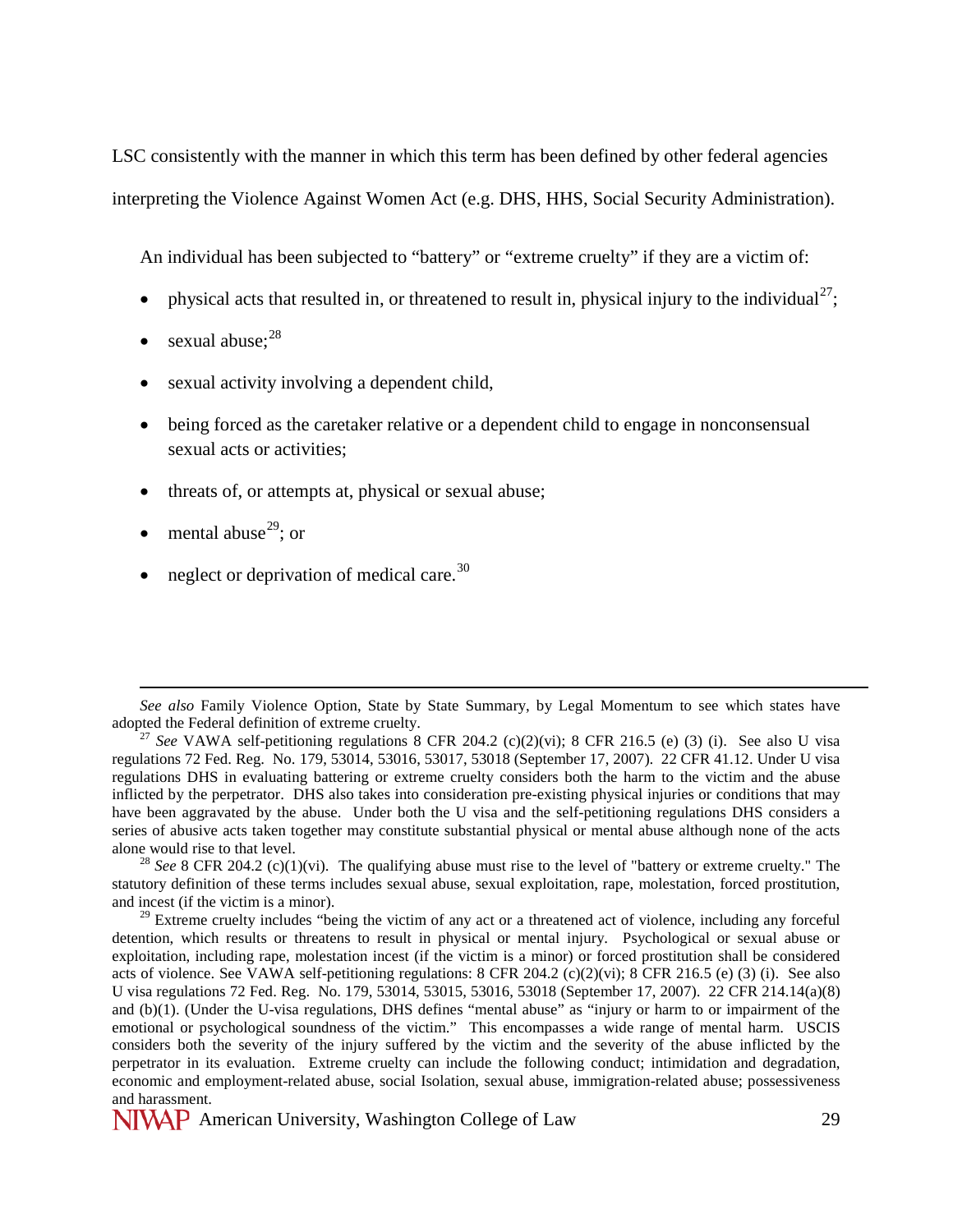- $Harasment<sup>31</sup>$  $Harasment<sup>31</sup>$  $Harasment<sup>31</sup>$
- Damage to property<sup>[32](#page-29-1)</sup>
- Stalking<sup>[33](#page-29-2)</sup>

In addition to federal agency interpretation, there are examples of other forms of conduct by an abuser that family law courts have found amount to or contribute to findings of extreme cruelty:

- Adultery with a minor  $34$
- Neglecting spouse's need for medical attention<sup>[35](#page-29-4)</sup>
- Spouse's attempted rape of babysitter and publicity stemming from the resulting trial.<sup>[36](#page-29-5)</sup>
- Accusations of adultery<sup>[37](#page-29-6)</sup>
- Objections to procurement of proper medical treatment<sup>[38](#page-29-7)</sup>
- Indifference towards spouse  $39$

<sup>&</sup>lt;sup>30</sup> 1996 Welfare Reform legislation contained special protections for battered women. The two special provisions designed to help battered women were the "hardship" exception to the 60-month limit on assistance under TANF and the Family Violence Option that allows states to offer TANF to battered women for longer than the 5 year maximum benefit. Under the Family Violence Option states can grant good cause waivers to battered TANF recipients allowing them to opt out of time limits and welfare to work requirements. *See Sec. 408(a)(7)(C)(iii).*

<span id="page-29-0"></span><sup>&</sup>lt;sup>31</sup> Domestic violence can include harassment, or "acts that, in and of themselves, may not initially appear violent but that a part of an overall pattern of violence." 8 CFR 204.2 (c)(2)(vi); 8 CFR 216.5 (e) (3) (i). Such acts can include: following the victim; threatening the victim; calling the victim names; preventing the victim from leaving the room or from calling the police; interfering with the victim's living; making unwanted telephone calls to the victim; moving within two blocks of the victim's house; loitering in front of the battered women's shelter where the victim is staying; or contacting the petitioners employer. See Klein, Catherine F. and Leslye E. Orloff, *Providing Legal Protection for Battered Women: An Analysis of State Statutes and Case Law, Hofstra Law Review,* 

<span id="page-29-8"></span><span id="page-29-1"></span>Summer 1993 vol. 21.<br><sup>32</sup> See Klein, Catherine F. and Leslye E. Orloff, *Providing Legal Protection for Battered Women: An Analysis of*<br>*State Statutes and Case Law*, Hofstra Law Review, Summer 1993 vol. 21.

<span id="page-29-2"></span><sup>&</sup>lt;sup>33</sup> See Klein, Catherine F. and Leslye E. Orloff, *Providing Legal Protection for Battered Women: An Analysis of State Statutes and Case Law, Hofstra Law Review, Summer 1993 vol. 21.* 

<span id="page-29-6"></span><span id="page-29-5"></span><span id="page-29-4"></span><span id="page-29-3"></span><sup>&</sup>lt;sup>34</sup> Marko v. Marko, 2012 SD 54 (2012).<br>
<sup>35</sup> De Cloedt v. De Cloedt, 24 Idaho 277 (1913).<br>
<sup>36</sup> Fleming v. Fleming, 95 Cal. 430 (1892).<br>
<sup>37</sup> Bierie v. Bierie, 348 Mich. 440 (1957); Keenan v. Keenan 361 Mich. 123 (1960); Okla. 299 (1918), McFall v. McFall, 58 Cal. App. 2d 208 (1943), Andrews v. Andrews, 120 Cal. 184 (1898), Carpenter v. Carpenter, 30 Kan. 712 (1883), Friedman v. Friedman, 37 N.J. Super. 52 (1955). <sup>38</sup> Keenan v. Keenan 361 Mich. 123 (1960).

<span id="page-29-7"></span>NIVAP American University, Washington College of Law 30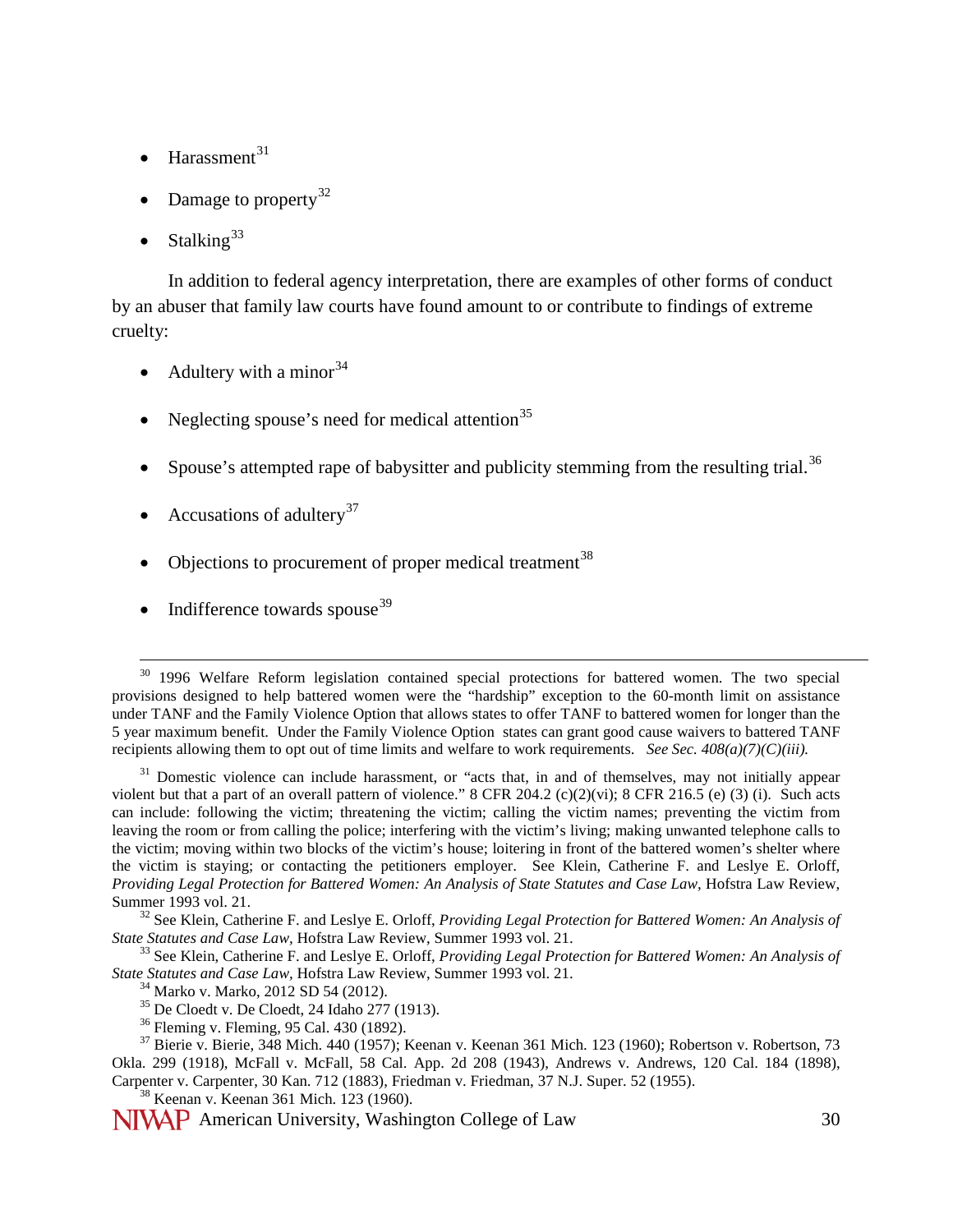- Using children as a tool toward other parent<sup>[40](#page-30-0)</sup>
- Unreasonably critical of spouse's child or children<sup>[41](#page-30-1)</sup>
- Being penurious within the marriage and family but a lavish spender outside the marriage and family. $42$
- Telling others about accusations/ accusing others of partner's infidelity<sup>[43](#page-30-3)</sup>
- Notifying the media accusing spouse of adultery<sup>[44](#page-30-4)</sup>

## **Proving Battery or Extreme Cruelty or Crime Victimization – Any Credible Evidence**

**Standard.** Verifying battery or extreme cruelty or crime victimization should be conducted using the "any credible evidence"<sup>[45](#page-30-5)</sup> standard prescribed by Congress to all VAWA adjudicators. Using this standard will promote consistent adjudications with the manner in which DHS adjudicates matters.[46](#page-30-6) This standard requires a legal services provider to accept *any* evidence provided, including affidavits from the applicant<sup>[47](#page-30-7)</sup> or others to demonstrate battery or extreme

<span id="page-30-2"></span><span id="page-30-1"></span><span id="page-30-0"></span> $39$  Ormachea v. Ormachea, 67 Nev. 273 (1950); Keenan v. Keenan 361 Mich. 123 (1960); Robertson v. Robertson, 73 Okla. 299 (1918).<br>
<sup>40</sup> Waldbaum v. Waldbaum, 171 Neb. 625 (1961), Marko v. Marko, 2012 SD 54 (2012).<br>
<sup>41</sup> De Burgh v. De Burgh, 39 Cal. 2d 858 (1952).<br>
<sup>42</sup> De Burgh v. De Burgh, 39 Cal. 2d 858 (1952).<br>
<sup>43</sup>

<span id="page-30-7"></span><span id="page-30-6"></span><span id="page-30-5"></span><span id="page-30-4"></span><span id="page-30-3"></span>Both the Department of Homeland Security (DHS) and Health and Human Services (HHS) often considers a victim's credible story as sufficient proof of abuse. Interim Guidance on Verification of Citizenship, Qualified Alien Status and Eligibility Under Title IV of the Personal Responsibility and Work Opportunity Reconciliation Act of 1996, 63 Fed. Reg. 61344, 61369 (November 17, 1997).

**NIVAP** American University, Washington College of Law 31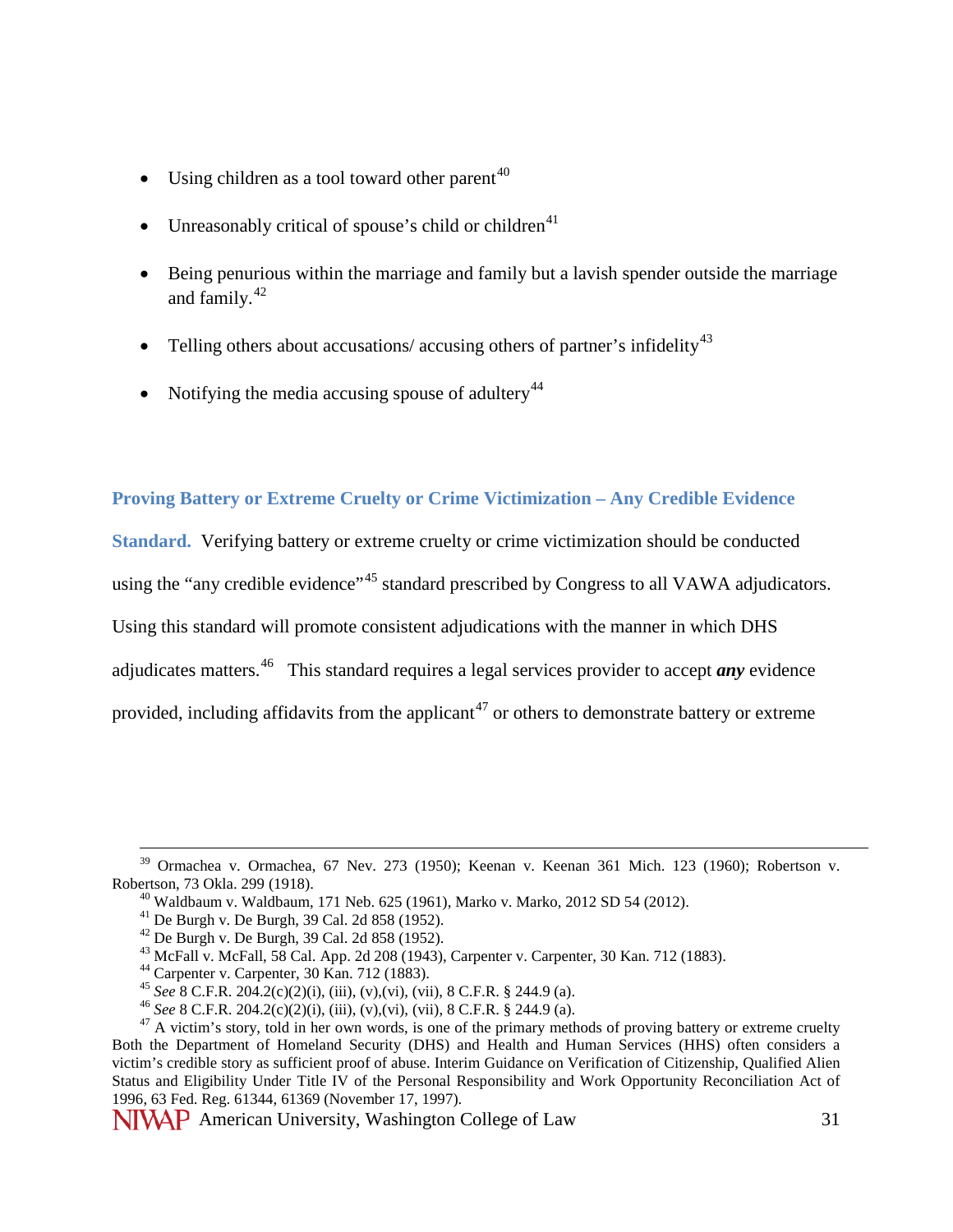cruelty or crime victimization.<sup>48</sup> The Interim Guidance issued by the Attorney General governing benefits adjudications in cases of immigrant victims instructs that:

an applicant may submit his or her own affidavit, under penalty of perjury (it does not have to be notarized), describing the circumstances of the abuse, and the benefit provider has the discretion to conclude that the affidavit is credible, and, by itself or in conjunction with other evidence, provides relevant evidence of sufficient weight to demonstrate battery or extreme cruelty. <sup>[49](#page-31-1)</sup>

The Interim guidance further explains that:

The benefit provider should bear in mind that, due to the nature of the control and fear dynamics inherent in domestic violence, some applicants will lack the best evidence to support their allegations (*e.g.*, a civil protection order or a police report). Thus, the benefit provider will need to be flexible in working with the applicant as he or she attempts to assemble adequate documentation. In determining the existence of battery or cruelty, it is important that the benefit provider understand both the experience of intimate violence and the applicant's cultural context. The dynamics of domestic violence may have inhibited the applicant from seeking public or professional responses to the abuse prior to applying for benefits needed to enable the applicant to leave the abuser. For many cultural groups, going to outsiders for help is viewed as disloyalty to the community and an embarrassment to the family. In some cultures, for example, women have been conditioned to accept the authority and control of their husbands. Thus, there may be little independent documentary evidence of the abuse; the benefit provider should be sensitive to the needs and situation of the abused applicant when reviewing allegations and evidence of abuse.<sup>[50](#page-31-2)</sup>

The legal services provider should be required by regulations to accept any evidence and

allow the immigrant applicant to prove eligibility as a crime victim through a credible statement

in an interview with the LSC program which may or may not be supplemented by other

 <sup>48</sup> *See* 8 C.F.R. 204.2(c)(2)(i), (iii), (v),(vi), (vii), 8 C.F.R. § 244.9 (a).

<span id="page-31-1"></span><span id="page-31-0"></span><sup>&</sup>lt;sup>49</sup> Interim Guidance on Verification of Citizenship, Qualified Alien Status and Eligibility Under Title IV of the Personal Responsibility and Work Opportunity Reconciliation Act of 1996, 63 Fed. Reg. 61344, 61370 (November

<span id="page-31-2"></span> $50$  Interim Guidance on Verification of Citizenship, Qualified Alien Status and Eligibility Under Title IV of the Personal Responsibility and Work Opportunity Reconciliation Act of 1996, 63 Fed. Reg. 61344, 61370 (November 17, 1997).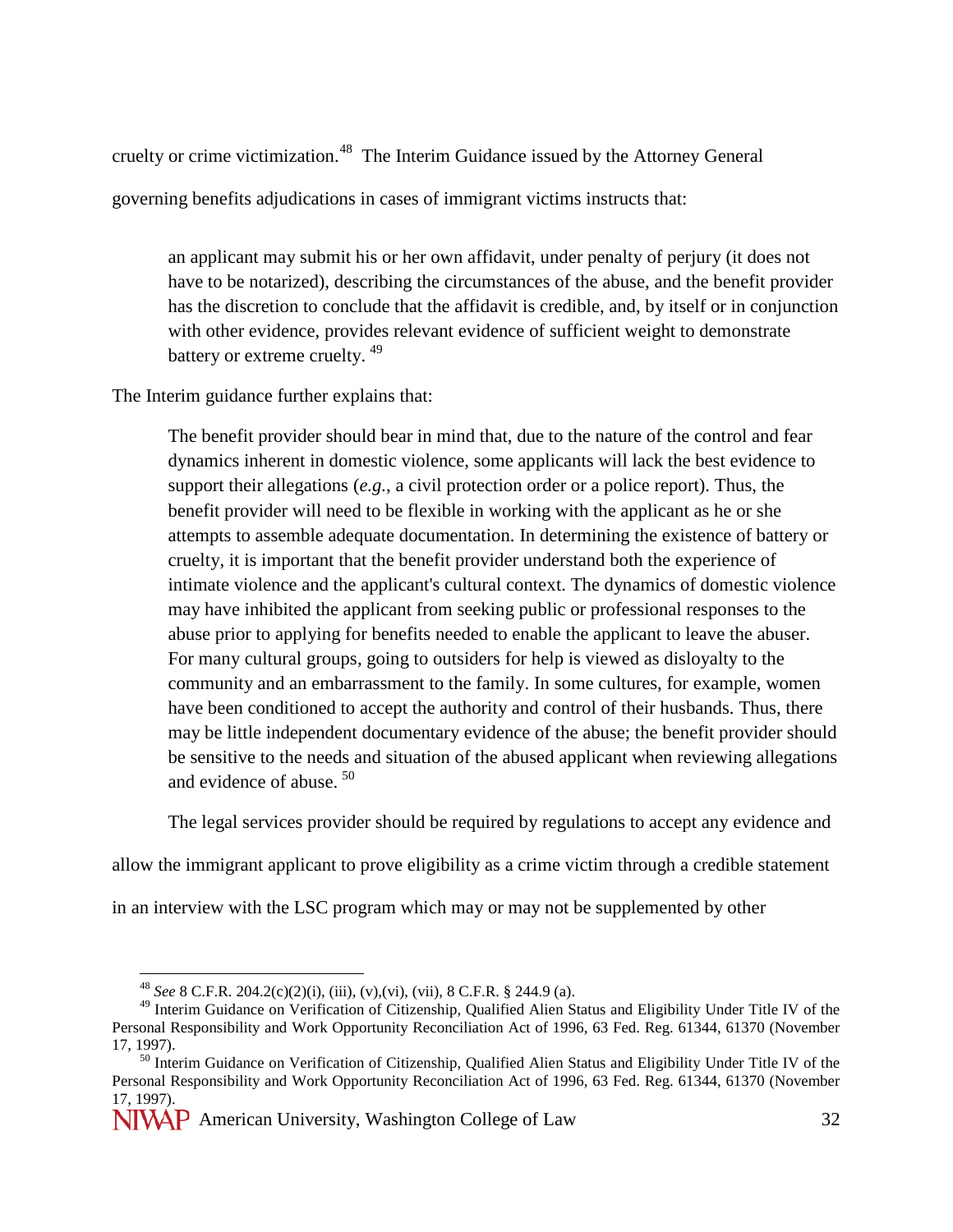evidence. The LSC funded program will have the discretion under this any credible evidence standard to assign more or less weight to individual pieces of evidence.<sup>[51](#page-32-0)</sup> This approach allows victims to safely meet each proof requirement in their application allowing them to use evidence safely accessible to them. Some victims may have police reports or medical records while others may be so isolated that the only evidence they have access to is their own affidavit and perhaps affidavits of others who may have seen their injuries or witnessed extreme cruelty, or crime victimization<sup>[52](#page-32-1)</sup>

A legal services provider should not require police reports or orders of protection to verify the existence of battery or extreme cruelty, but can accept such evidence if submitted by the victim.<sup>[53](#page-32-2)</sup> Written verification or documentation of the abuse from third parties, such as domestic violence advocates or social service agencies eyewitnesses may also serve evidence of battery or extreme cruelty.

The following is a non-exclusive list of ways an applicant could establish battery or extreme cruelty. Note that the list is for illustrative purposes only given that a broad range of evidence can serve as proof of battery or extreme cruelty. An applicant is not required to use any

<span id="page-32-1"></span><span id="page-32-0"></span><sup>&</sup>lt;sup>51</sup> *See* INA 204 (a) (1) (J).<br><sup>52</sup> INA Section 204(a)(1)(J) the VAWA credible evidence standard was created as part of VAWA 1994 to assure that immigrant victims of domestic violence to allow battered alien who files an application for relief under VAWA or the battered spouse waiver protections to "support that application with any credible evidence." See Report 103-395 Judiciary Committee House of Representatives 103d Congress 1<sup>st</sup> Session November 20, 1993 page 38. As a result DHS in examining evidence in VAWA and U visa cases permits due consideration to be given to the difficulties some victims experience in acquiring documentation, particularly documentation that cannot be obtained without the abuser's knowledge or consent.<br><sup>53</sup> This approach has also been adopted by state protection order statutes, which do not require as a matter of law

<span id="page-32-2"></span>evidence of domestic violence beyond the victim's testimony about the facts of the abuse. Catherine F. Klein & Leslye E. Orloff, *Providing Legal Protection for Battered Women: An Analysis of State Statutes and Case Law*, 21 HOFSTRA L. REV. 801,1045, 1046 (1993). *State statutes e.g.* Ariz. Rev. Stat. §13-3602; Del. Code Ann. tit. 10 §1043, §1045 §1041; Fla. Stat. Ann. §741.30; Ga. Code Ann. §19-13-4, §19-13-3; 750 ILCS 60/214, 60/201; Me. Rev. Stat. tit. 19-A §4007, §4005; Mich. Comp. Laws Ann. §600.2950; N.Y. Fam. Ct. Act §842, 812; Tex. Fam. Code §85.021, 82.002.

NIVAP American University, Washington College of Law 33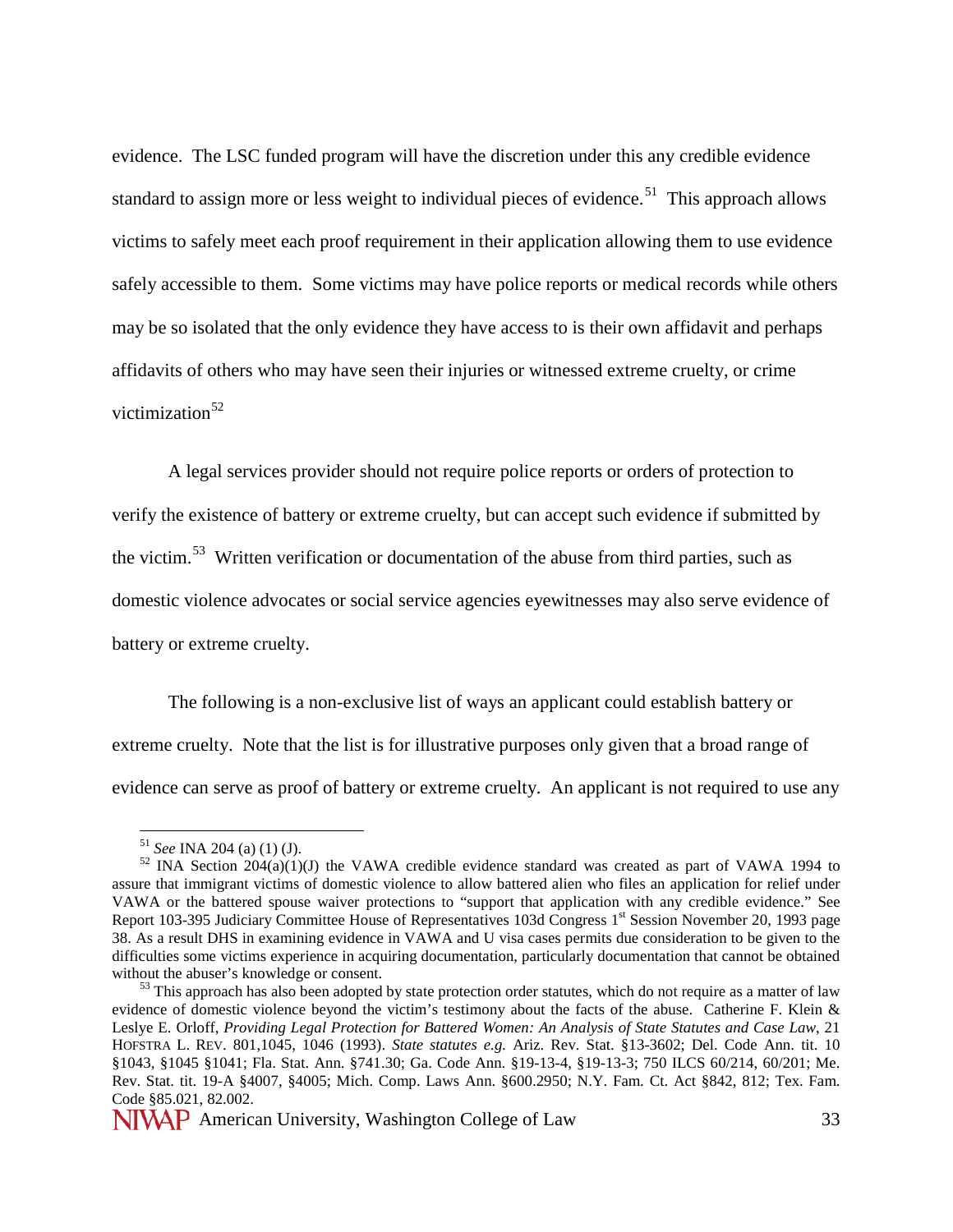of the examples below, so that an alternative form of evidence is acceptable as long as it demonstrates battery or extreme cruelty.<sup>[54](#page-33-0)</sup> We recommend that applicant cite and document all applicable factors in their applications, since the presence or absence of any one factor is not determinative. Adjudicators should weigh all relevant factors presented and consider the in light of the totality of the circumstances.<sup>55</sup> The evidence must be evaluated on a case-by-case basis, taking into account the particular facts and circumstances of each case.<sup>56</sup> Evidence of battery or extreme cruelty may include, but is not limited to: $57$ 

• A victim's statement, testimony, or affidavit outlining the facts of the violence or cruelty in each incident. The statement may include dates when each incident occurred (it does not need to include specific dates), discussion of the applicant's fears and injuries, and/or the effect that each abusive incident has had on the applicant and her/his family and children;<sup>[58](#page-33-4)</sup>

<span id="page-33-0"></span><sup>&</sup>lt;sup>54</sup> The definition of "battery and extreme cruelty" includes: being the victim of any act of a threatened act of violence, including any forceful detention, which results or threatens to result in physical or mental injury. Psychological or sexual abuse or exploitation, including rape, molestation incest (if the victim is a minor) or forced prostitution shall be considered acts of violence. Other abusive actions may also be acts of violence under this rule. Acts or threatened acts that, in and of themselves, may not initially appear violent may be part of an overall pattern of violence. 8 C.F.R. § 204.2(c)(1)(vi) (2004). <sup>55</sup> DHS and DOJ's Executive Office of Immigration Review (EOIR) both use this standard in cases of battered

<span id="page-33-1"></span>immigrants. See 64 FR 27856 (5/21/99) [adding §1240.58] EOIR regulations use this standard for measuring "extreme hardship." See also the DHS U-visa regulations 8 CFR 214.14 (b)(1) require that decisions are made as "case-by-case determinations." The U-visa rule sets out a number of factors that DHS will use to consider deciding whether physical or mental abuse occurred. Factors considered in U-visa cases include: the nature of the injury inflicted or suffered; the severity of the perpetrator's conduct; the severity of the harm suffered; the duration of the infliction of the harm; and the extent to which there is permanent or serious harm to the appearance, health, or physical or mental soundness of the victim. DHS makes it clear that "[n]o single factor is a prerequisite…" and " a series of abusive acts taken together may constitute ... physical or mental abuse although none of the acts alone would rise to that level." See U visa regulations 72 Fed. Reg. No. 179, 53014, 53018 (September 17, 2007). 22 CFR 214.14 (b)(1).

<span id="page-33-3"></span><span id="page-33-2"></span> $\frac{56}{56}$  Id.  $\frac{57}{10}$ . Thus is derived from evidence routinely accepted by INS and state protection order courts in domestic violence cases. 8 C.F.R. § 204.2(C)(1). NOTE: Any of these types of information could be sufficient.<br>Multiple types of evidence are NOT required.

 $^{58}$  Breaking Barriers Manual, Chapter on Self-petitioning, page 17.

<span id="page-33-4"></span>NIVAP American University, Washington College of Law 34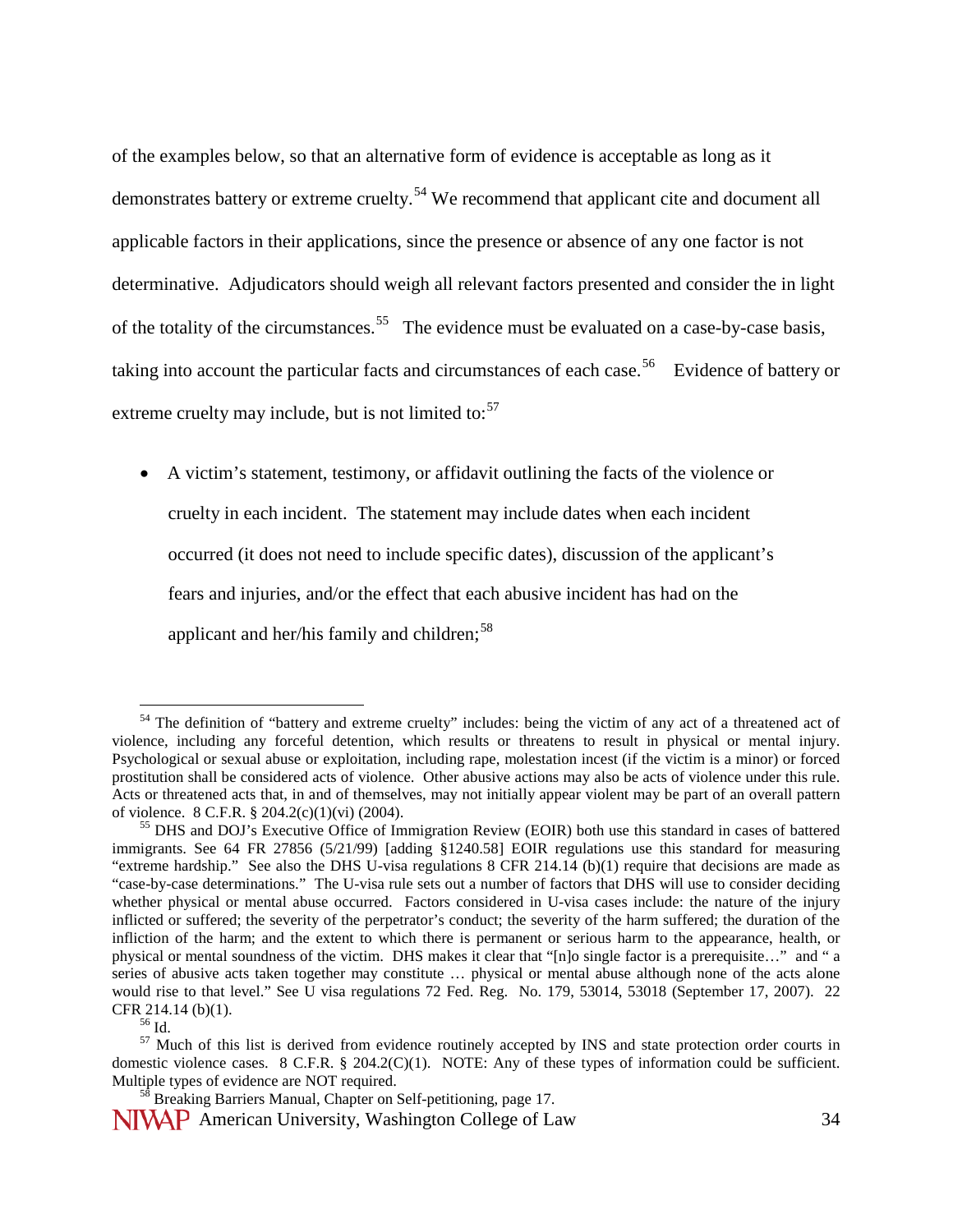- Reports, statements, or affidavits from: police; judges; other court officials; medical personnel; school officials; psychologists and psychiatrists; clergy; social workers; any witness; or other social service agency personnel:  $59$
- Documentation establishing a pattern of abuse and violence. $60$
- Statements of workers from a domestic violence shelter or other domestic violence programs attesting to the time the victim spent in the shelter or participating in the domestic violence program that they believe the applicant is a victim and facts they know of regarding the victim's case;  $61$
- Medical records;
- Photographs of the visibly injured self-petitioner supported by affidavits;  $62$
- Temporary or Permanent restraining or civil protection orders:<sup>[63](#page-34-4)</sup>
- Other legal document showing legal steps taken to end the abuse.  $64$
- Evidence that the victim sought safe haven in a battered women's shelter or

<span id="page-34-0"></span> $59$  http://www.ssa.gov/pubs/10093.html. When applying for a new social security number, one needs to submit, 1) a statement explaining why you need a new number, and 2) evidence documenting harassment or abuse. Evidence from third parties such as police, medical facilities or doctors, and describes the nature and extent of harassment, abuse or life endangerment is helpful. Other evidence may include court restraining orders and letters from shelters, family members, friends, counselors or others who have knowledge of the domestic violence or abuse.<br><sup>60</sup> 8 C.F.R. § 204.2(e)(2)(iv).<br><sup>61</sup> Interim Guidance on Verification of Citizenship, Qualified Alien Sta

<span id="page-34-2"></span><span id="page-34-1"></span>Personal Responsibility and Work Opportunity Reconciliation Act of 1996, 63 Fed. Reg. 61344, 61369-70 (November 17, 1997). ("Evidence of battery or extreme cruelty (and in the case of a petition on behalf of a child, evidence that the applicant did not actively participate in the abuse) includes, but is not limited to, reports or affidavits from police, judges and other court officials, medical personnel, school officials, clergy, social workers, counseling or mental health personnel, and other social service agency personnel; legal documentation, such as an order of protection against the abuser or an order convicting the abuser of

committing an act of domestic violence that chronicles the existence of abuse; evidence that indicates that the applicant sought safe-haven in a battered women's shelter or similar refuge because of the battery against the applicant or his or her child; or photographs of the visibly injured applicant, child, or (in the case of an alien child) parent supported by affidavits. An applicant may also submit sworn affidavits from family members, friends or other third parties who have personal knowledge of the battery or cruelty.") <sup>62</sup> Id. <sup>63</sup> Id. <sup>64</sup> Id

<span id="page-34-5"></span><span id="page-34-4"></span><span id="page-34-3"></span>**NIVAP** American University, Washington College of Law 35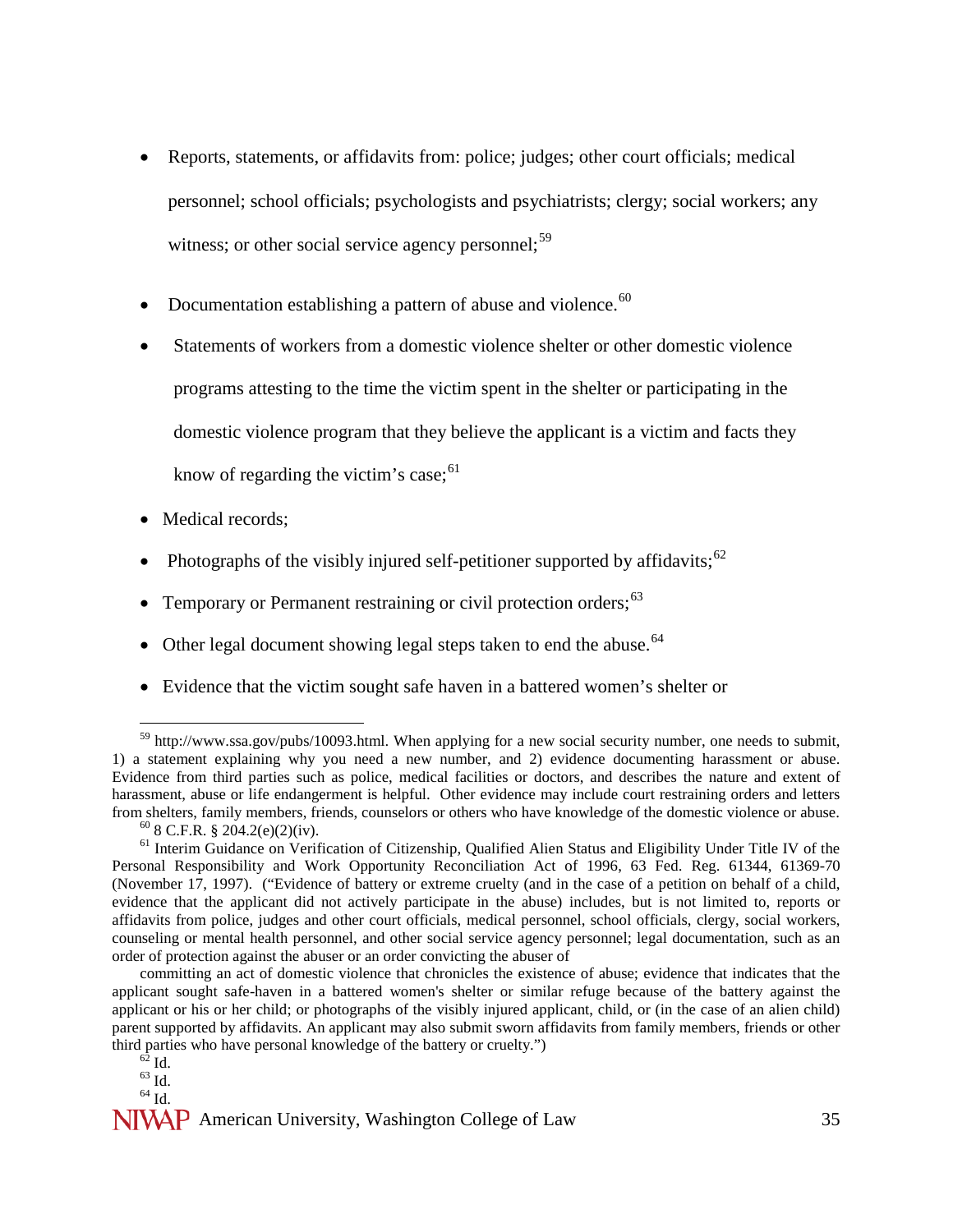similar refuge:  $65$ 

- Police reports or records of telephone calls or visits to the victim's address. This may include; telephone calls to the police registering a compliant, a log of police runs made to the residence, copies of all tapes, reports written by officers responding to a call or other reports taken by police of violations including those not taken at the scene of the crime.
- Criminal court records if a batterer was arrested or convicted of any act of domestic violence or destruction of property relating to the victim;
- Evidence of property damage;
- Diagnostic reports from mental health professionals (Post-Traumatic Stress Disorder is NOT required): $66$  or
- Any other form of credible evidence about the history of abuser, battery, extreme cruelty, domestic violence or sexual assault.

Incorporating the use of the "any credible evidence" standard into the LSC regulation allows legal service providers to move from an immigration status focus to a victimization focus that, in turn, would encourage immigrant victims to feel secure enough to seek crucial legal assistance. Incorporating a victimization-based screening process focuses on and satisfies the goals of VAWA to provide much needed assistance to victims of abuse.

<span id="page-35-1"></span><span id="page-35-0"></span> $^{65}$  Id.<br> $^{66}$  VAWA 1994, Title IV of the Violent Crime Control and Law Enforcement Act of 1994; Pub. L. 103-322, Stat. 1902-1955 (September 13, 1994). ." See Report 103-395 Judiciary Committee House of Representatives 103d Congress 1<sup>st</sup> Session November 20, 1993 page 38. (VAWA 1994 ended the practice of immigration officials requiring evidence from licensed mental health professionals and in doing so stated that this practice "focuses the inquiry on the effect of the cruelty on the victim rather than on the violent behavior of the abuser, and it may be discriminatory against non-English-speaking individuals who have limited access to bilingual mental health professionals.")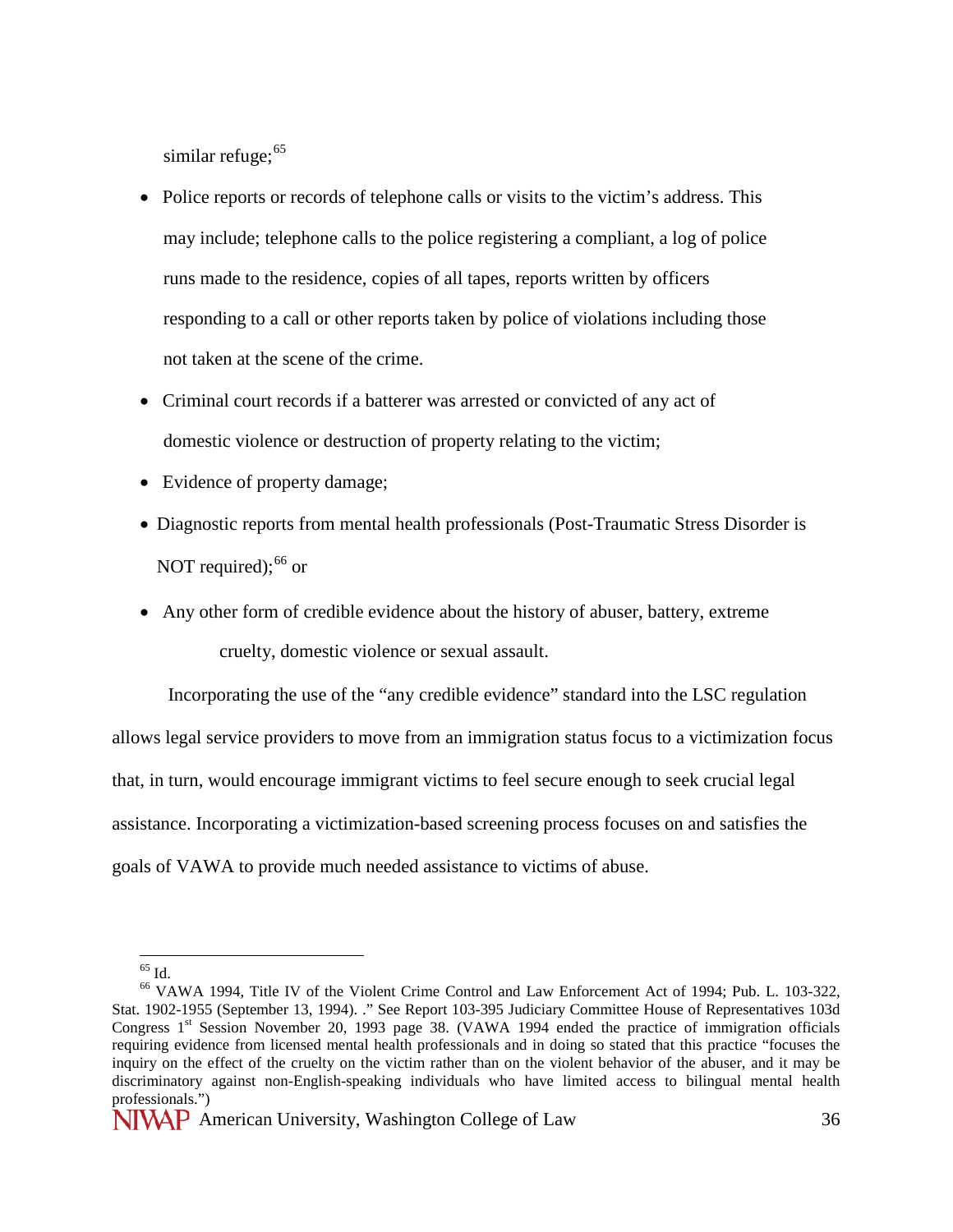## **B. The Amended Regulation Should Reflect the VAWA 2006 Amendments and LSC's Program Letter 06-2**

The LSC should amend its current regulation to reflect the mandate of the VAWA 2006 Amendments and its own Program Letter 06-2, which expanded the class of immigrant victims that were eligible to receive legal assistance. The amended regulation is necessary because there is no consistency in the application of the VAWA 2006 Amendments, which is now the law that governs access to legal services to immigrant victims. Currently, there is confusion in the field regarding eligibility and the only way to alleviate this problem and ensure that the law is correctly applied is to amend the LSC regulation to reflect the current state of the law.

#### **C. LSC Should Publish the Inter-Lineated Statute**

LSC should also publish the inter-lineated statute to show its progress in expanding the class of immigrant victims that are eligible to receive legal assistance. Part of the confusion about this law exists because there is nowhere to look it up in a codebook. Therefore, we strongly suggest the LSC publish it. If the law is published, people will have an easy way to understand the requirements of the law.

#### **APPENDIX A**

#### **BUDGET BILL**

Below is the original 1996 Budget Bill with the changes from the 1997 Budget Bill.

1997 changes are **bolded**; with deletions. 2006 changes are *italicized* and underlined; with deletions.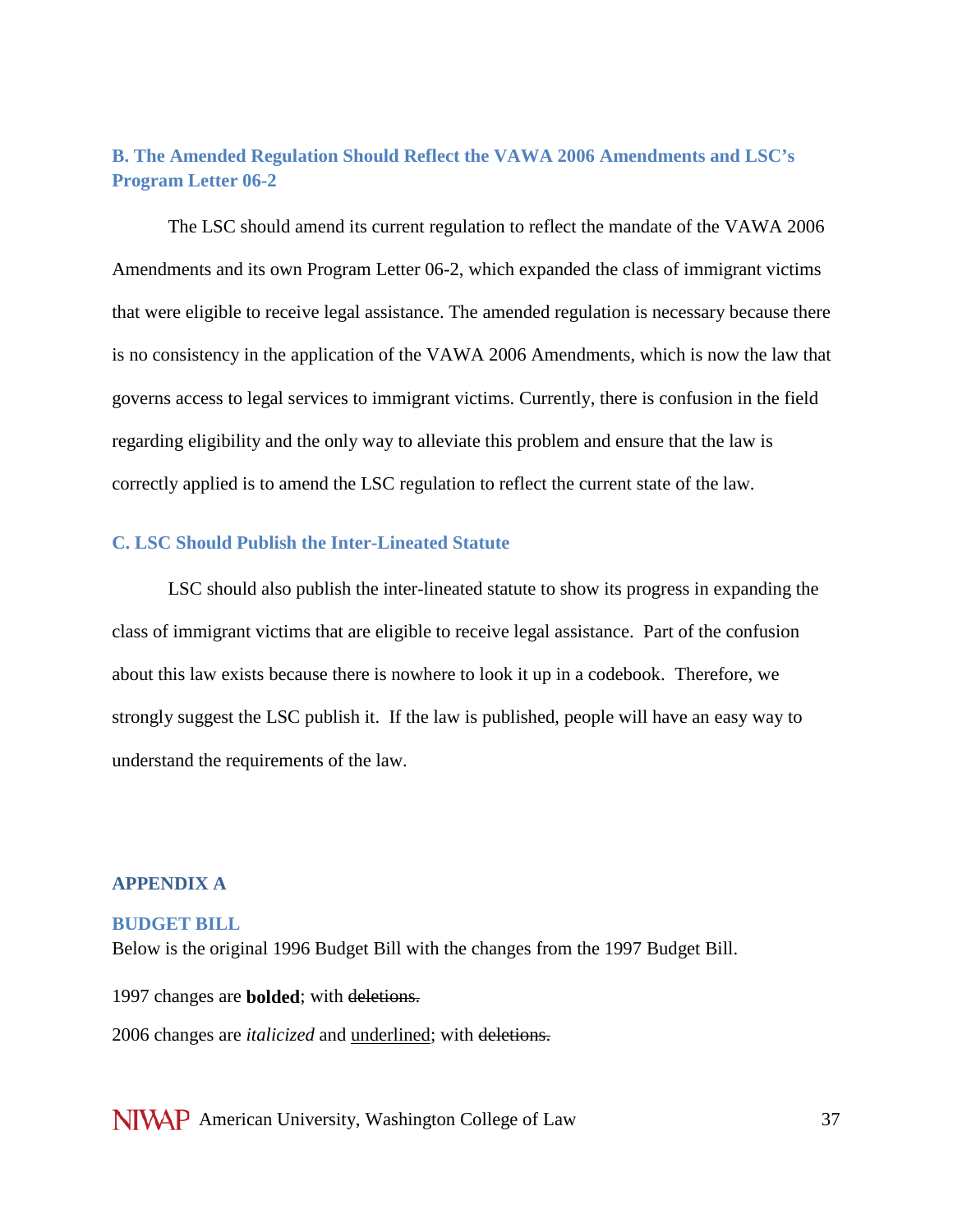(11) that provides legal assistance for or on behalf of any alien, unless the alien is present in the United States and is--

- 55 (A) an alien lawfully admitted for permanent residence as defined in section 101(a)(20) of the Immigration and Nationality Act [\(8 U.S.C. 1101\(](javascript:void(0))a)(20));
	- (B) an alien who--

(i) is married to a United States citizen or is a parent or an unmarried child under the age of 21 years of such a citizen; and

(ii) has filed an application to adjust the status of the alien to the status of a lawful permanent resident under the Immigration and Nationality Act [\(8 U.S.C. 1101](javascript:void(0)) et seq.), which application has not been rejected;

**(C) an alien who[se]—**

**(i) has been battered or subjected to extreme cruelty** *or a victim of sexual assault or trafficking* **in the United States by a spouse or a parent, or by a member of the spouse's or parent's family residing in the same household as the alien and the spouse or parent consented or acquiesced to such battery or cruelty; or***, or qualifies for immigration relief under section 101(a)(15)(U) of the Immigration and Nationality Act (8 U.S.C. 1101(a)(15)(U)); or*

**(ii) child***, without the active participation of the alien,* **has been battered or subjected to extreme cruelty** *or a victim of sexual assault or trafficking* **in the United States by a spouse or parent of the alien (without the active participation of the alien in the battery or extreme cruelty), or by a member of the spouse's or parent's family residing in the same household as the alien and the spouse or parent consented or acquiesced to such battery or cruelty, and the alien did not actively participate in such battery or cruelty.***, or qualifies for immigration relief under section 101(a)(15)(U) of the Immigration and Nationality Act (8 U.S.C. 1101(a)(15)(U)).*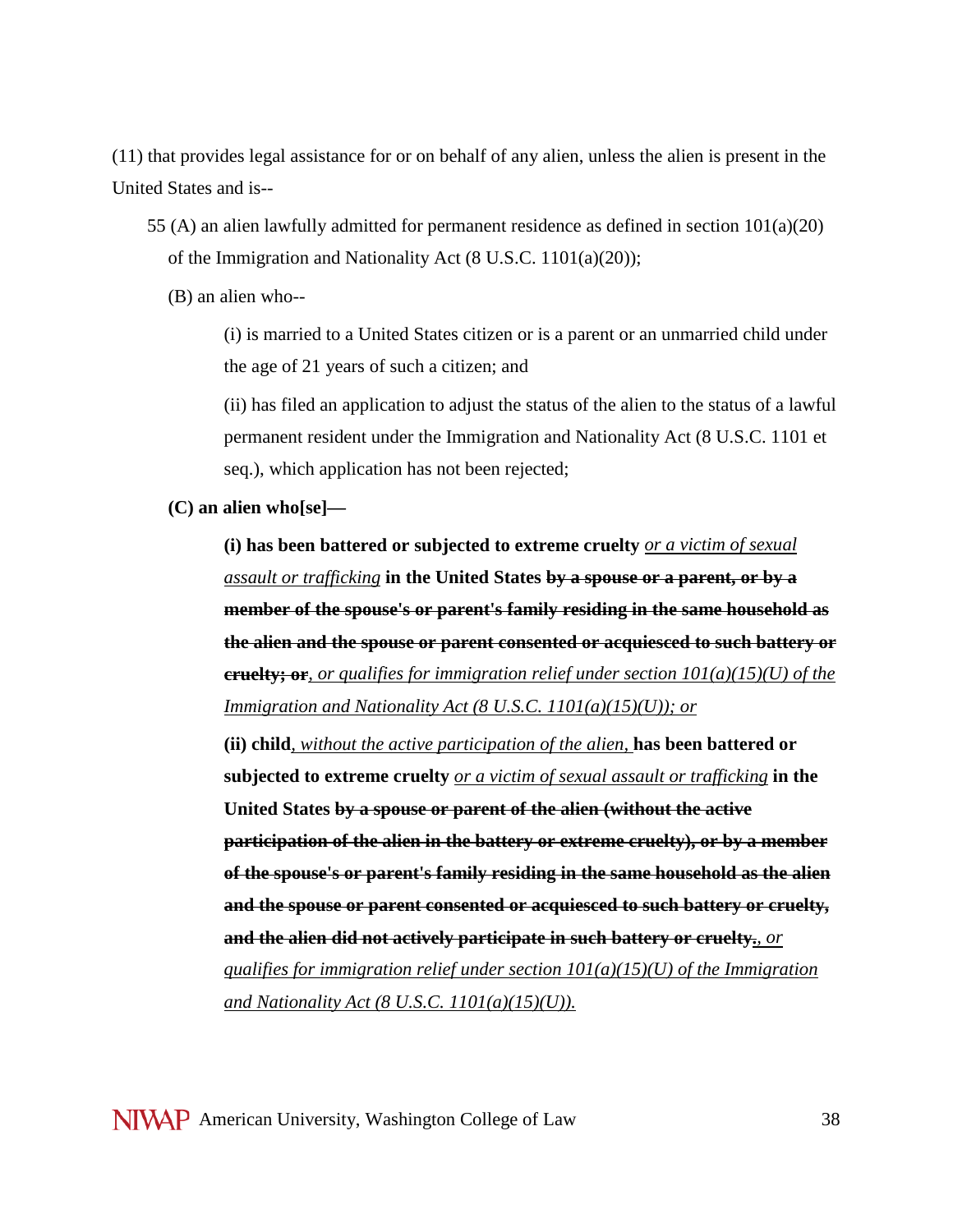**(iii) nothing in subsection (a)(11) of such section 504 shall be construed to prohibit a recipient from using funds derived from a source other than the Corporation to provide** *providing* **related legal assistance to (C)(i) and(ii).** 

**(iv) Definitions. For purposes of subsection (a)(11)(C)(i) and(ii)--**

- **(a) The term "battered or subjected to extreme cruelty" has the meaning given such term under regulations issued pursuant to subtitle G of the Violence Against Women Act of 1994 (Public Law 103-322; 108 Stat. 1953).**
- **(b) The term "related legal assistance" means legal assistance directly related to the prevention of, or obtaining of relief from, the battery or cruelty described in such subsection.***, sexual assault or trafficking, or the crimes listed in section 101(a)(15)(U)(iii) of the Immigration and Nationality Act (8 U.S.C. 1101(a)(15)(U)(iii).*

**(D)** an alien who is lawfully present in the United States pursuant to an admission under section 207 of the Immigration and Nationality Act [\(8 U.S.C. 1157\)](javascript:void(0)) (relating to refugee admission) or who has been granted asylum by the Attorney General under such Act;

**(E)** an alien who is lawfully present in the United States as a result of withholding of deportation by the Attorney General pursuant to section 243(h) of the Immigration and Nationality Act [\(8 U.S.C. 1253\(](javascript:void(0))h));

**(F)** an alien to whom section 305 of the Immigration Reform and Control Act of 1986 [\(8](javascript:void(0))  [U.S.C. 1101](javascript:void(0)) note) applies, but only to the extent that the legal assistance provided is the legal assistance described in such section; or

**(G)** an alien who is lawfully present in the United States as a result of being granted conditional entry to the United States before April 1, 1980, pursuant to section  $203(a)(7)$ of the Immigration and Nationality Act [\(8 U.S.C. 1153\(](javascript:void(0))a)(7)), as in effect on March 31, 1980, because of persecution or fear of persecution on account of race, religion, or political calamity;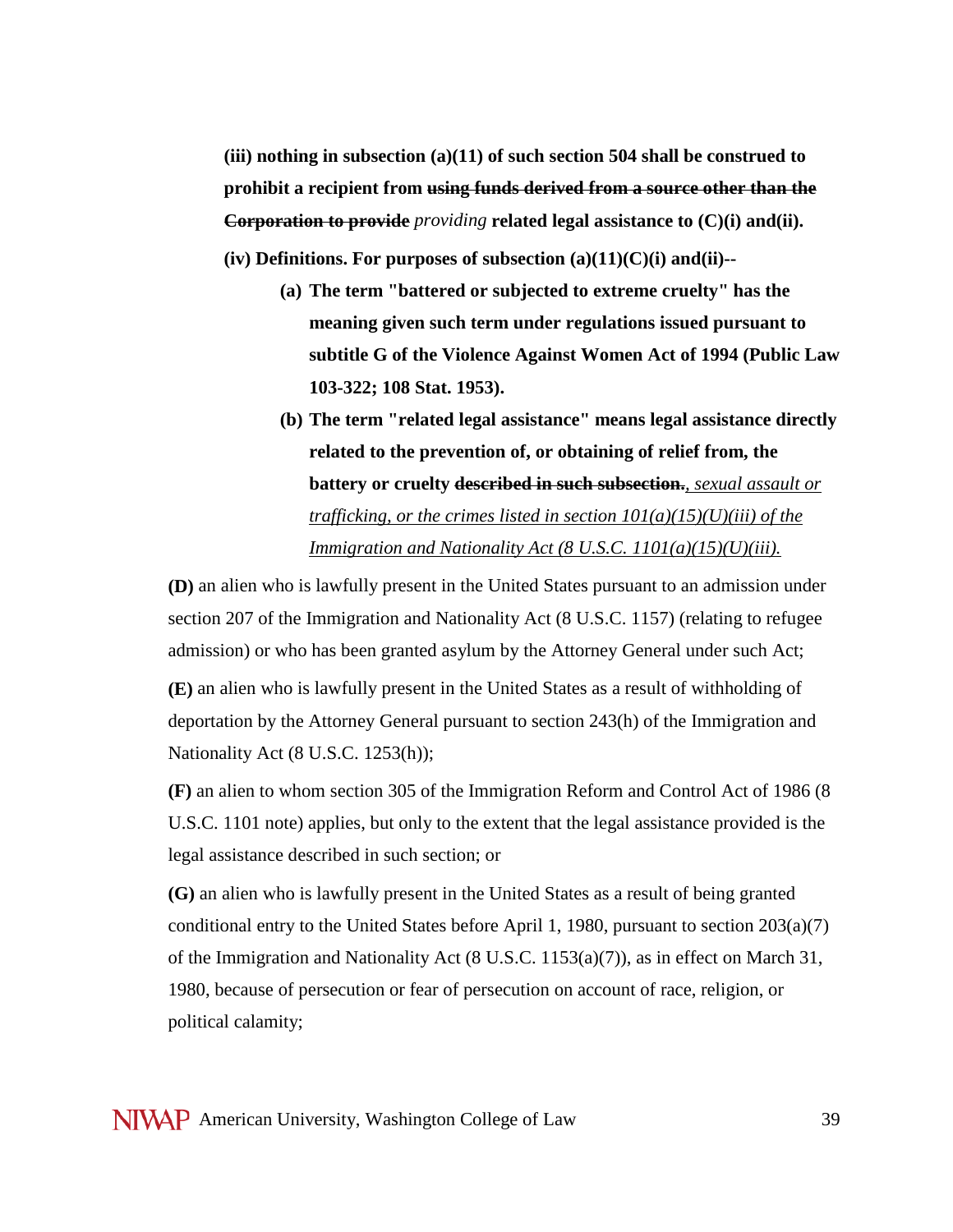#### **APPENDIX B**

### **STORIES OF IMMIGRANT VICTIMS**

Below are some stories of immigrant victims who, under the 1996 regulation on LSC immigrant eligibility, do not qualify for legal assistance. The stories have been organized categorically, and demonstrate the many types of situations of abuse that the old regulation does not take into account.

#### **ABUSIVE BOYFRIENDS**

a) **Chicago, Illinois** - After coming to the United States, Sara met and fell in love with her boyfriend Samuel. They were dating for many years, lived together and over the course of the relationship they had three children together. Throughout the relationship, Samuel routinely physically, sexually and psychologically abused Sara. Samuel would often drink heavily and was particularly abusive when intoxicated. Sara called the police for protection on numerous occasions, but had difficulty communicating with them and when the police arrived Samuel was never arrested. Sara did learn about protection orders and eventually obtained a protection order against Samuel. Samuel ignored the protection order and after the protection order was issued, Samuel's abuse of Sara escalated significantly. The abuse became more severe. Samuel beat Sara on numerous occasions, threatening her if she took more steps to stop his abuse. During one of the more severe incidents, Samuel threatened to kill Sara. As part of a subsequent assault, Samuel held a knife to Sara's stomach, dragged her by the hair, and then raped her.

**NIVAP** American University, Washington College of Law 40 The worst assault by Samuel on Sara left Sara unconscious in their apartment following a severe beating. Samuel knocked out Sara's front teeth, dragged her and beat her repeatedly. Following this incident Samuel fled from the house. When the police arrived they found Sara lying on the floor unconscious. The police arranged to have Sara admitted to the hospital. Sara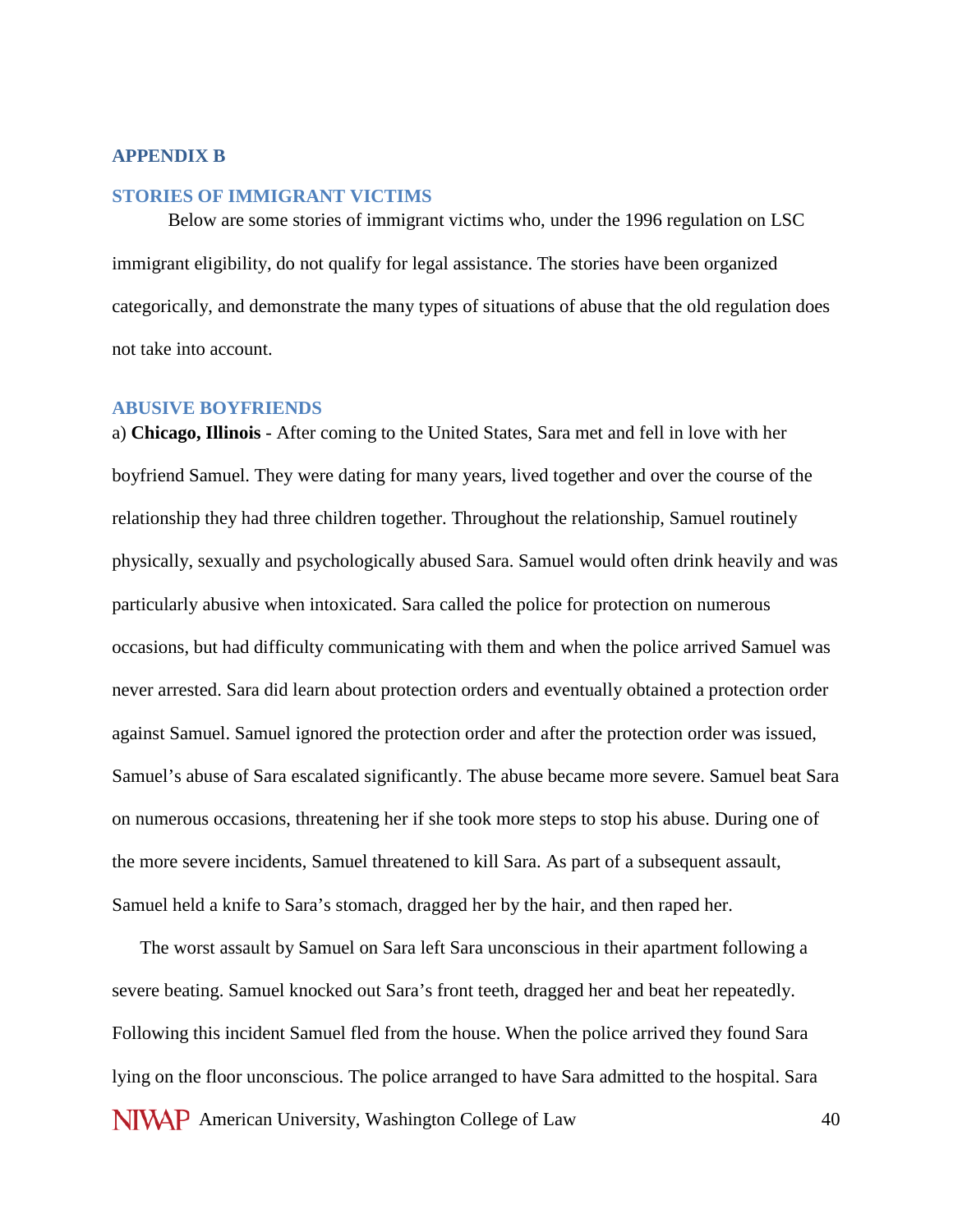had bruises and burns on her arms, back, knees and legs, and was in a coma. Sara spent many days in the Intensive Care Unit of the hospital. She came out of the coma and is still going through a long, physically and emotionally painful recovery. Sara is cooperating with police who are currently pursuing several criminal charges against Samuel. Although Sara was able to find legal help to file her immigration case for a U Visa as a cooperating witness in Samuel's criminal prosecution, she could not receive help from an LSC funded legal services program because her abuser, Samuel, was not her husband. Sara has been granted interim relief by immigration authorities in her U visa case. However, the legal needs of Sara and her three U.S. citizen children extend beyond immigration relief. Sara needs legal assistance to help her obtain legal custody of her children, receive child support, and to help her enforce her protection order. Sara is still looking for legal representation. Because Sara and Samuel never married, she is ineligible to receive LSC-funded assistance, leaving her with few options, if any, to obtain legal representation in her much needed family law case.

NIVAP American University, Washington College of Law 41 b) **Chicago, Illinois** - Yesenia came to the United States from Mexico along with her mother. When she was 13 years old, living in the United States in her mother's home and attending school, she met and started dating Carlos. Yesenia and Carlos' relationship quickly became sexually and physically abusive. Yesenia's mother did not approve of their relationship, so she kicked Yesenia out of her house. With nowhere to go, facing living homeless on the street, Yesenia moved in with Carlos. Once they began living together, Carlos forbade Yesenia from ever leaving the house. He forced Yesenia to stop attending classes at school. Yesenia became isolated from her family and friends. Her only support came from Carlos. Carlos' sexual abuse of Yesenia escalated. Often Yesenia would try to fight off Carlos' advances, but that only made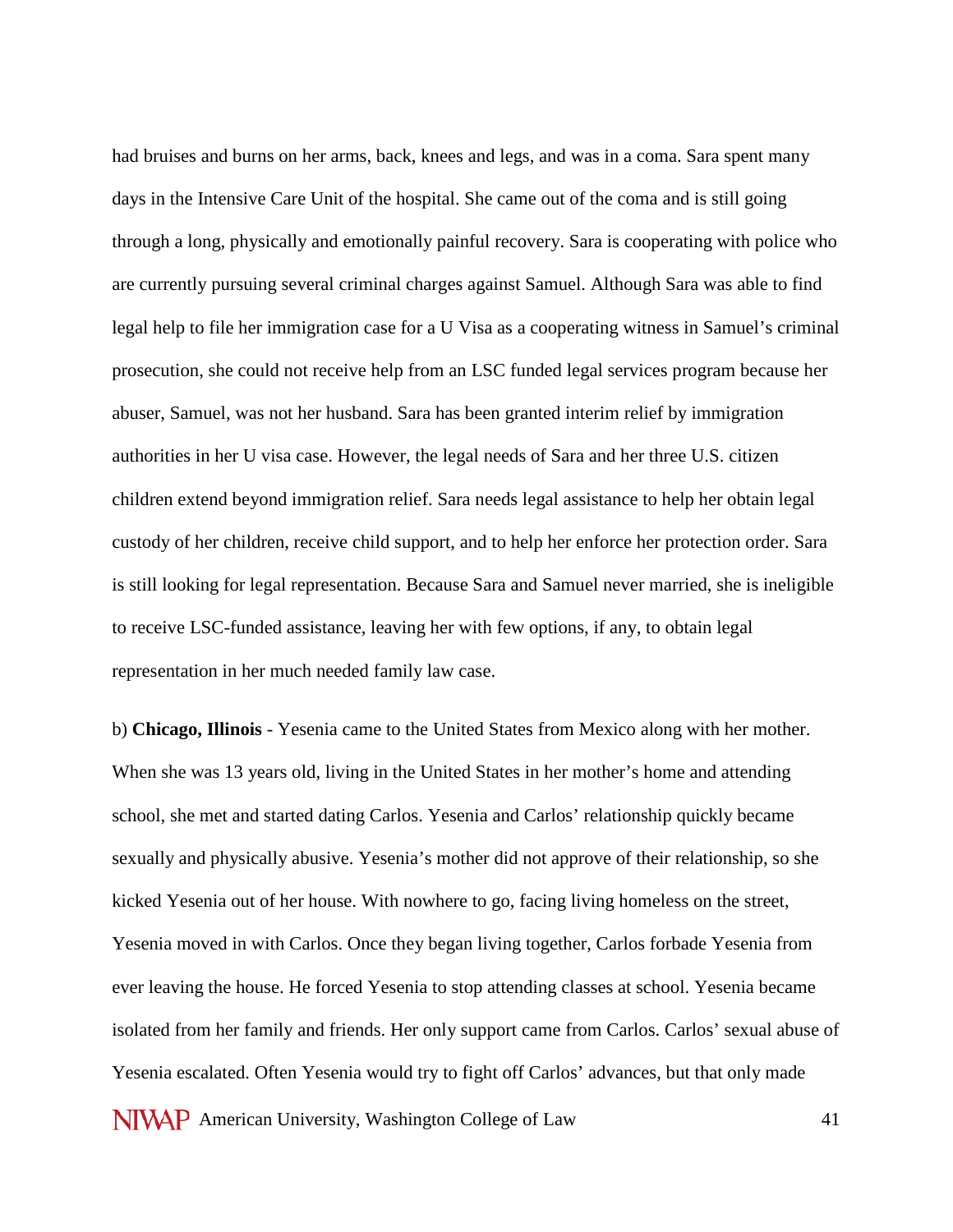Carlos angrier. As part of his abuse, Carlos worked to undermine Yesenia's self-esteem. He repeatedly told Yesenia that if she was not with him, no one would have her and she would have no one.

One day following a particularly brutal beating, when Yesenia was 17 years old, she finally found the courage to call the police for help. In that incident Carlos repeatedly struck her on her face and head. He hit her and slapped her so hard that Carlos split Yesenia's lip. The police arrived and immediately arrested Carlos. He was charged with Aggravated Criminal Sexual Assault and Sexual Abuse. Yesenia sought legal assistance to obtain a protection order against Carlos and to file for immigration relief as a crime victim witness under the U visa immigration protections. The LSC funded lawyers were forced due to restrictions to turn her away. Despite not being able to access legal representation from an LSC funded program, Yesenia was able to obtain an order of protection, prohibiting her boyfriend Carlos from coming near her or contacting her at any location including her school and home. Yesenia is back living with her mother, and she found a non-LSC funded program to assist her in filing for interim relief pursuant to the U Visa and was approved. Yesenia is back in school and is working with her U visa employment authorization. Yesenia is very lucky to receive legal assistance with her U visa because she is ineligible to receive LSC-funded assistance because she is undocumented and was abused by her boyfriend. There are many more immigrant victims who are turned away because of the LSC restrictions. The wait lists at non-LSC funded immigration programs are often months long.

NIVAP American University, Washington College of Law 42 c) **Albuquerque, New Mexico** - Ana is an immigrant from Mexico. Ana and her abusive boyfriend, Raul, had been together for fifteen years. They had two children together, Lisa and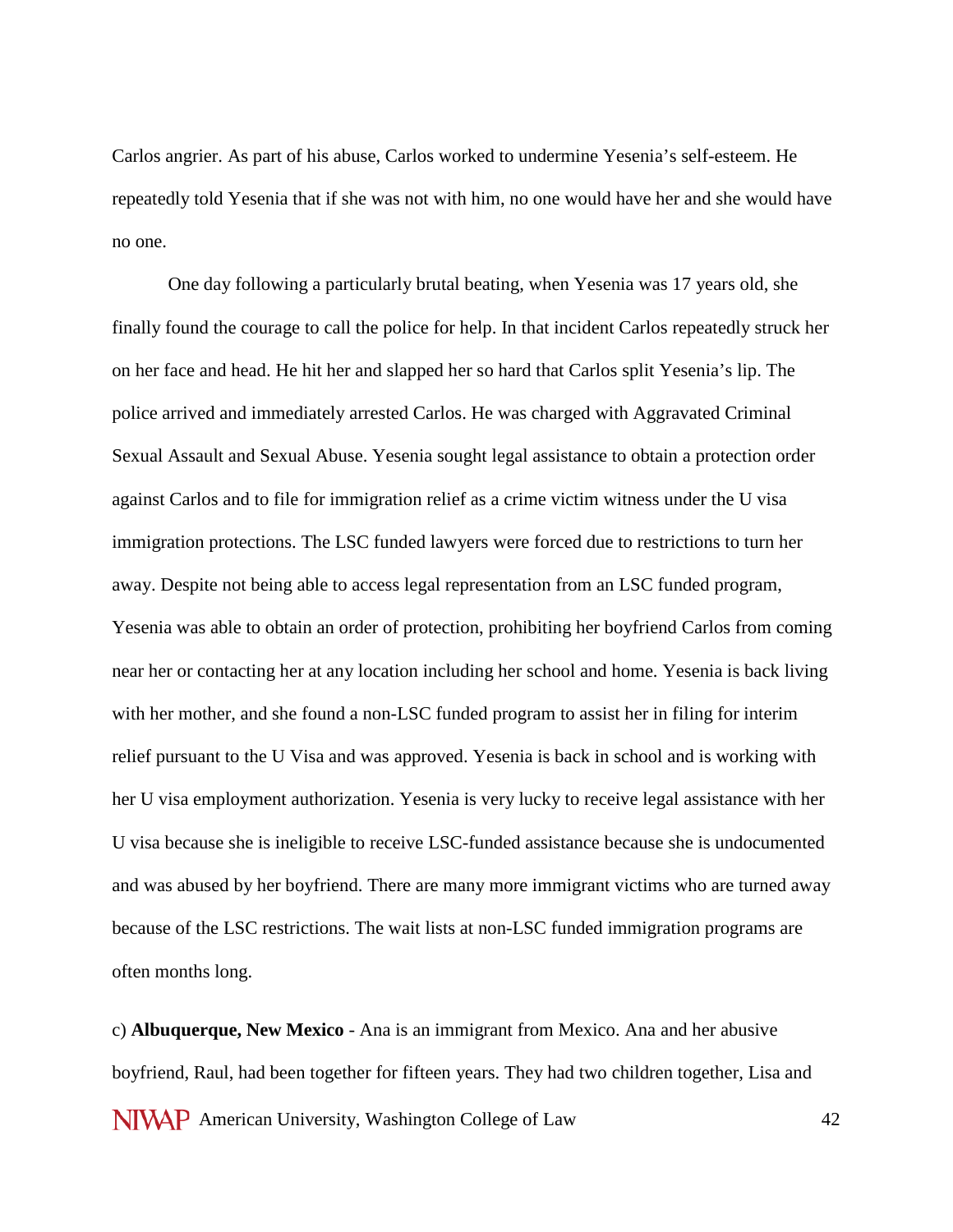Richard. Raul has subjected Ana to horrific physical and emotional abuse throughout their relationship. One of Raul's first beatings was when Ana was pregnant with their daughter, Lisa. Raul punched Ana in the face and kicked her in her back. The beating was so severe that Ana was afraid that she might suffer a miscarriage. On another occasion Raul came home very drunk and severely beat Ana, splitting her lip and leaving her nose black and blue. This was one of the worst beatings. Following this beating, Ana fled the house with the help of a neighbor, taking both children, Lisa and Richard, with her. She went to the police station to file a police report. The police took her to the hospital and took x-rays. The doctor said that Raul had broken her nose. The police said they would look for him to arrest him. Raul went into hiding to evade arrest. Raul was an alcoholic and a drug abuser. He would drink a six-pack of beer everyday and use cocaine.

Raul was very jealous and controlling. He frequently wrongly accused Ana of having relationships with other men. On one occasion, he accused her of sleeping with his brother and hit Ana on her head. Raul also accused her of having an affair with her boss. When Ana denied it, Raul tried to force her to have sex with him. Ana tried numerous times to leave Raul. In order to prevent Ana from leaving, he frequently took her and her children's passports and car. On one of the last occasions of abuse between them, Raul grabbed Ana by her hair and threw her against the trunk of the car. She called the police but he got away before they could get to him. Ana finally gathered the courage to leave Raul. Ana's leaving, however, did not stop Raul's violence towards her. Raul has stalked her, broken into her house and stolen her TV, clothes and some money. Since Ana and Raul were never married, Ana did not qualify to receive help from a legal services funded agency although she needed help in obtaining a restraining order to protect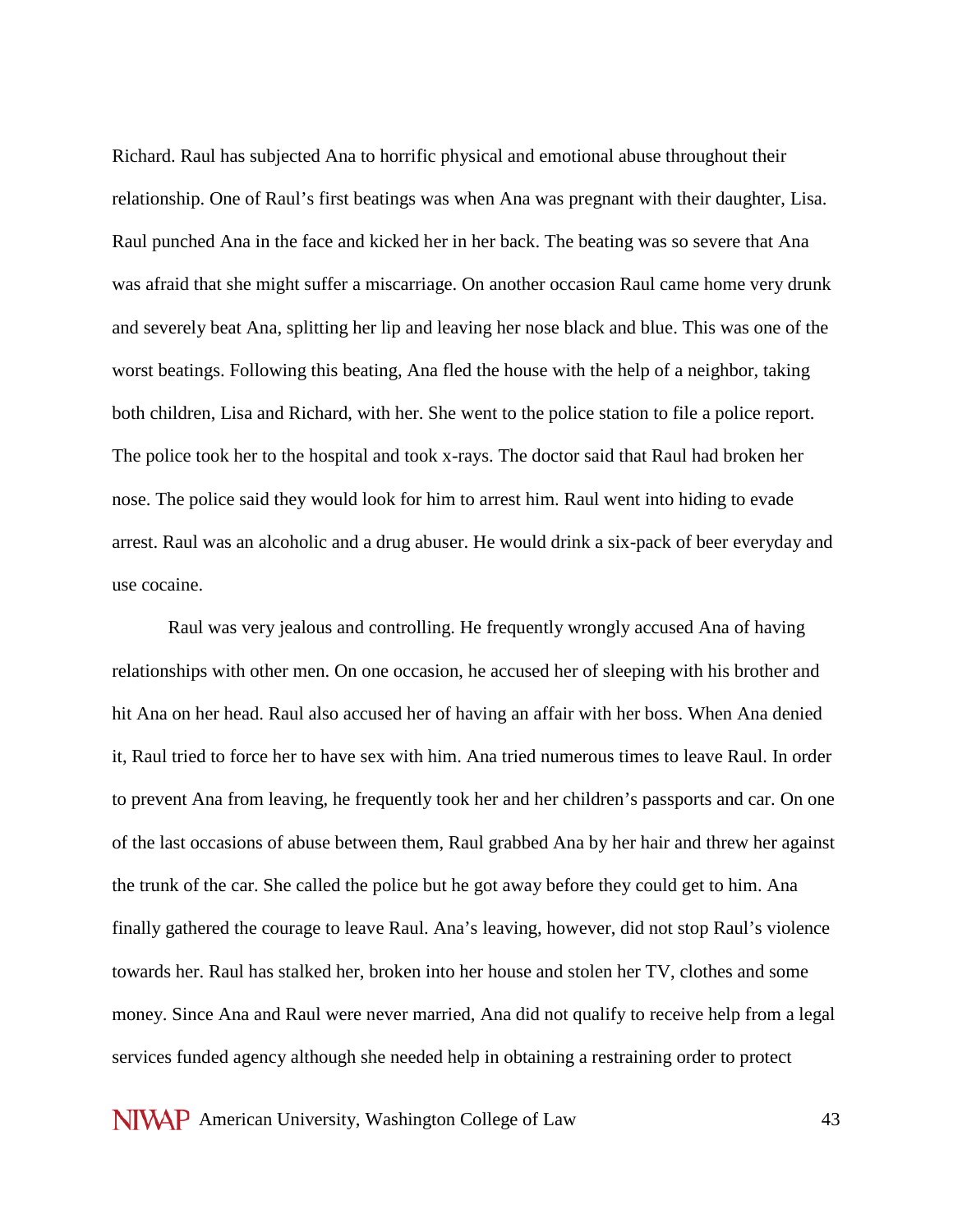herself and her children from Raul's ongoing abuse. She also needed legal assistance in filing for a crime victim visa (U visa) immigration case and in winning permanent legal custody of the children. With legal assistance from another agency, Ana was able to obtain a protection order and recently had her U visa interim relief application granted. Without access to LSC funded attorneys Ana will not be able to obtain the representation she needs to win custody and child support in a contested family law case against Raul. There are very few lawyers who will take Ana's case. She cannot afford a private attorney. Further, the only family lawyers in her community with expertise helping battered women are LSC funded attorneys.

d) **Albuquerque, New Mexico** - Marta has been in a relationship with Javier for 2 years during which time he has been increasingly violent. Marta and Javier never married, but Javier is the father of their 1 ½ year old son, Jose. Marta is an undocumented immigrant from Mexico. Javier's assaults against Marta were so frequent and severe that Marta's family intervened to protect her against Javier's assaults. Recently, her family tried to intervene in a dispute between Marta and Javier. Javier turned his attack on Marta's father and assaulted Marta's father so brutally that Javier killed him. Javier was arrested for the murder of Martha's father but was soon let out on bond while awaiting trial. Marta and her family have been devastated and are terrified of Javier's retaliation because he does not want them to testify against him in the murder trial.

NIVAP American University, Washington College of Law 44 Marta could not receive help from the LSC funded legal services program to obtain a protection order against Javier, since she was an undocumented immigrant and was never married to Javier. Marta had to file for an order of protection on her own. Javier appeared at the protection order hearing with a lawyer. Marta does not make enough money to be able to hire a lawyer. Despite the temporary order of protection that the court issued against him, Javier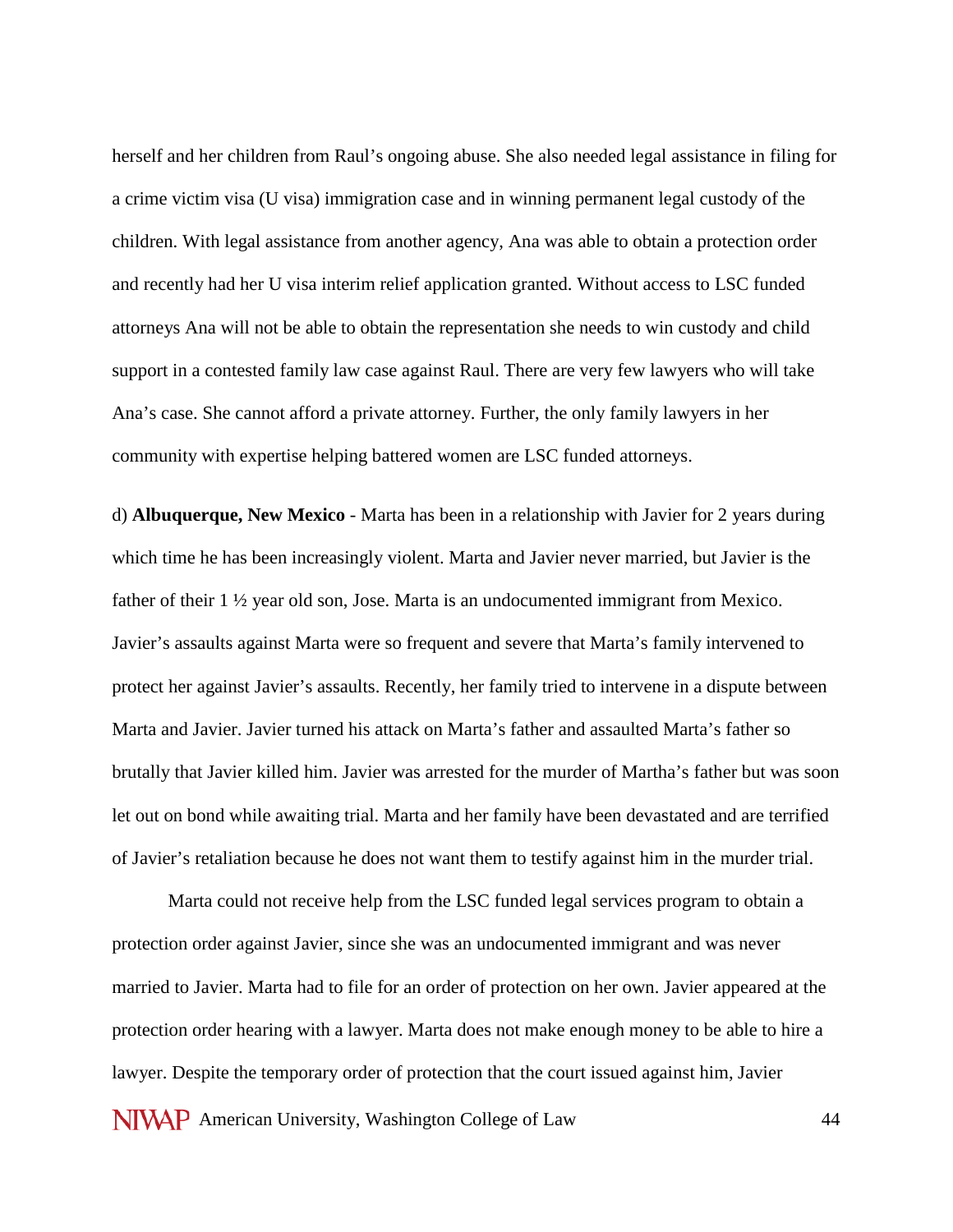constantly contacted Marta before the hearing. Marta felt helpless and intimidated by the process. In the end not having a lawyer to help her led Marta to cave into Javier's harassment and treats and she dropped her order of protection case. Marta, her child, and her family remain terrified. They need to be able to access help from an LSC funded lawyer to be able to obtain protection against Javier, without this help Marta's safety cannot be assured.

## **ABUSIVE HUSBANDS**

a) **Brooklyn, New York** - Eva is from Turkey. Eva was married to Tom with whom she had a child. Tom repeatedly abused Eva during their marriage. Eva and Tom were recently divorced. Despite the divorce the violence has continued. Contact between Eva and Tom is ongoing because they have a child together. There have been numerous incidents of violence including one occasion in which Tom grabbed Eva, pushed her, and slapped her twice in the face so hard that he injured her chin and caused her lip to bleed. Although Eva tried to call the police for help Tom physically stopped her from calling them. Eva is willing to cooperate with law enforcement against Tom and thus qualifies to file for a U visa. She also qualifies for a protection order and to receive an award of legal custody of their child. She cannot receive help from lawyers working at an LSC funded program because she is not married to her abuser Tom.

b) **Brooklyn, New York** - Jenny is an immigrant from Japan. She met her ex-husband, Mark, while studying in New York. Their courtship lasted over six years, with Mark proposing to Jenny in 2000. It was after they were married that Mark became abusive. Mark started pressuring Jenny into doing sexual acts that she was very uncomfortable with. Jenny would often protest, but when she did Mark turned violent. On one occasion, Mark pulled a knife on Jenny after she refused to have sex. It was not long after when Mark began raping Jenny on a regular basis. In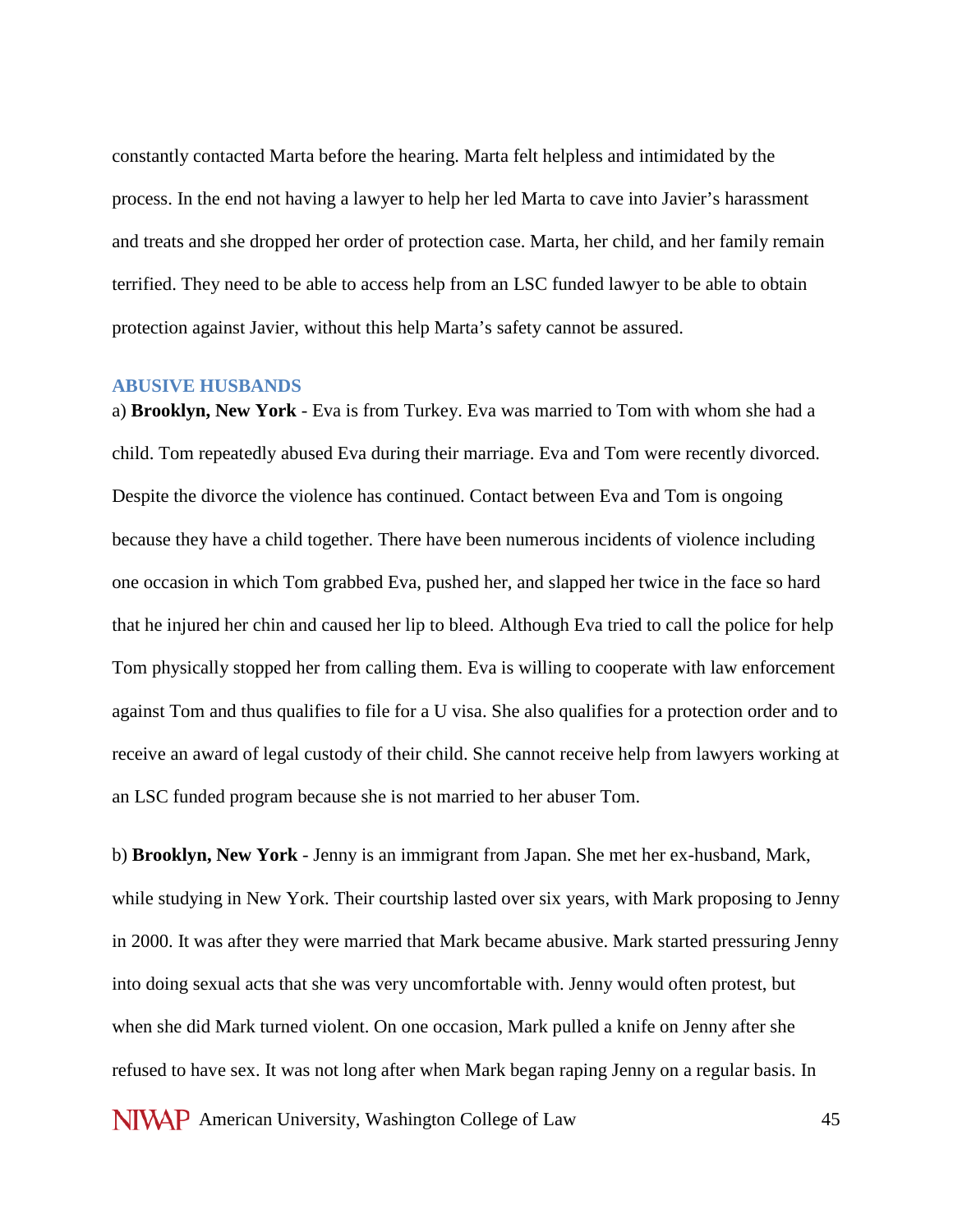addition to the sexual abuse, Mark constantly berated and verbally abused Jenny. After almost two years of abuse, Jenny eventually became severely depressed and withdrawn. Jenny contemplated leaving Mark. Sensing that Jenny may leave, Mark began threatening to deport Jenny. Jenny did not know about the laws in this country and believed that he had that power. Jenny eventually sought assistance with the New York Asian Women's Center, a domestic violence agency providing counseling and support services to Asian women in New York City. If Jenny were to turn for help to a Legal Services Corporation program she would be turned away because her abuser is no longer her husband. Jenny should be able to access LSC funded lawyers to help her in the protection order and VAWA immigration case she qualifies to file. She is currently living in a new location and slowly rebuilding her life.

### **CHILD-ABUSE**

a) **Albuquerque, New Mexico** - Ines is an immigrant from Mexico. Ines had spent more than ten years in a relationship with the father of her children, Pedro. The abuse started with a slap and soon afterwards escalated. Pedro's abuse was extremely dangerous and caused numerous injuries to Ines. The abuse included an incident in which Pedro fired one gunshot at the ceiling and another near Ines' head. Pedro shot at Ines' head when their two-year-old son was nearby. She would often go to work with black eyes. Pedro would throw furniture and break things when he was high on cocaine. On one occasion he tried to strangle Ines, telling her that the only way she would leave there would be if she were dead. Paul would frequently break Ines' cell phones so that she could not call for help. Other violent incidents included Pedro hitting her with a belt and threatening to throw acid on her face. Over time his abuse expanded beyond Ines to include abuse of their children, including slapping their son. Pedro threatened to set her house on fire in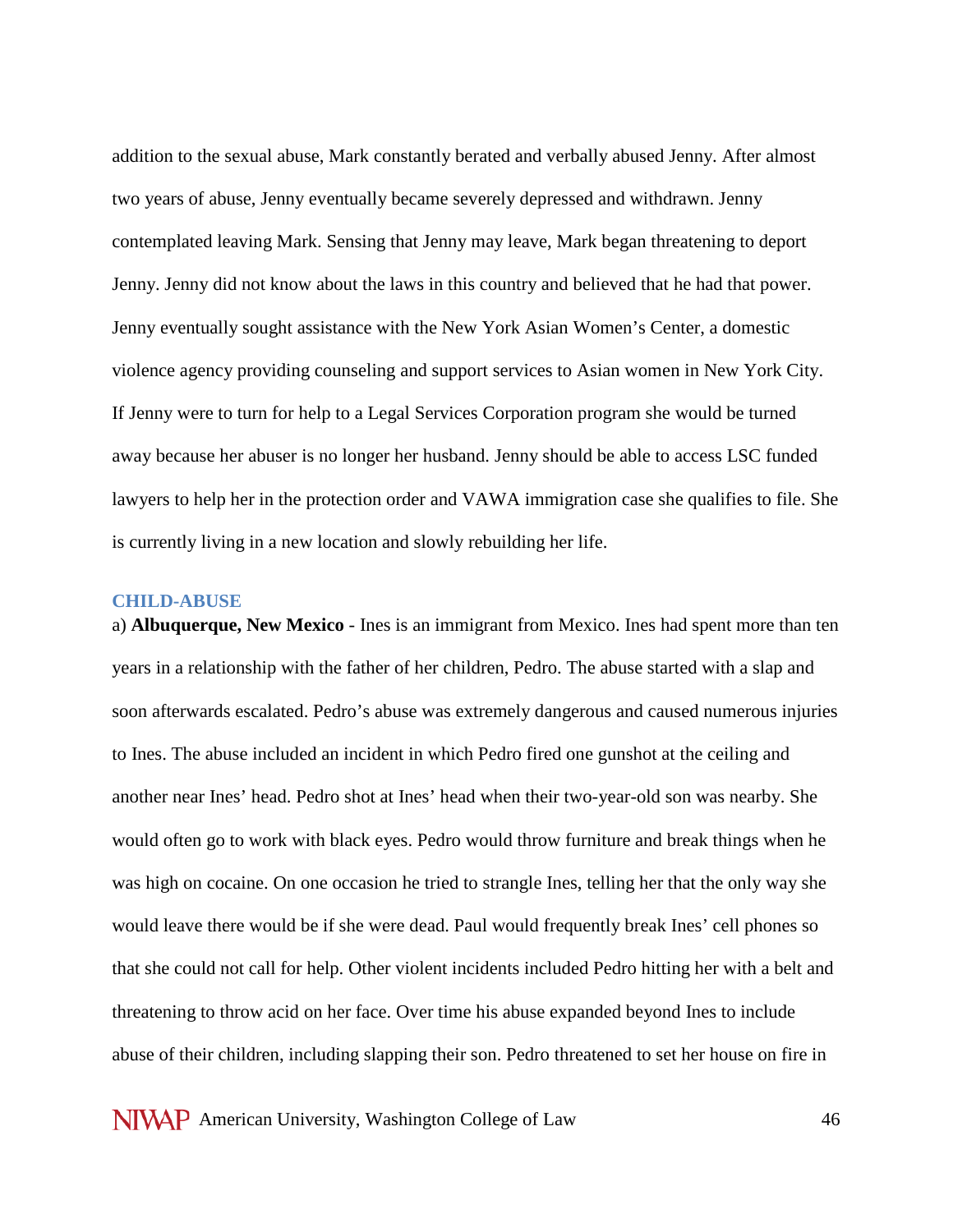her home country, Mexico. Pedro eventually did burn Ines' house down in Mexico. Thankfully, Ines found a way to escape from Pedro with their children. With help from a non-LSC funded program, Ines received her employment authorization card through the U visa interim relief process as a cooperating witness in Pedro's criminal prosecution. However, Ines now needs to obtain a protection order against Pedro and full custody of their children. The LSC funded program cannot help Ines because she was never married to Pedro.

b) **Arlington County, Virginia** - Julia and her 12-year old daughter, Andrea, are immigrants from Mexico. After arriving in the United States with Andrea, Julia met Pablo and began a relationship with him. Pablo is not Andrea's father. Pablo and Julia dated for several years. Over the years of her relationship with Pablo, Julia experienced an escalating pattern of abuse perpetrated against her by Pablo. Pablo often beat Julia, slapping and punching her on an almost daily basis. Julia had tried many times to break off the relationship, but Pablo stalked her and always came back. He never wanted Julia to be away from him. One night, Pablo followed Julia to her workplace and kidnapped her while at work. Pablo took Julia to a secluded area of town and severely beat her by slamming her head repeatedly into the ground, causing injuries to her head and face. When Julia finally made it home, Andrea immediately called the police for help. Julia was sent from her rural neighborhood via helicopter to the Shock Trauma Unit in a metropolitan city. Pablo was arrested and sentenced to one month in jail. When he was released from jail, Pablo was furious and determined to take revenge on Andrea for calling the police when she saw the extent of her mother's injuries. Pablo knew where Andrea went to school. Pablo laid in wait for Andrea on her normal route home from school. He kidnapped Andrea and raped her. Andrea became pregnant because of the rape.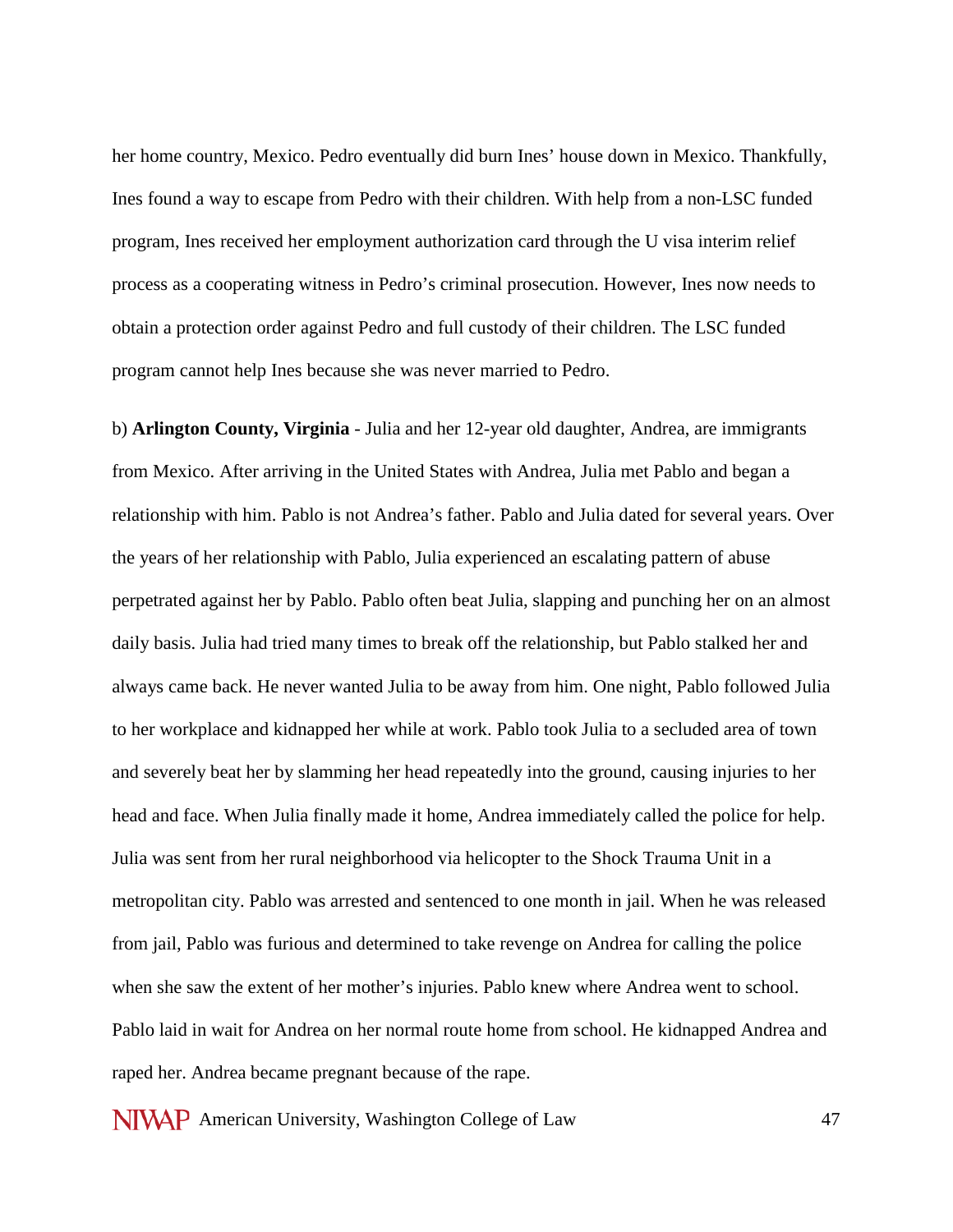Despite the horrors of the crimes committed against them by Pablo and the fact that they are cooperating witnesses in two separate criminal prosecutions against Pablo, neither Julia nor Andrea can receive legal representation by LSC funded lawyers in their cases against Pablo. Julia cannot receive assistance because Pablo was not her husband. Andrea does not qualify for representation because she is a sexual assault victim, although Pablo could seek custody and visitation with the child born of the rape.

Both Julia and Andrea cooperated with the prosecutor and police. Each of them separately qualifies for a crime victim U visa because they each were victims of crimes perpetrated by Pablo. Julia and Andrea were able to find non-LSC funded lawyers to help them file their U visa immigration cases from one of the few non-LSC funded legal services programs in Virginia. However, Julia and Andrea are still in desperate need of representation in family court to obtain protection orders against Pablo and to assure that Pablo never receives custody of the child born of the rape. Immigrant victims, like Julia and Andrea, need access to the expertise of Legal Services lawyers to assist them in these important cases.

### **ELDER ABUSE**

NIVAP American University, Washington College of Law 48 a) **Arlington County, Virginia** - Carmen is an elderly woman who moved to Northern Virginia from Bolivia. She is actively involved in her church. Carmen was on her way to church when a stranger approached her, dragged her into the woods along Route 50 in Virginia and brutally raped her. Carmen's injuries from the rape were so severe that she required three days hospitalization. Carmen continues to recuperate from both the physical and emotional consequences of the unspeakable sexual violence she endured. Her recovery is slow, painful and very difficult. Carmen has been so terrorized by the brutal rape that she still cannot bring herself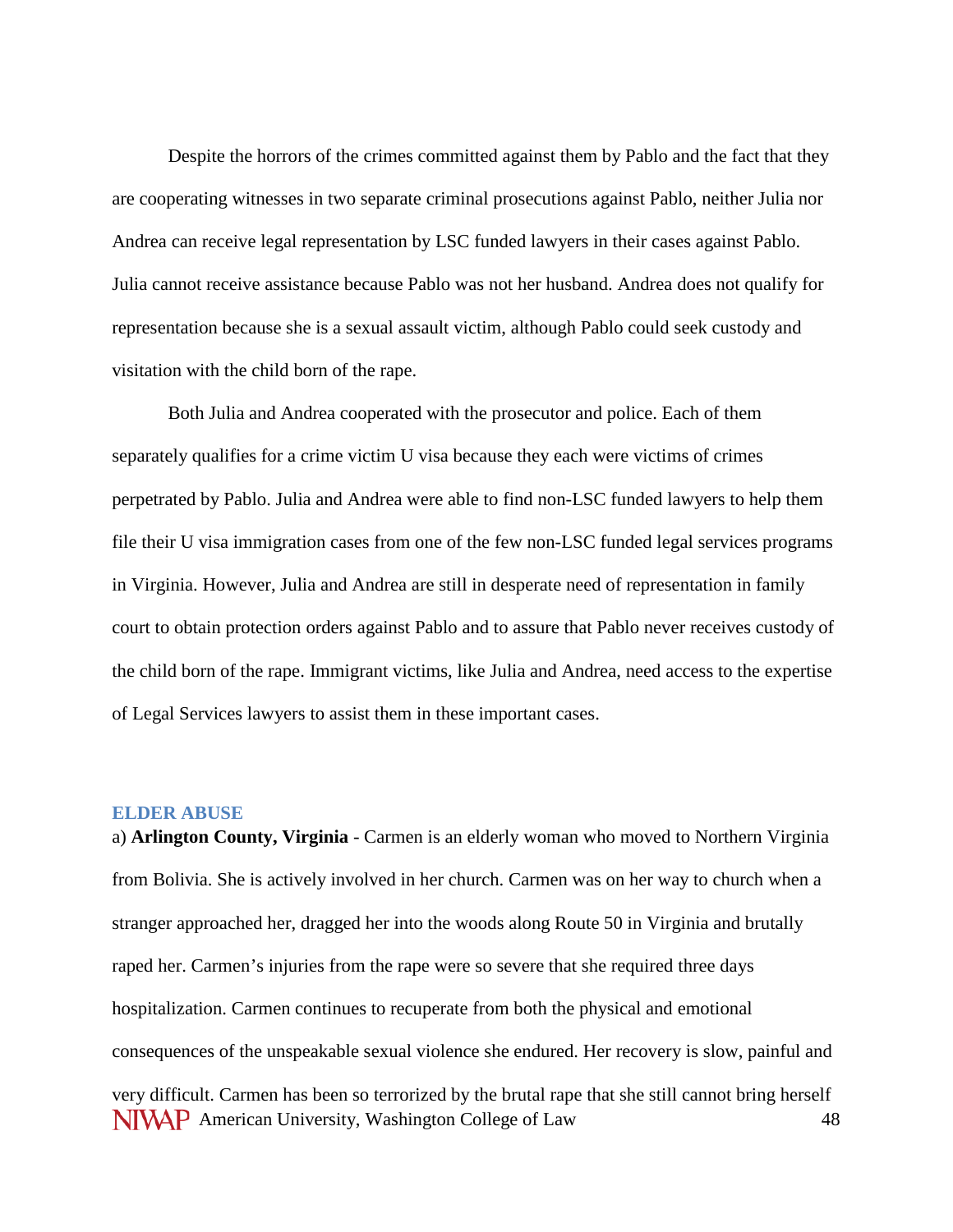to leave the safety of her home alone. The police continue to investigate the incident, but to date they have not been able to locate Carmen's rapist. Carmen continues to cooperate with the police providing information crucial to the rape investigation and apprehension of the rape perpetrator. An LSC funded organization in Virginia could not represent Carmen in her U visa immigration case, because she was a victim of stranger rape and not domestic violence perpetrated by her spouse. Victims like Carmen need to be able to access LSC funded lawyers who can both help her obtain her crime victim visa under VAWA and also support her in the criminal investigation of her rapist.

## **SEXUAL ASSAULT**

a) **New York City, New York** - Vera is an immigrant from the Philippines. She came to live with her aunt and her aunt's husband, Paolo. Vera feared Paolo. He often made her feel uncomfortable. Sometimes he would make comments about her body and her appearance. One weekend, Vera's aunt left on a business trip, leaving Vera alone with Paolo. Paolo raped and stabbed Vera repeatedly, including stabbing her in the eye. He left her for dead. Despite the odds, Vera survived the attack, and is now blind in one eye. She has mental and physical health care needs as a result of the rape and the physical assault she sustained. Vera is receiving counseling and services from a sexual assault program. Paolo is being prosecuted for his rape and assault of Vera and Vera is willing to cooperate in the prosecution. Vera qualifies for a U visa as a rape victim, but cannot receive assistance from an LSC funded program because the perpetrator of the rape was her aunt's husband not her own husband. The LSC funded program in her community cannot represent her in either her U visa case or any case she needs to bring to keep her uncle from harming her again in the future.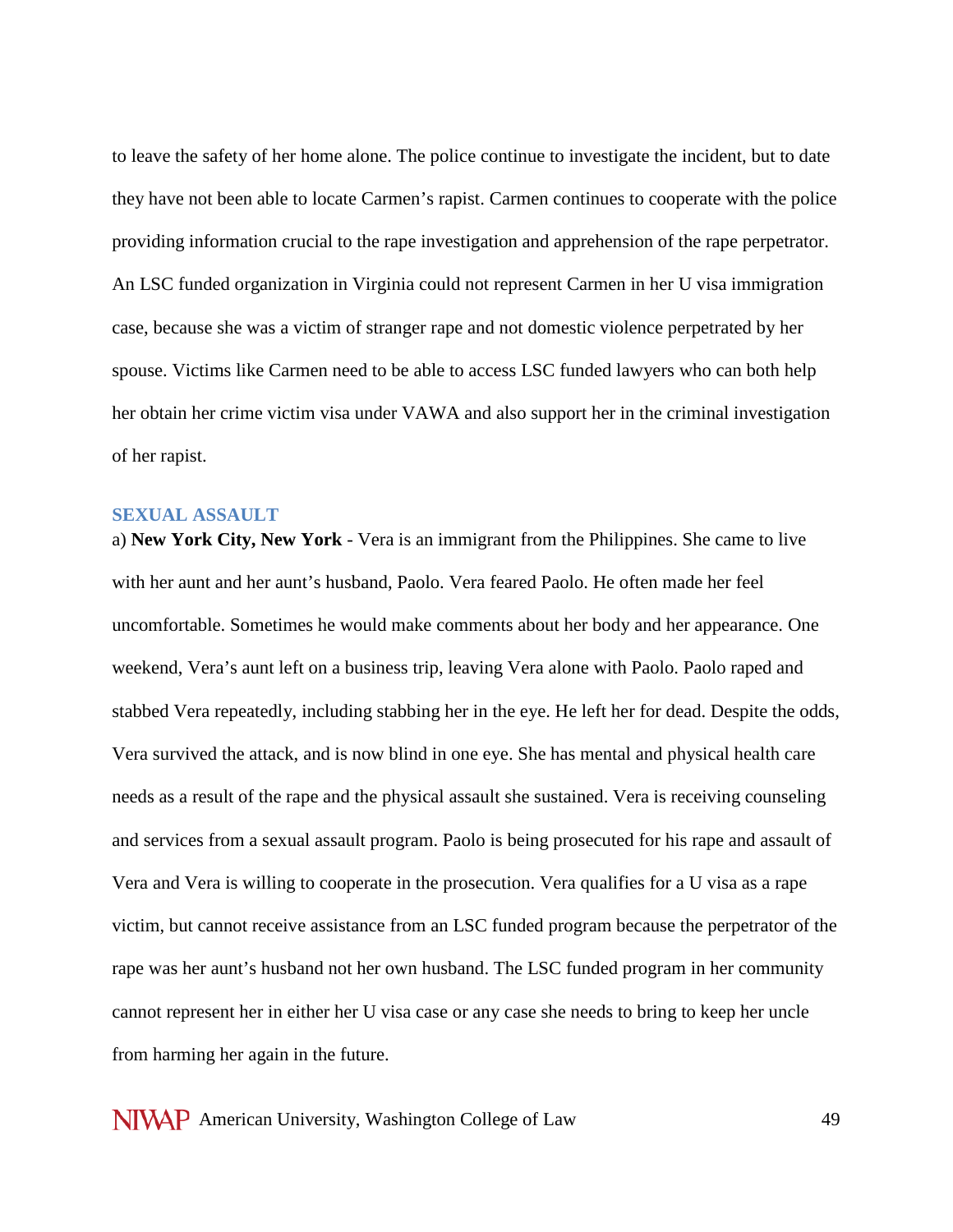b) **Omaha, Nebraska -** Grace is an eighteen-year-old young girl who has resided with her father in the United States for three year. She came from Mexico with the hopes of helping her family find a better life. In 2003, she left her mother and siblings in Mexico and went to live with her biological father, Pepe, in Utah. In 2004 her father sexually assaulted Grace and raped her for a period of four months. As a result of the multiple rapes by her father Grace got pregnant and now has given birth to a six-month-old daughter. Grace's father fled to Nebraska with Grace and was ultimately reported to police authorities in Nebraska. Upon learning that the police were looking for him with a warrant for his arrest, Pepe, fled Nebraska and law enforcement authorities in neither Nebraska nor Utah have been able to locate him. The prosecution in the rape case therefore remains open until Pepe can be located and captured. Neither Grace, nor her family, knows anything about Pepe's whereabouts.

Grace faces continued harm due to the rape. Her family in Mexico blames her for Pepe's fate; they have isolated her and cut her off. Pepe's financial support to the family in Mexico has stopped. Her family blames Grace fully for the devastating effects of the rape on her. Her mental health and the trauma she sustained being raped and sexually assaulted by her father over a period of months cause her continuing emotional and physical pain and leave her facing burdens and frustrations of having no safe home to return to in Mexico and struggling with the burdens and frustrations of being a teenage mom trying to survive and support herself and her child in the United States. Grace wants to be able to finish high school and to have an opportunity to remain in the U.S. where she can hopefully cooperate someday in Pepe's prosecution and be protected by the U.S. legal system against his retaliation.